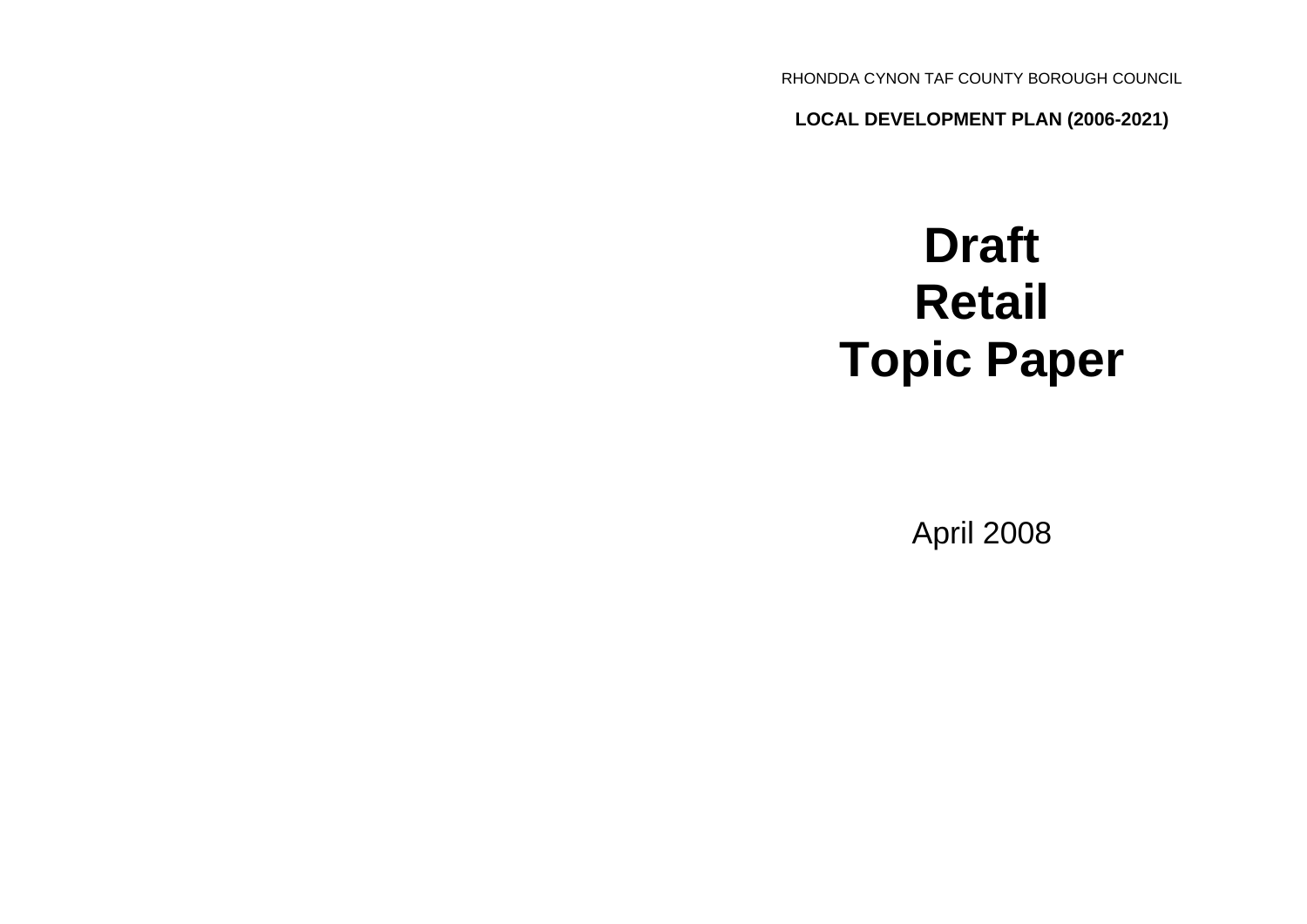### **Context**

|                                     | Page             |
|-------------------------------------|------------------|
| Introduction                        | 1                |
| <b>National Policy Context</b>      | $\boldsymbol{2}$ |
| <b>Local Policy Context</b>         | 4                |
| Key Issues in Rhondda Cynon Taf     | 5                |
| <b>Preferred Strategy</b>           | $6\phantom{1}6$  |
| Draft Local Development Plan Policy | 8                |
| <b>Further Advice</b>               | 22               |
| Appendix A                          | 24               |
| Appendix B                          | 28               |
| Appendix C                          | 31               |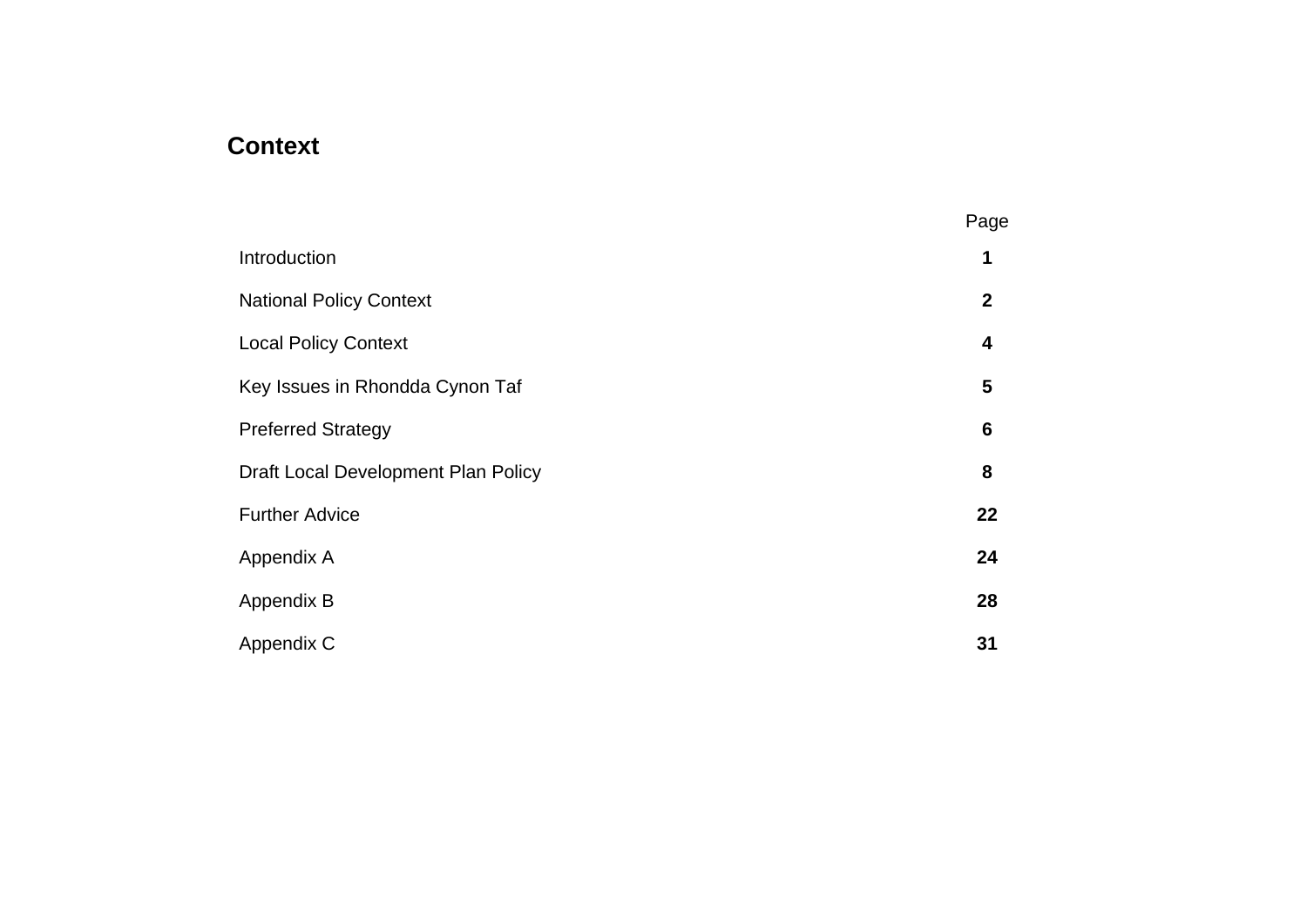#### **BACKGROUND**

In January 2007 the Council issued for public consultation the Local Development Plan: Preferred Strategy. The Strategy was the first stage of the new statutory local development plan (LDP).

The next stage in the plan making process is the production of a deposit draft LDP. In order to ensure the soundness of the emerging LDP and transparency in the plan making process, the Council has produced a series of topic papers.

The topic papers address the main area of policy to be considered in the LDP. **It should be stressed that these papers are a starting point for policy development, through the sustainability appraisal process and as the Council's evidence base develops, emerging LDP policy will evolve and be refined.**

#### **1. INTRODUCTION**

Retailing is one of the planning issues that affects every segment of the population, as shopping is unavoidable for provision of essentials for living. Shopping is also the means for people to obtain the non-essential goods that define their lifestyle. Access to shops is an aspect of quality of life: part of the effort to create and enhance sustainable communities will be to ensure good access for all people to high quality shops.

Whilst city, town and other centres are the traditional locations for shops, out-of-centre retails parks are an established feature of most communities. Electronic retailing ("e-tailing") is emerging as another modern trend in retailing.

There is a separate Topic Paper to deal specifically with town centres. The Retailing Topic Paper will deal with the broad issues of planning for future retail development in Rhondda Cynon Taf.

Retailing made the national headlines in 2007 when the Competition Commission published their provisional findings of their investigation into the groceries market. The report has suggested the possibility of changing national planning policy to facilitate competition between food retailers, but acknowledges that the planning system "has to balance conflicting demands, not all of which favour development". The Commissions' final report is expected in 2008; whether or not there will be any changes to national planning policy remains to be seen.

Appendix A contains material produced for Pontypridd town centre in October 2007 by Knight Frank LLP, and is included with the author's permission to give an up-to-date assessment of the UK retail sector context.

The topic paper will outline:

- **The policy context** for retail development including a explanation of national, regional and local policy;
- **Key Issues in Rhondda Cynon Taf**, which relate specifically to retail development;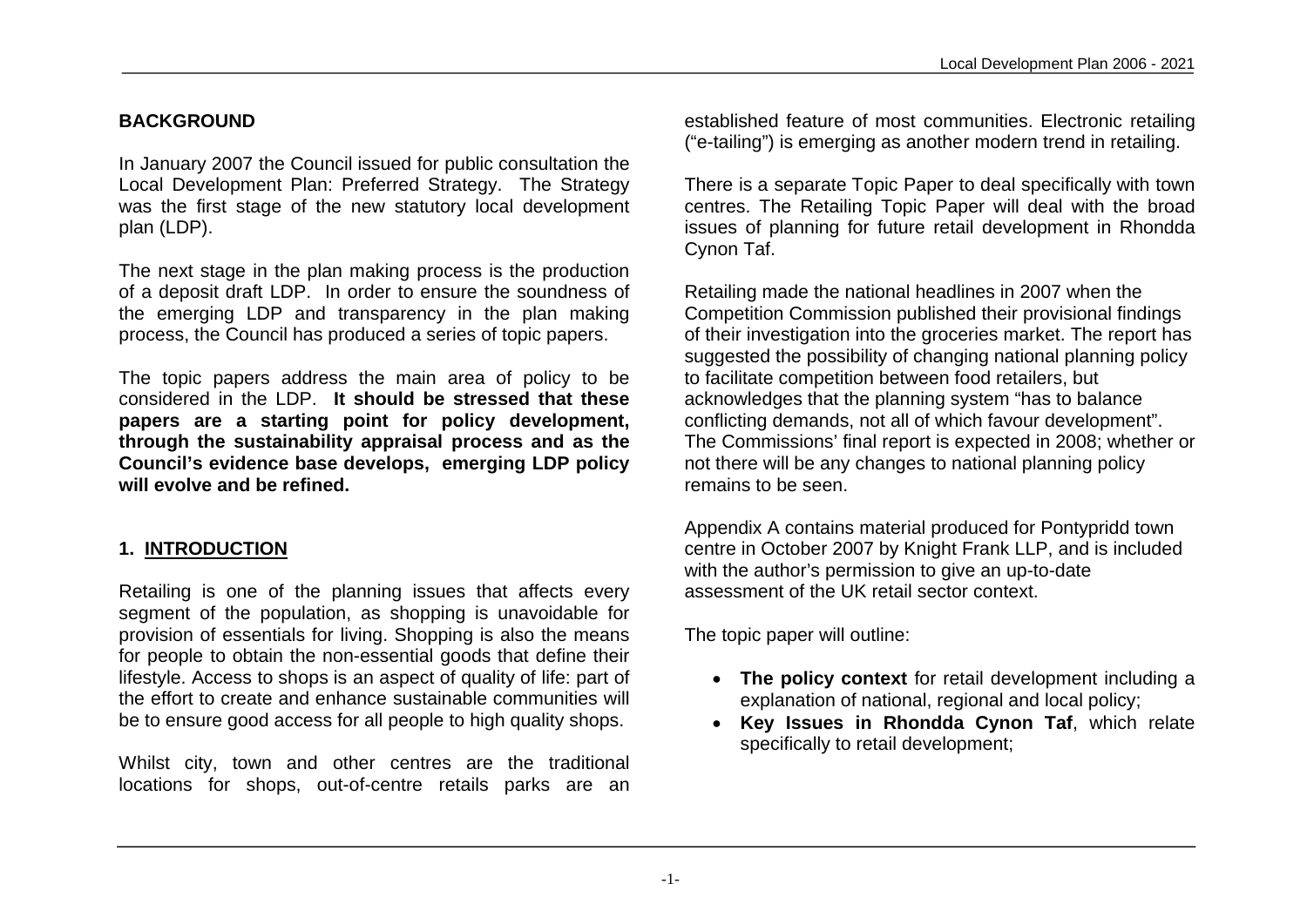- **Preferred Strategy,** policy in respect of retail development, representations to the Strategy and proposed policy response, and
- **Draft LDP Policies,** which provides a policy context for new retail development.

#### **2. NATIONAL POLICY CONTEXT**

*People, Places, Futures – The Wales Spatial Plan (adopted 2004)*

The Wales Spatial Plan provides a framework for the future spatial development of Wales. Rhondda Cynon Taf along with the neighbouring authorities of Cardiff, Bridgend, Merthyr Tydfil, Caerphilly and the Vale of Glamorgan has been identified as part of the South East – Capital Network Zone. The vision for the Capital Network is:

"An innovative skilled area offering a high quality of life – international yet distinctively Welsh. It will compete internationally be increasing its global viability through stronger links between the Valleys and the coast and the UK and Europe, helping spread prosperity within the area and benefiting other parts of Wales".

Whilst the Spatial Plan may not provide a detailed framework for retail development in South East Wales, it does nevertheless provide a number of clear propositions relevant to retailing in the sections on "building sustainable communities" and "promoting a sustainable economy":

- One of the objectives for sustainable communities is to, "Ensure that we provide high quality services as accessibly as possible by reflecting changing demographic structure and distribution, providing community services in the main local settlements and specialist services in the area centres". This is relevant to retailing if shops are regarded as provision of a service to the public.
- The sustainable economy objectives include this statement: "Ensure area hubs, as important economic drivers and service providers, are attractive for private sector investment and as places where people want to live, work and visit." Area hubs are understood to be settlements that act as centres for socio-economic activities, which would include retailing. A healthy retail sector would make a place an attractive for residents, employees and visitors.

#### *Turning Heads – A Strategy for the Heads of the Valleys 2020 (June 2006)*

Turning Heads – A Strategy for the Heads of the Valleys 2020 as the name suggests, outlines a strategy for regenerating the northern Valley areas of South East Wales. In Rhondda Cynon Taf the strategy area includes Treorchy, Treherbert, Ferndale, Maerdy, Mountain Ash, Aberdare and Hirwaun. The objectives of the programme reflect those of the Wales Spatial Plan in seeking to ensure: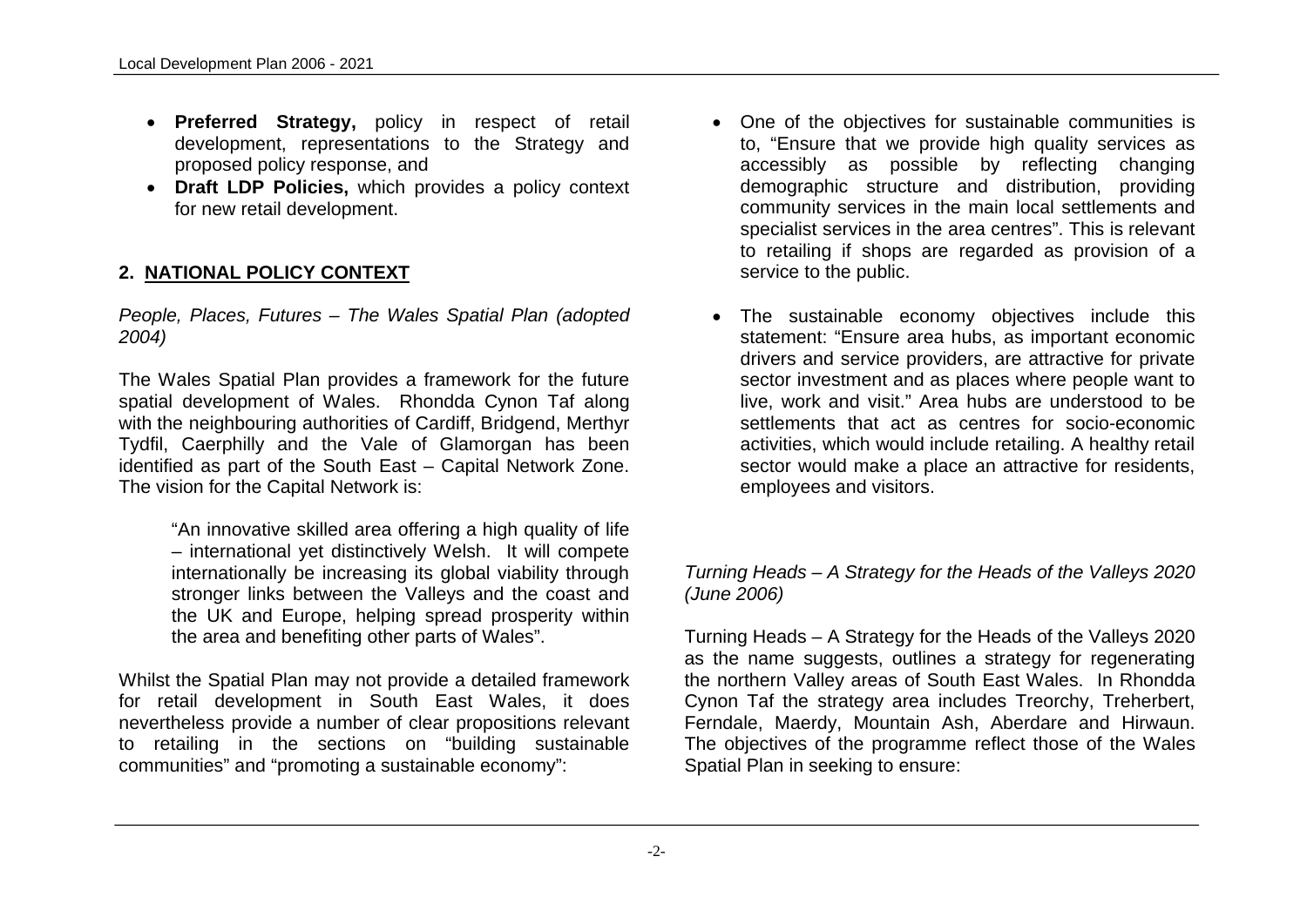- An attractive and well used natural, historic and built environment;
- A vibrant economic landscape offering new opportunities;
- A well educated, skilled and healthier population;
- An appealing and coherent tourism and leisure experience, and
- Public confidence in a shared bright future

The Strategy does not include a section specific to retailing, but does contain sections relevant to retailing, including "A Vibrant Economy" and "Tourism and Leisure". The economic goals for 2020 include:

- The Heads of the Valleys region will be viewed as a nationally competitive business and investment location
- The majority of residents will be in work and contributing to the Welsh economy
- Residents will have access to a more diverse range of business and employment opportunities

A vibrant retail sector would contribute towards making the region attractive for business, towards provision of jobs for residents and towards diversifying the range of business and job opportunities.

#### *Ministerial Interim Planning Policy Statement*

Assembly Government retail planning policy is embodied in Ministerial Interim Planning Policy Statement 02/2005, which amends sections 10.1 to 10.3 of Planning Policy Wales

(2002). Supplementary guidance in relation to retailing is contained in Technical Advice Note TAN 4: Retailing and Town Centres (November 1996). The Planning Policy Wales Companion Guide (2006) relates the guidance to the LDP system, identifying clear statements of national policy that should only be repeated in where local circumstance require.

The Assembly Government's objectives for retailing are to:

- Secure accessible, efficient, competitive and innovative retail provision for all the communities of Wales, in both urban and rural areas;
- Promote established town, district, local and village centres as the most appropriate locations for retailing, leisure and for other functions complementary to it.

In order to achieve this the Assembly Government will seek to ensure that retail provision is co-located with other commercial businesses, leisure facilities, community facilities and employment. Development Plans should have a clear strategy and policies for retail development, to promote a successful retail sector supporting existing communities and centres. Plans should identify changing pressures and opportunities and devise appropriate responses to them. In deciding whether to identify sites for retail development, precedence should be given to establishing quantitative need for both convenience (food) and comparison (non-food) floorspace, before qualitative considerations are brought into play. Criteria are given for making allocations in excess of quantitative need. The sequential approach should be taken to selecting sites where there is a need to meet, giving first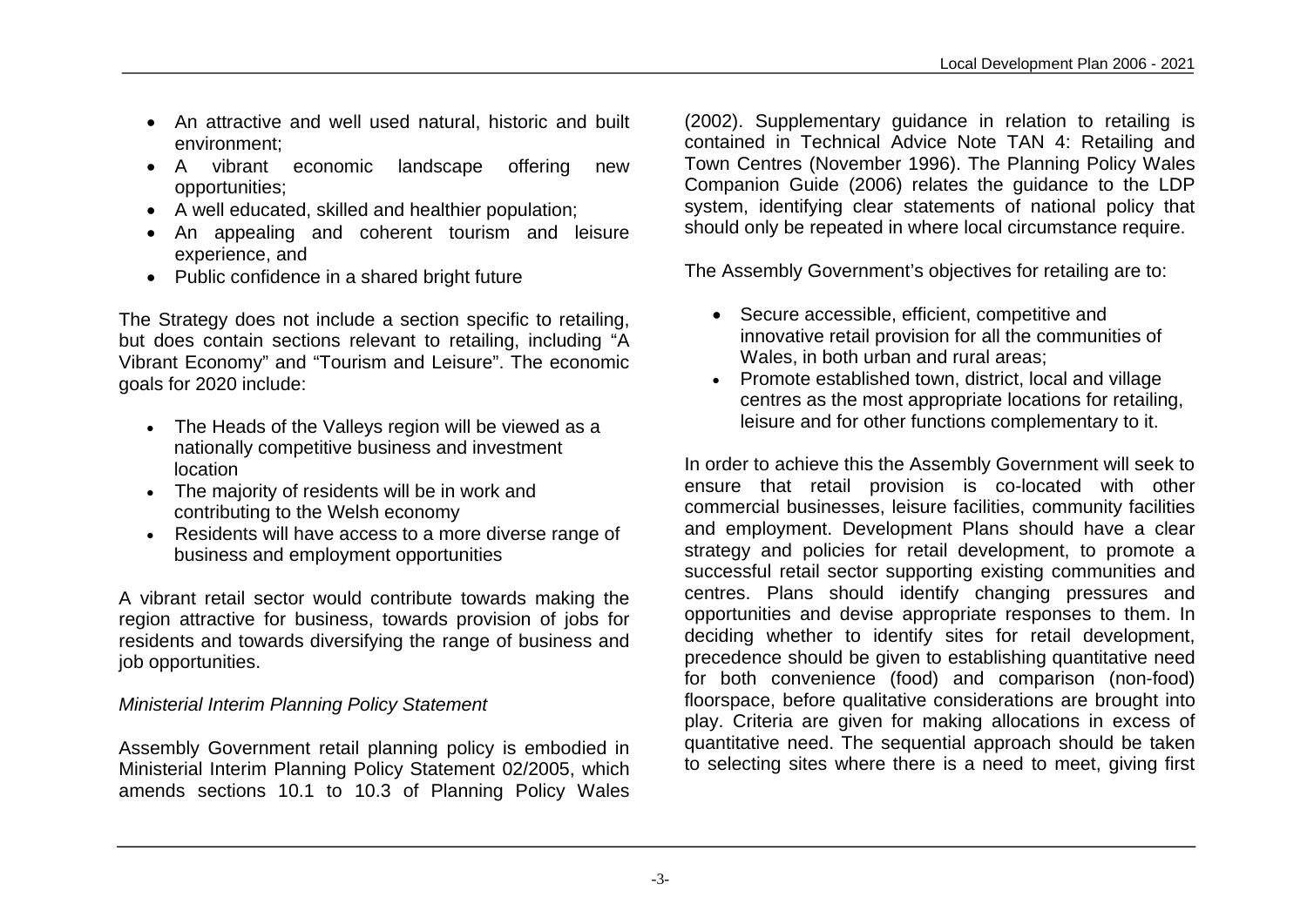preference to town centre locations. A criteria based policy should be included for proposals on unallocated sites.

*Technical Advice Note TAN 4: Retailing and Town Centres (November 1996)*

TAN 4 outlines information requirements for retail studies, and states that applications for retail development over 2,500 m2 should be supported by an impact assessment.

#### **3. LOCAL POLICY CONTEXT**

*A Better Life – Our Community Plan 2001 – 20014*

A Better Life - Our Community Plan sets out a framework for creating a brighter future for everyone who lives and works in Rhondda Cynon Taf. The plan was developed through the Better Life Consortium, during 2003/2004. The Community Plan identifies 5 key themes under which are a series of local level aims. The key themes are**:**

- Safer Communities
- Our Living Space
- Our Health and Well Being
- Boosting Our Local Economy
- Learning for Growth

The key themes identified in the Community Plan has been developed into strategies for improving the quality of life in Rhondda Cynon Taf. The consultation draft Strategy (2008) sets the following themes:

- Healthy Environments;
- Community Collaboration and Prevention;
- Mental Health and Emotional Wellbeing:
- Children and Young People;
- Work and Health:
- Maintaining Independence;
- Transport and Access

The Community Plan states that, "Our Shared Vision for Rhondda Cynon Taf" is that, "Rhondda Cynon Taf will be a community where everyone who lives, works in or visits the area will enjoy the benefits of a better quality of life, achieving their potential, while helping to develop and protect the area for the benefit of others." Accessible and high quality retail provision is an aspect of quality of life.

The goals for "Our Health and Well Being" includes, "Local people whose health and access to high quality health services is equal to the best in Britain." A vital aspect of health is diet and hygiene, where accessibility to shops that sell a good range of convenience (food) goods is a factor.

The goals for "Boosting Our Local Economy" include, "Towns, villages, streets and homes that have been improved and revitalised, through new development which is sympathetic to our environment." The retail sector is an important element of the economy.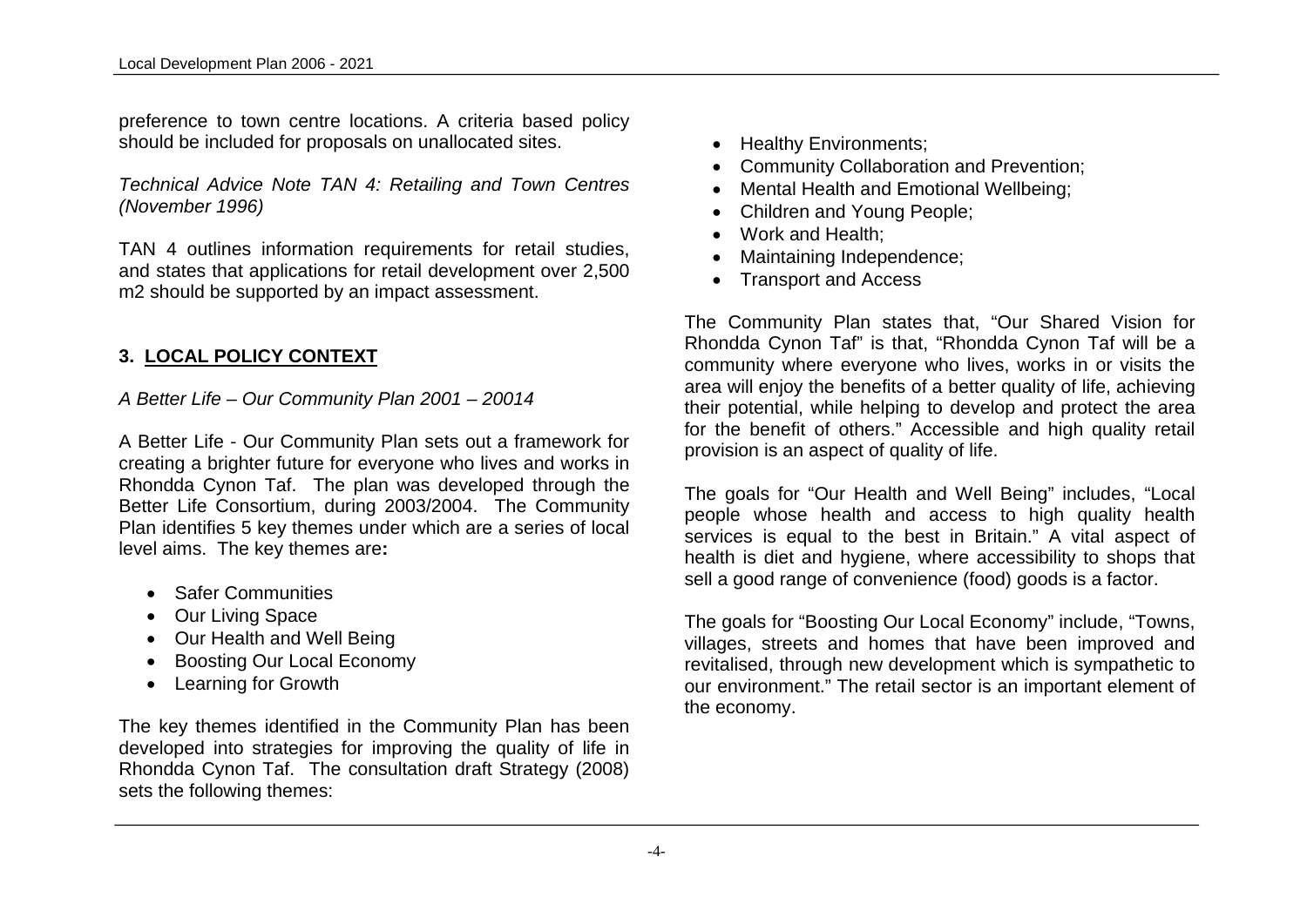*Rhondda Cynon Taf LDP Retail Study (2007)*

Nathaniel Lichfield & Partners originally drafted a retail study of Rhondda Cynon Taf in 2003. This was updated in 2007. The purpose of the study is to provide evidence of quantitative need for retail floorspace (floorspace for sales of both convenience (food) and comparison (non-food) goods) between 2007 and 2021. The main finding is that planning commitments for retail development will meet much of the need in the early part of the plan period, and that there could be a significant comparison (non-food) goods floorspace need after 2016.

#### **4. KEY PLANNING ISSUES IN RHONDDA CYNON TAF**

The key issues to be addressed by the Rhondda Cynon Taf LDP have been identified by making an assessment of the following:

- The results of pre-deposit consultation with key stakeholders;
- The results of the Sustainability Appraisal / Strategic Environmental Assessment Scoping Exercise; and
- A review of baseline social, economic and environmental information,

The issues identified through this process will inform directly the development of the spatial strategy for the LDP.

#### *Pre Deposit Consultation*

Part of the pre-deposit consultation process was to hold two visioning exercises, one with Elected Members of the Council on 23 January 2006, and the second with stakeholders (which included representatives from a wide range of organisations involved in service delivery in the area and other interested parties) on 24 January 2006.

The visioning exercises identified retail issues as follows:

- Need to retain wealth in the County Borough through reducing spending leakage;
- Out of town retail and leisure v town centre regeneration.

*Sustainability Appraisal / Strategic Environmental Assessment March 2006*

The Sustainability Appraisal / Strategic Environmental Assessment identified the following retail issue (Appendix II, page 64):

 The majority of people in RCT are employed in manufacturing (22.9%). The second highest proportions are employed in the wholesale & retail trade. The SA and LDP should consider enabling a wider range of employment opportunities through policy and employment land allocations in order to maintain a balanced employment structure.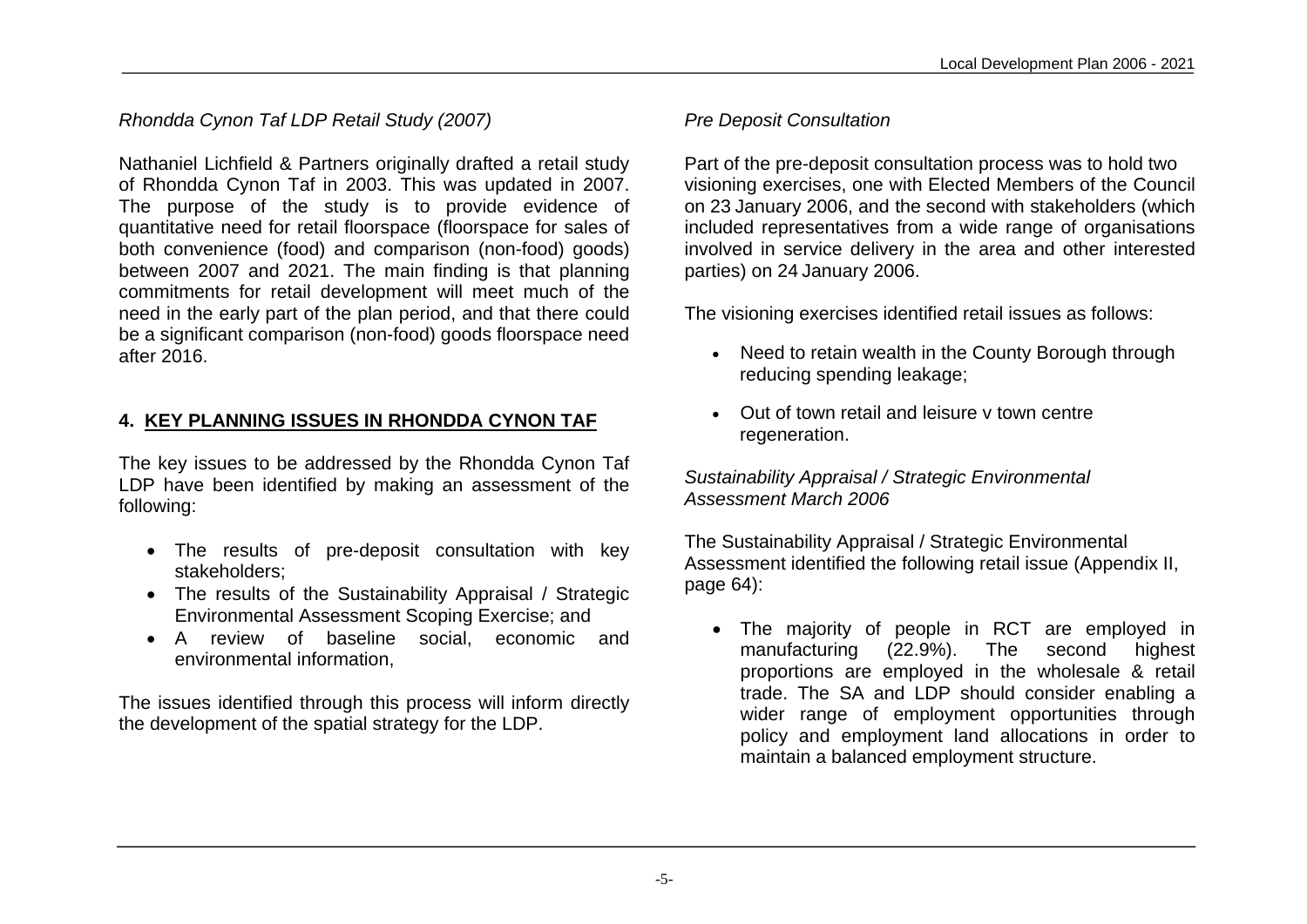#### *Baseline information*

Retail issues identified in the LDP Preferred Strategy (on page 12) are as follows:

- Of the 78,370 people who work in Rhondda Cynon Taf, …. 20% are employed in distribution, hotels and restaurants (Review of Economic Analysis of Rhondda Cynon Taf 2006)
- The main concentrations of out of centre retail development are in the Talbot Green/Pontyclun, Pontypridd/Upper Boat and Aberdare/Aberaman areas. Existing out of centre food floor space amounts to 22,500 sq metres (gross) whilst non-food amounts to 50,885 sq m (gross) (Rhondda Cynon Taf Retail Survey 2005).
- From 2001–2005 the percentage of vacant retail units in town centres of Pontypridd, Aberdare, Talbot Green, Tonypandy, Porth, Mountain Ash, Treorchy, Ferndale and Tonyrefail fell from 14% to 9.5%. (Rhondda Cynon Taf Retail Survey 2005)
- Major retail investment on comparison (non-food) shopping, has in recent years been concentrated in larger towns and retail parks outside the County Borough. An assessment of comparison (non-food) goods shopping patterns suggested that comparison (non-food) expenditure outflow from the County Borough is approximately 60% of total expenditure on comparison (non-food) goods (Rhondda Cynon Taf Retail Survey 2004).

#### **5. PREFERRED STRATEGY**

The preferred strategy provides the following policy framework for retail development in Rhondda Cynon Taf.

*Objectives of the Local Development Plan*

Paragraph 4.2 of the Preferred Strategy (January 2007) list 16 objectives for the LDP. The following objectives are the most relevant to retail development:

- Promote integrated communities, with opportunities for living, working and socialising for all;
- Provide an environment that encourages a healthy and safe lifestyle and promotes well being;
- Reduce the need to travel and promote more sustainable modes of transport;
- Provide for a sustainable economy:
- Provide for a diverse range of job opportunities:
- Provide a high quality built environment that promotes community pride.

#### *Development Strategy*

Paragraphs 6.1 – 6.11 of the Preferred Strategy sets out a development strategy for Rhondda Cynon Taf. The strategy area is divided in into two distinct parts:

- Northern Strategy Area, and
- Southern Strategy Area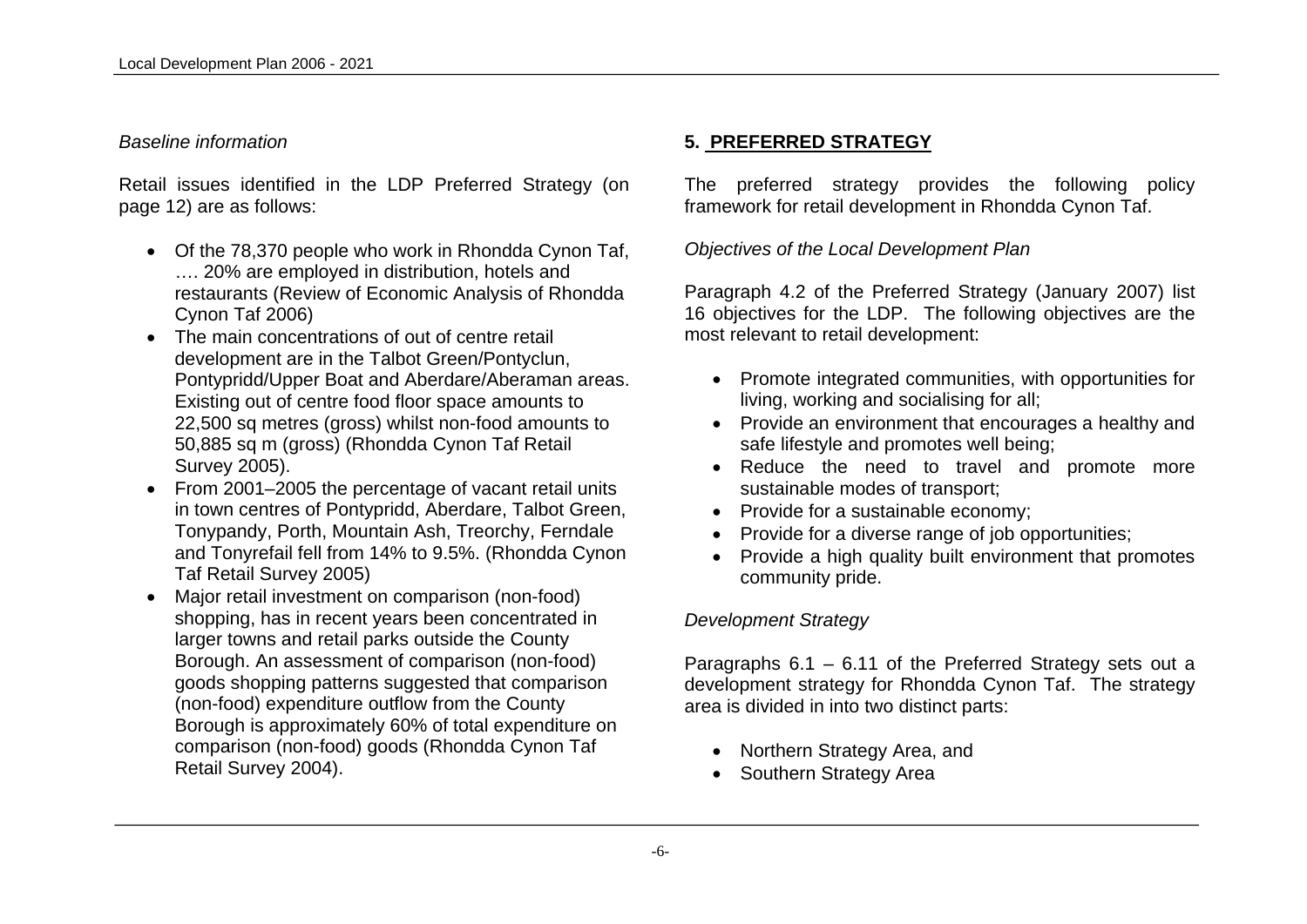The Northern Strategy area comprises the key settlements of Tonypandy, Porth, Treorchy, Treherbert, Ferndale, Tylorstown, Mountain Ash and Hirwaun and the principal town of Aberdare. In this area the emphasis is on building sustainable communities and halting the process of depopulation and decline.

The Southern Strategy area includes the principal towns of Pontypridd and Llantrisant and key settlements of Tonyrefail and Llanharan. In the south of the County Borough the emphasis is on sustainable growth that benefits Rhondda Cynon Taf as a whole.

The strategy recognises the important role that principal towns and key settlements play in providing services of both local and county importance. Where possible, development will be focused on the principal towns and key settlements of the County Borough in order to support and reinforce the important role of these centres play as places for social and economic activity.

#### *Retailing*

The Development Strategy does not have a separate heading for retailing, but does included relevant statements.

The principal towns of Aberdare and Llantrisant are areas in which significant new housing, employment and retail development will be accommodated (para. 6.9). Increasing employment in economic sectors including distribution is expected (para. 6.18). Eight strategic sites are identified, that will because of their size and position promote sustainable

regeneration that will benefit the community as a whole (para. 6.37). Strategic site 7, the Mwyndy/Talbot Green area, is considered suitable for retail, commercial, educational, civic, employment and residential uses.

#### *Strategic Policy*

There is one strategic policy relevant to retailing, as follows:

#### **SP 8 Retailing and Town Centres**

Proposals for new and enhanced retail provision in, or adjacent to, town and district centres will be permitted where they improve the vitality and viability of the centre. Outside town and district centres proposals will be subject to an assessment of need, phasing considerations (particularly where need is linked to large scale strategic sites) and an application of the sequential test. Proposals will only be permitted where they: -

- a) Contribute to sustaining and enhancing town centre vitality and viability;
- b) Reinforce cultural identity and a sense of place;
- c) Improve the quality and attractiveness of the town.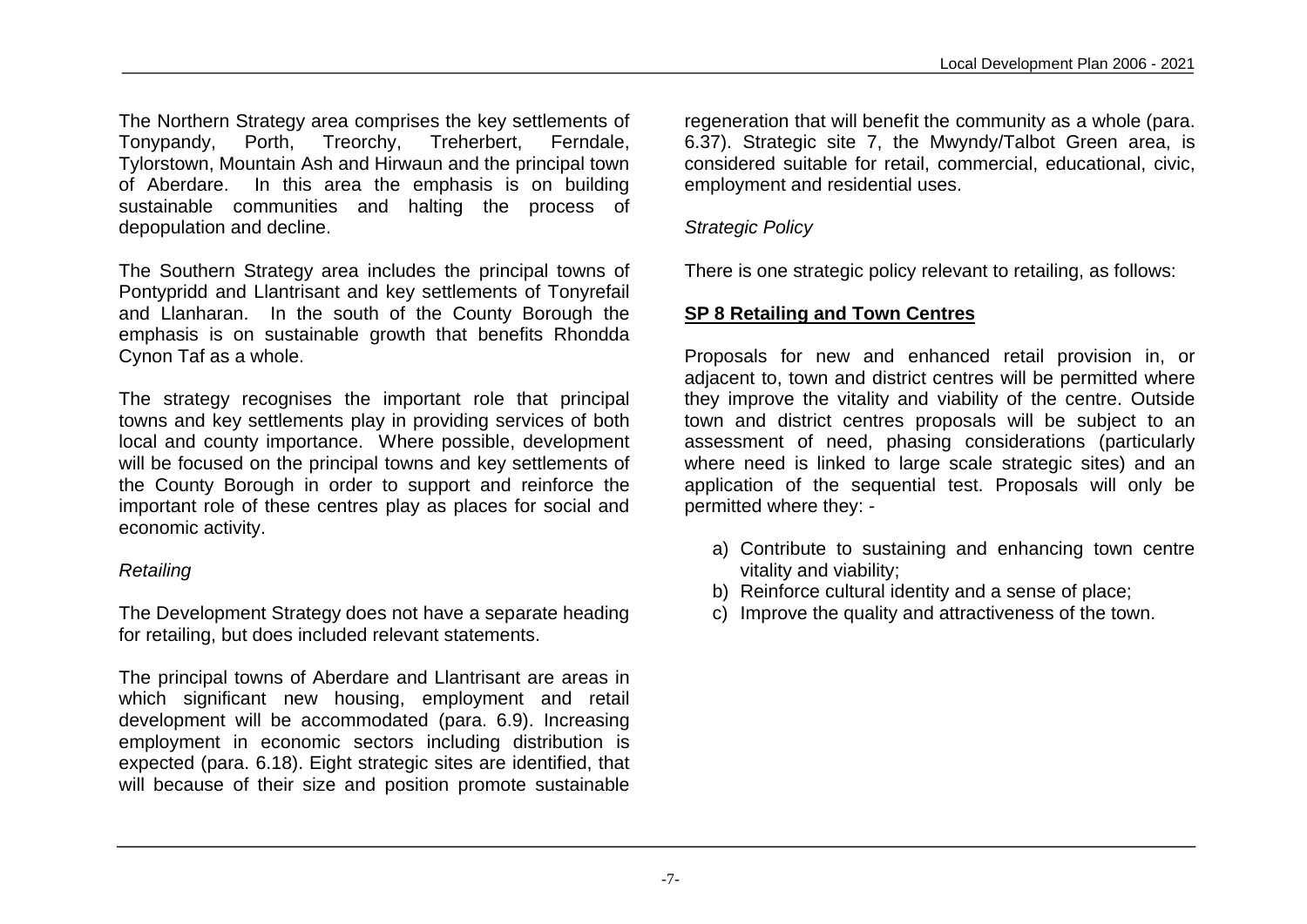#### **Representations to the Preferred Strategy**

Representations made in respect of the retailing element of the Preferred Strategy fall broadly into 3 areas – general representations; those in respect of Strategic Policy SP 8; and those in respect of references to other retailing locations. Representations concerning retailing in the context of the strategic sites are dealt with in the Strategic Sites paper.

Outlined below is a summary of the main representations submitted in respect of retailing, under the 3 headings. Thirteen issues have been distilled from the representations. Responses to each of the main representations are included.

#### *Representations on general retail matters*

Issue: should the LDP rely on the retail sector to meet employment needs?

Response: With the traditional manufacturing base being rationalised in the face of pressure from abroad, the economy needs to diversify where possible. This means that the retail sector should make a contribution to meeting employment needs, but over-reliance on any one sector should be avoided.

Issue: Should the LDP identify the need for future retail development?

Response: A retail capacity assessment of the County Borough, originally prepared in 2003, has been updated in 2007 to provide a retail evidence base. The basic conclusion is that quantitative need for retail floorspace in addition to existing commitments is limited in the short to medium term.

*Representations to Strategic Policy SP 8 Retailing and Town Centres*

Issue: Should the LDP reflect PPW or relax the criteria for retail development adjacent to centres?

Response: The retail chapter of PPW was updated by MIPPS 02/2005 and makes no provision for sites adjacent to centres to be treated in the same way as in-centre sites. Therefore, it would be appropriate to delete from policy SP 8 the words, "or adjacent to".

Issue: Should the LDP only require retail needs and impact assessment for out-of-centre proposals?

Response: PPW is clear that retail need assessment is not required for proposals on in-centre sites. Retail impact assessment would still be required where in-centre schemes could be inappropriately large for the centre.

Issue: Should the LDP only require retail needs and impact assessment for unallocated sites?

Response: PPW is also clear that retail need assessment is not required for proposals on sites allocated for retail development in an up-to-date plan. SP 8 should be amended accordingly.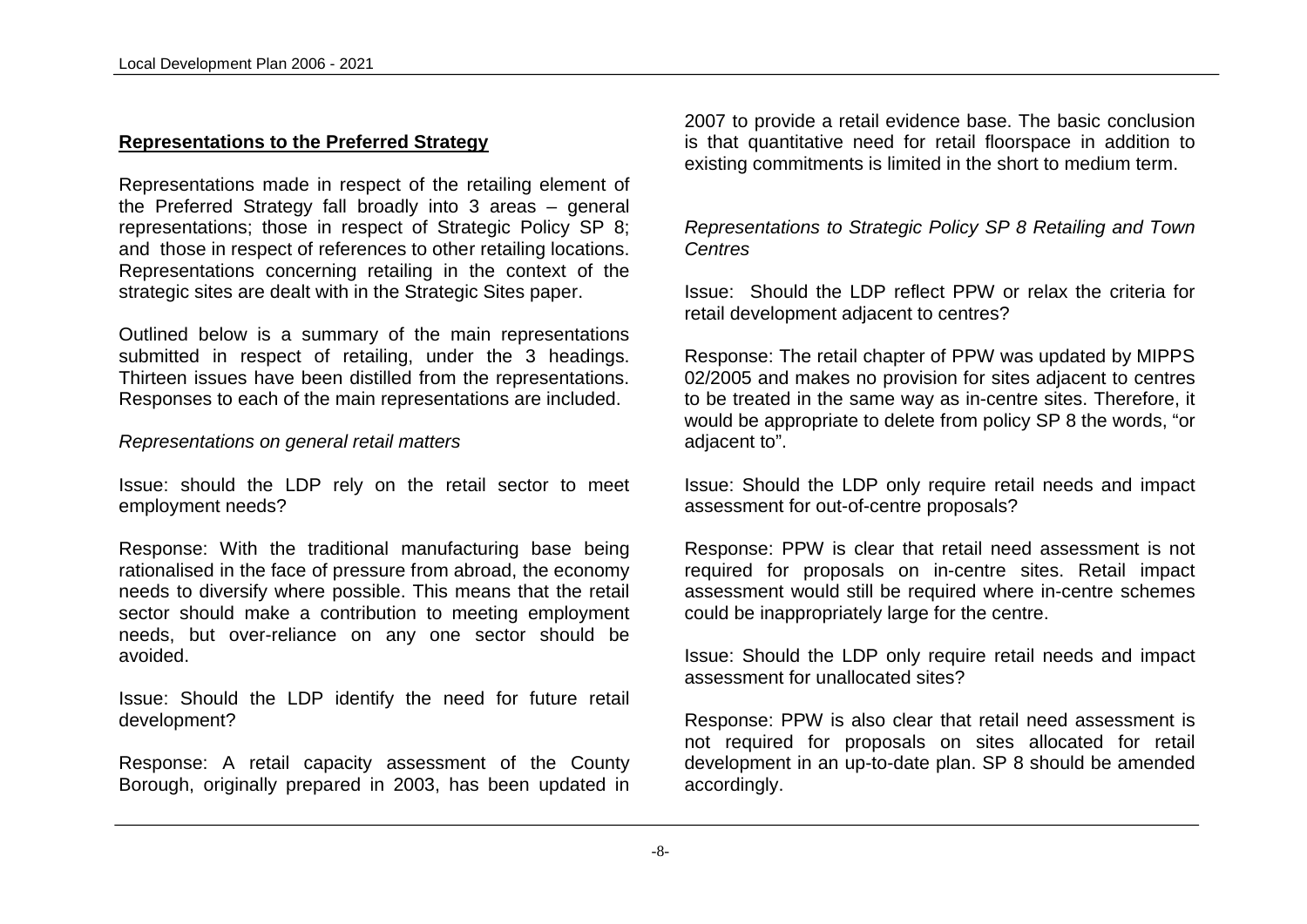Issue: Should the LDP require retail development to reinforce cultural identity and sense of place?

Response: Although not an explicit requirement of PPW retail chapter, the protection of cultural identity and promoting a sense of place is an essential criterion for fostering sustainable communities. As retail uses usually lie at the heart of communities, the design and appearance of retail development is crucial to the healthy future of communities.

#### Representations on other retail locations

Issue: Aberdare - should Tirfounder Fields be allocated for some form of retail development?

Response: The site has a history from 1987 of consents for retail development. An Asda superstore, a restaurant and some smaller units have been built, but provision remains for large units for sale of specified durable goods. The objector considers that the site should be a retail counter-attraction to Merthyr Tydfil, which is accepted and agreed. As in terms of retail formats, "like competes with like", the objective should be to provide a similar format to Cyfarthfa Retail Park and to avoid formats that would however, divert trade from the town centres of Aberdare and Mountain Ash.

Issue: Pontypridd - should the Brown Lenox site be allocated for a foodstore?

Response: There is a convenience (food) retail need equivalent to one superstore in the medium term in this area. The previous application on this site was refused on the basis that a sequentially preferable site for a supermarket was available in the town centre. The LDP will review the issue and give appropriate consideration to allocating foodstore on the site..

Issue: Treforest Industrial Estate - should the LDP allow a modest level of retail development?

Response: Small retail units already exist in a central position to serve this industrial area. Whilst there is no objection to retail development to modernise this small-scale provision, retail development on any significant scale would conflict with PPW objectives to locate retail development in centres.

Issue: Existing out-of-centre retail parks - should the LDP promote their regeneration?

Response: The out-of-centre retail parks are usually considered an unsustainable form of development, being cardependent, generally remote from public transport nodes and poorly linked to other activities such as leisure and businesses. Nevertheless as more central sites generally are not suitable and available, they will still be needed to meet retail need for floorspace and for formats that do not fit in town centres. Therefore, whilst PPW does not provide an option to afford these out-of-centre areas the same status in retail planning as town and other centres, nor is it an option to expect these areas to run down and blight the environment. Therefore, what the LDP could encourage is the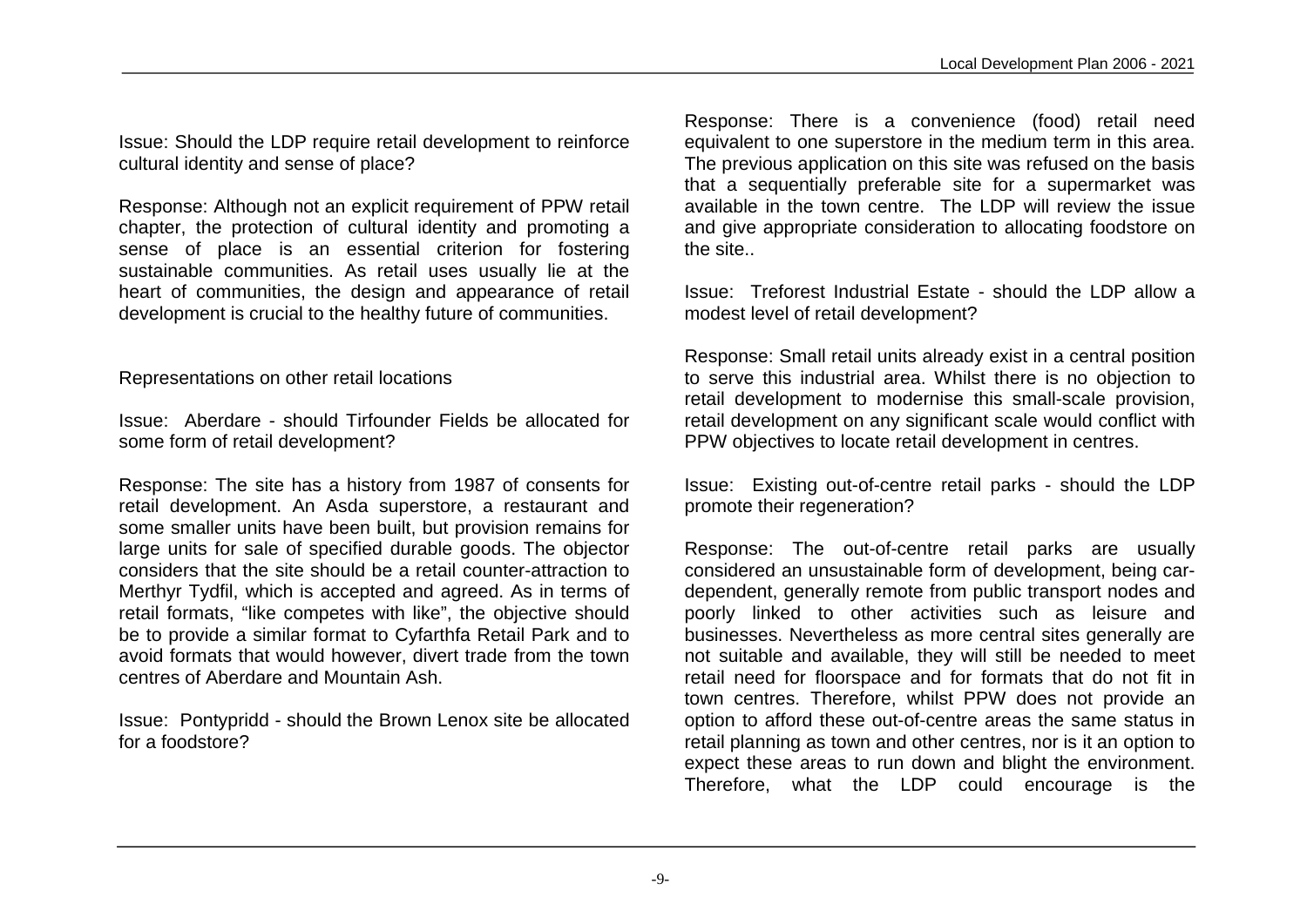modernisation of out-of-centre retail parks, including public transport enhancements and introduction of compatible alternative uses such as offices and commercial leisure.

Issue: Employment land - should the LDP allow retail on employment land?

Response: PPW states that sites designated for industrial development should not be used for other single purposes such as retail … that could be located elsewhere. Therefore retail development on any significant scale on employment land would conflict with national policy and therefore could only be permitted as an exception to policy.

#### **6. DRAFT LDP POLICY**

#### **Revised Strategic Policy SP 8 – Retailing and Town Centres**

**Proposals for new and enhanced retail provision in, or adjacent to, town, and district and other defined centres will be permitted where they improve the vitality, attractiveness and viability of the centre. Outside town and district the defined centres and retail land allocations, proposals for new and enhanced retail provision will be subject to an assessment of retail need, and phasing considerations (particularly where need is linked to large scale strategic sites) and an application of the sequential test.** 

**Proposals will only be permitted where:**

- **a) A retail need has been demonstrated;**
- **b) There is no suitable sequentially preferable site available;**
- **c) They contribute to sustaining and enhancing town centre vitality, attractiveness and viability of town and other defined centres;**
- **d) They reinforce cultural identity and a sense of place;**
- **e) Improve the quality and attractiveness of the town.**

#### Justification

Retail development includes redevelopments, extensions and conversions of land and buildings for A1 retail use.

The approach to strategic retail development remains a dual approach of meeting retail need and directing retail development to the most central available sites.

The 2007 Retail Capacity Assessment of Rhondda Cynon Taf by Nathaniel Lichfield & Partners provides general evidence of retail need on which the LDP proposals are based. The requirement for applicants to demonstrate retail need only applies outside the defined centres and allocations. Where a retail need is only forecast to emerge later in the Plan period, or is dependent on related development taking place, any permission will be timed to relate development to the need.

Proposals for unallocated, out-of-centre sites where a retail need has been demonstrated will require evidence that a sequential approach to site selection has been taken. This means that potentially development sites in, or closer than the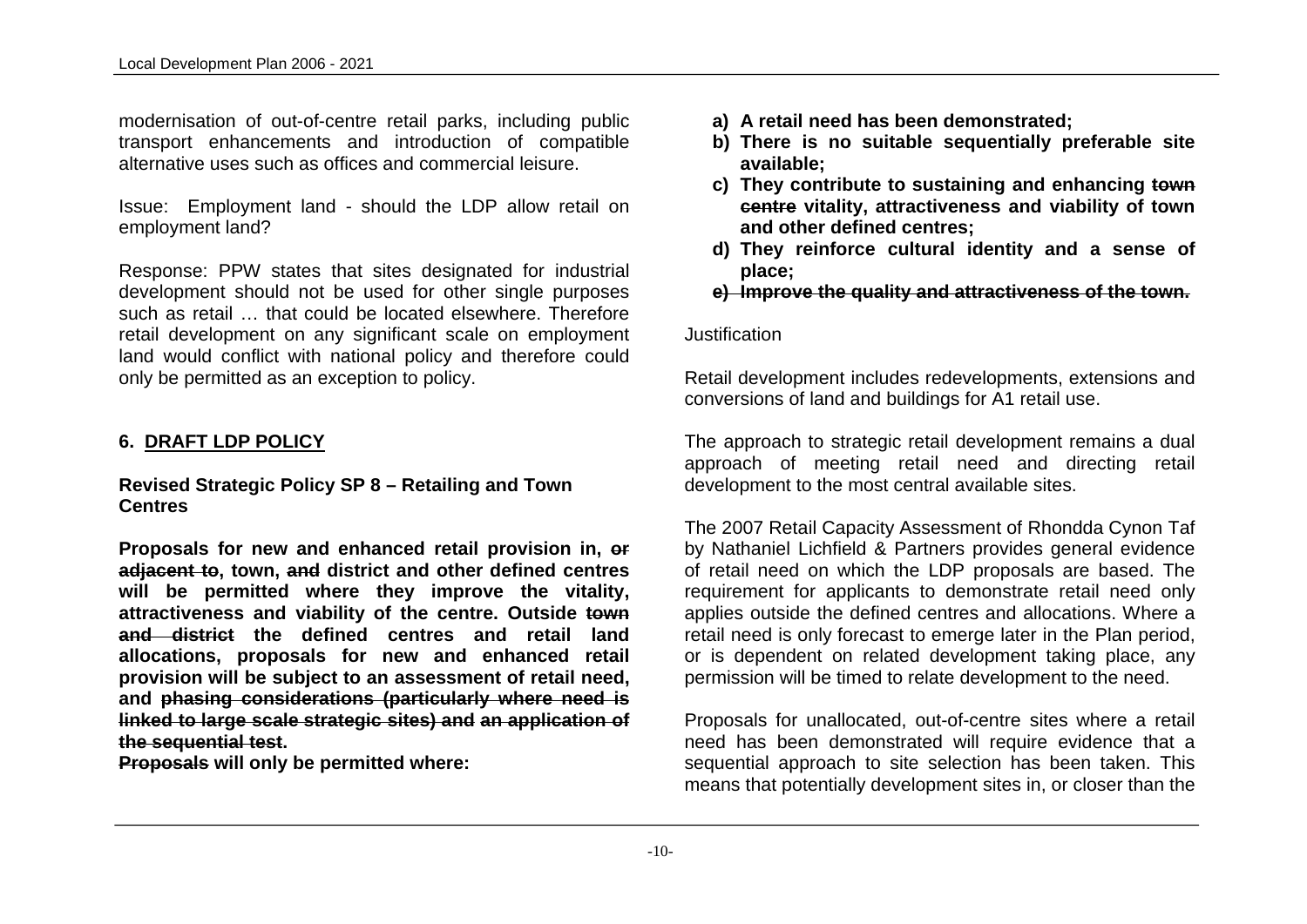application site to, defined centres in the catchment area of the proposal have to be assessed for their suitability and availability either singly or in combination to meet the identified retail need.

Applicants also have to demonstrate favourable impact of retail proposals on the vitality**,** attractiveness and viability of affected centres. Although generally in-centre retail development can be assumed to have beneficial impact on the centre as a whole, development should be appropriate for the size of centre. Large proposals would still need to be assessed carefully for impact on the centre as a whole.

The design of proposals should reinforce cultural identity and a sense of place, to counterbalance the effects of ubiquitous building design and the corporate images of the occupiers. This can be achieved through distinctive building and landscape design, avoidance of "catalogue" street furniture, incorporation of any heritage features and suitable use of artwork.

#### Review of Retail Floorspace Planning Commitments 2007

Appendix C sets out details of the major retail planning commitments that were take into account in preparation of the 2007 Retail Capacity Assessment.

#### **Definitions**

All the proposed retail allocations are expressed in "net floorspace". Net floorspace includes only goods display and

sales areas, checkouts, customer circulation areas and customer toilets.

"Gross floorspace" includes in addition any customer cafés, ancillary storage areas, ancillary offices and staff facilities.

"Convenience goods" are primarily food and drinks, but include other daily purchases such as newspapers, tobacco and toiletries.

"Comparison goods" cover everything else including clothes, music and furniture, where customers are more likely to want to compare alternative products before purchasing.

#### Area-wide Policies for Retail Development

The purpose of the retail policies is to provide sufficient floorspace to meet the retail needs of the forecast population of the Plan Area. The aims are to facilitate good quality retail provision in the most central and accessible locations and to reduce the overall need of Plan Area residents to travel for shopping. An additional aim is to ensure that all the principal towns and key settlements have thriving retail centres.

#### **Policy RET 1 – Retail Land Allocations**

**Land will be made available, in addition to commitments (2007), for 7,175 m2 net floorspace for convenience goods (food) sales, and for 26,223 m2 net floorspace for**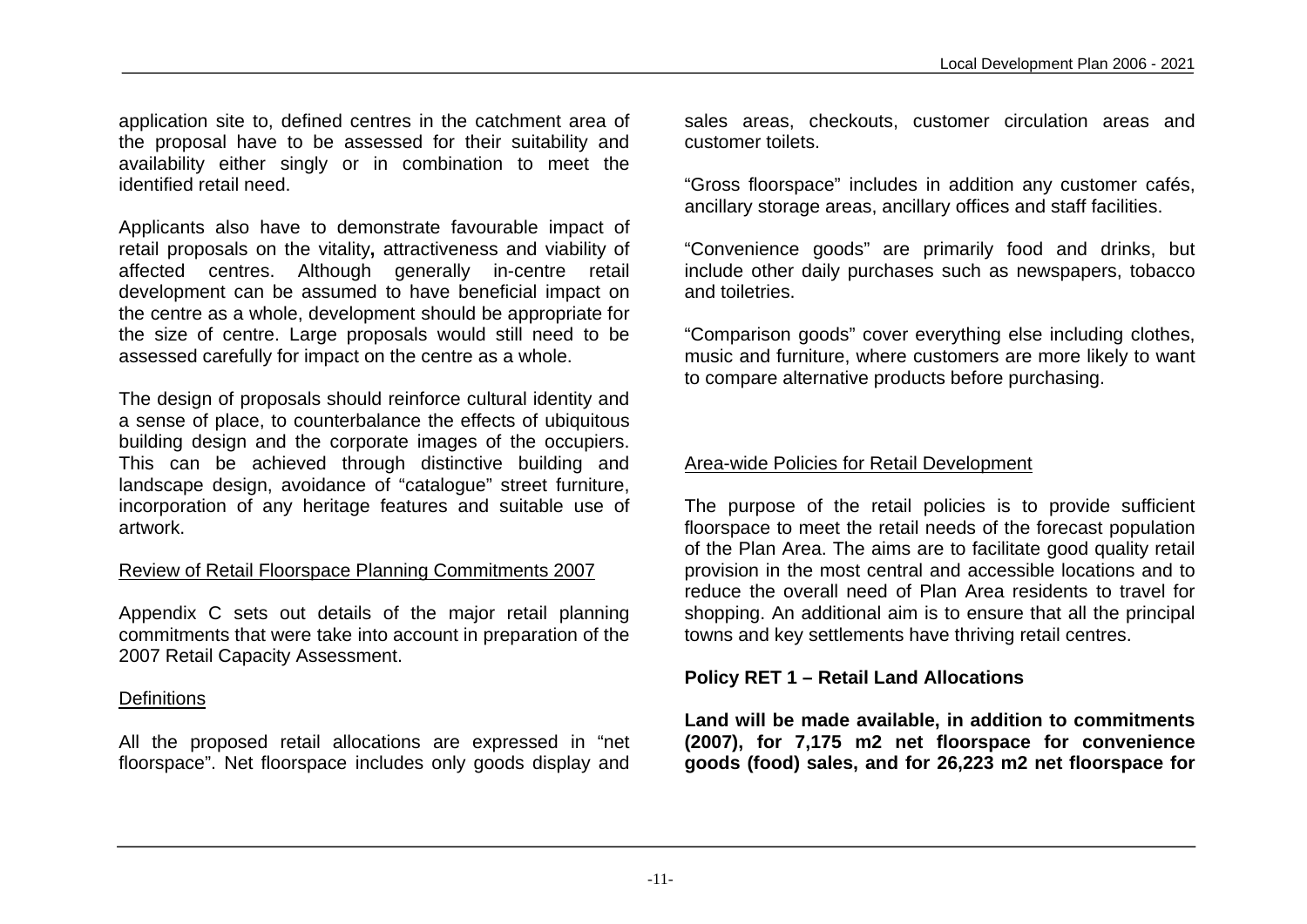#### **comparison goods (non-food) sales, to be constructed between 2007 and 2021.**

#### Justification

The County Borough Retail Capacity Assessment 2007 indicates that there is a quantitative need for retail floorspace in addition to the commitments listed in Appendix C. The additional floorspace requirements are set out in Table 1 below. (The 2007-2021 figures should be treated with caution.)

#### *Table 1: retail floorspace quantitative needs*

| <b>Additional retail floorspace</b><br>quantitative need m2 | 2007-<br>2011 | 2007-<br>2016 | 2007-<br>2021 |
|-------------------------------------------------------------|---------------|---------------|---------------|
| Convenience (food) – net                                    | 748           | 1,616         | 2,507         |
| Comparison (non-food)                                       |               | 0             | 31,099        |
| gross                                                       |               |               |               |
| Comparison (non-food) – net                                 |               | 0             | 21,770        |
| (70% of gross)                                              |               |               |               |

For comparison with table 1, table 2 below sets out the allocations proposed in the subsequent policies, which either confirm unused commitments where they have planning policy merits, or propose additional floorspace to meet planning needs in sustainable locations. In table 2, commitments are noted and excluded from the totals, so that the totals represent only proposed additional floorspace.

#### *Table 2: retail floorspace proposed in addition to commitments 2007*

|                               | <b>Convenience</b>                     | <b>Comparison</b> | <b>Notes</b>       |
|-------------------------------|----------------------------------------|-------------------|--------------------|
|                               | (food) net m2                          | (non-food)        |                    |
|                               |                                        | net m2            |                    |
| <b>Northern Strategy Area</b> |                                        |                   |                    |
|                               | <b>Principal towns - policy RET N1</b> |                   |                    |
| Aberdare:                     |                                        | Commitment        | Riverside          |
| <b>Tirfounder</b>             |                                        |                   | <b>Retail Park</b> |
| <b>Fields</b>                 |                                        |                   | (commitment)       |
|                               | Key settlements - policy RET N2        |                   |                    |
| Mountain                      | 475                                    | 475               | (New               |
| Ash: Oxford                   |                                        |                   | allocation)        |
| <b>Street</b>                 |                                        |                   |                    |
| Hirwaun                       | 1,000                                  | 1,000             | (New               |
|                               |                                        |                   | allocation)        |
|                               | Deleted allocations- policy RET N3     |                   |                    |
| Porth: Bus                    |                                        | 0                 | Commitment         |
| Depot                         |                                        |                   | already            |
|                               |                                        |                   | discounted         |
| Tonypandy:                    | 0                                      | $-3,252$          | De-allocation      |
| <b>Ynys Field</b>             |                                        |                   |                    |
| <b>Southern Strategy Area</b> |                                        |                   |                    |
|                               | <b>Principal towns - policy RET S1</b> |                   |                    |
| Pontypridd:                   | 0                                      | 6,500 in          | Riverside          |
| <b>Taff Street</b>            |                                        | addition to       | (not               |
|                               |                                        | commitment        | permitted)         |
| Pontypridd:                   | Commitment                             | Commitment        | Angharad           |
| <b>Taff Street</b>            |                                        |                   | Walk               |
|                               |                                        |                   | (commitment)       |
| Pontypridd:                   | Commitment                             | 0                 | With               |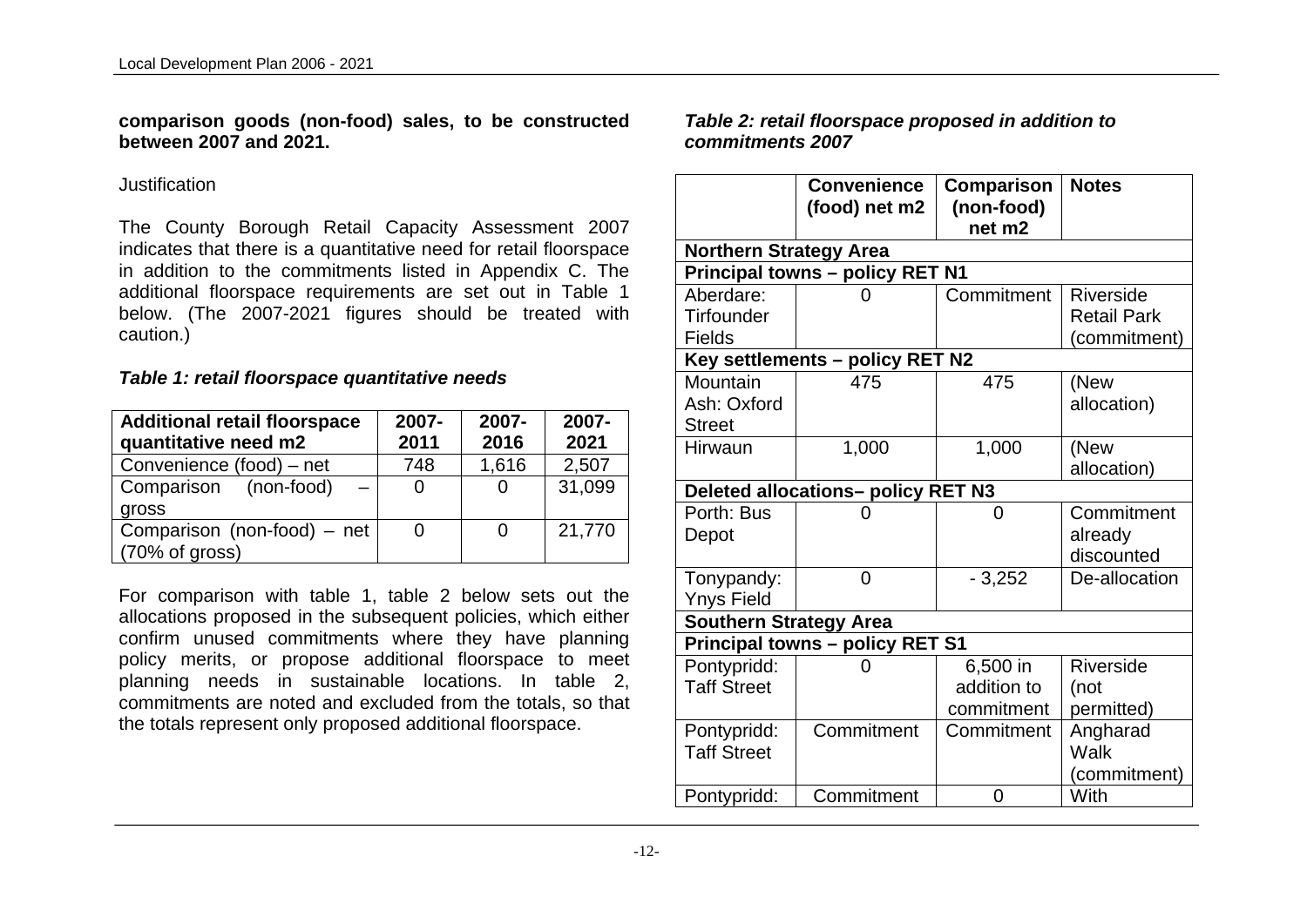| <b>Brown</b>     | transferred                     |                                  | Riverside         |
|------------------|---------------------------------|----------------------------------|-------------------|
| Lenox            | from                            |                                  | (new              |
|                  | Angharad<br>Walk                |                                  | allocation)       |
| Pontypridd:      |                                 | 5,500                            | With              |
| <b>Brown</b>     |                                 |                                  | Angharad          |
| Lenox            |                                 |                                  | Walk (new         |
|                  |                                 |                                  | allocation)       |
| Llantrisant /    | 3,700                           | 19,500                           | Scenario 2 in     |
| Talbot           |                                 |                                  | <b>NLP</b> advice |
| Green:           |                                 |                                  | (new              |
| Cowbridge        |                                 |                                  | allocation)       |
| Road             |                                 |                                  |                   |
|                  | Key settlements - policy RET S2 |                                  |                   |
| Llanharan        | 1,000                           | 1,000                            | (New              |
|                  |                                 |                                  | allocation)       |
| Tonyrefail       | 1,000                           | 1,000                            | (New              |
|                  |                                 |                                  | allocation)       |
| <b>TOTAL</b>     | 7,175                           | 26,223                           |                   |
| with             |                                 |                                  |                   |
| <b>Riverside</b> |                                 |                                  |                   |
| <b>TOTAL</b>     | 7,175                           | 25,223                           |                   |
| with             |                                 |                                  |                   |
| Angharad         |                                 |                                  |                   |
| <b>Walk</b>      |                                 |                                  |                   |
|                  | <b>Convenience</b>              | Comparison                       |                   |
|                  | (food) net m2                   | (non-food)<br>net m <sub>2</sub> |                   |

The proposed total additional convenience (food) floorspace is 7,175 m2. This is greater than the (tentative) quantitative need assessment of 2,507 m2 by 2021, but the absolute difference is not considered to be excessive and is considered to be justified in qualitative terms, as follows. About half of the additional floorspace is proposed to be in Llantrisant / Talbot Green, where a specific need to decongest existing convenience (food) provision in the principal town centre has been identified. The rest largely comprises modest proposals considered essential to strengthen the retail status of 3 of the key settlements, thereby minimising the need for local residents to travel for convenience (food) shopping.

The total additional comparison (non-food) net floorspace is 25,223 to 26,223 m2, which is greater than the tentative quantitative need assessment of 21,770 m2 by 2021. The largest proportion of the proposed additional floorspace is in Llantrisant / Talbot Green, in a development to be designed with the characteristics of a town centre, and limited in size to prevent unacceptable impacts on other principal town centres. A significant proportion of the additional comparison (non-food) floorspace is in Pontypridd, either in the in-centre Riverside scheme or at the edge of centre Brown Lenox site. Either site would enhance the retail status of the principal town centre. Another significant proportion comprises modest proposals that are considered essential to strengthen the retail status of 3 key settlements. These would meet a qualitative need to minimise travel for convenience (food) shopping. A deduction is proposed by the de-allocation of Ynys Fields, which does not meet qualitative need and reduces excess of proposals over quantitative need.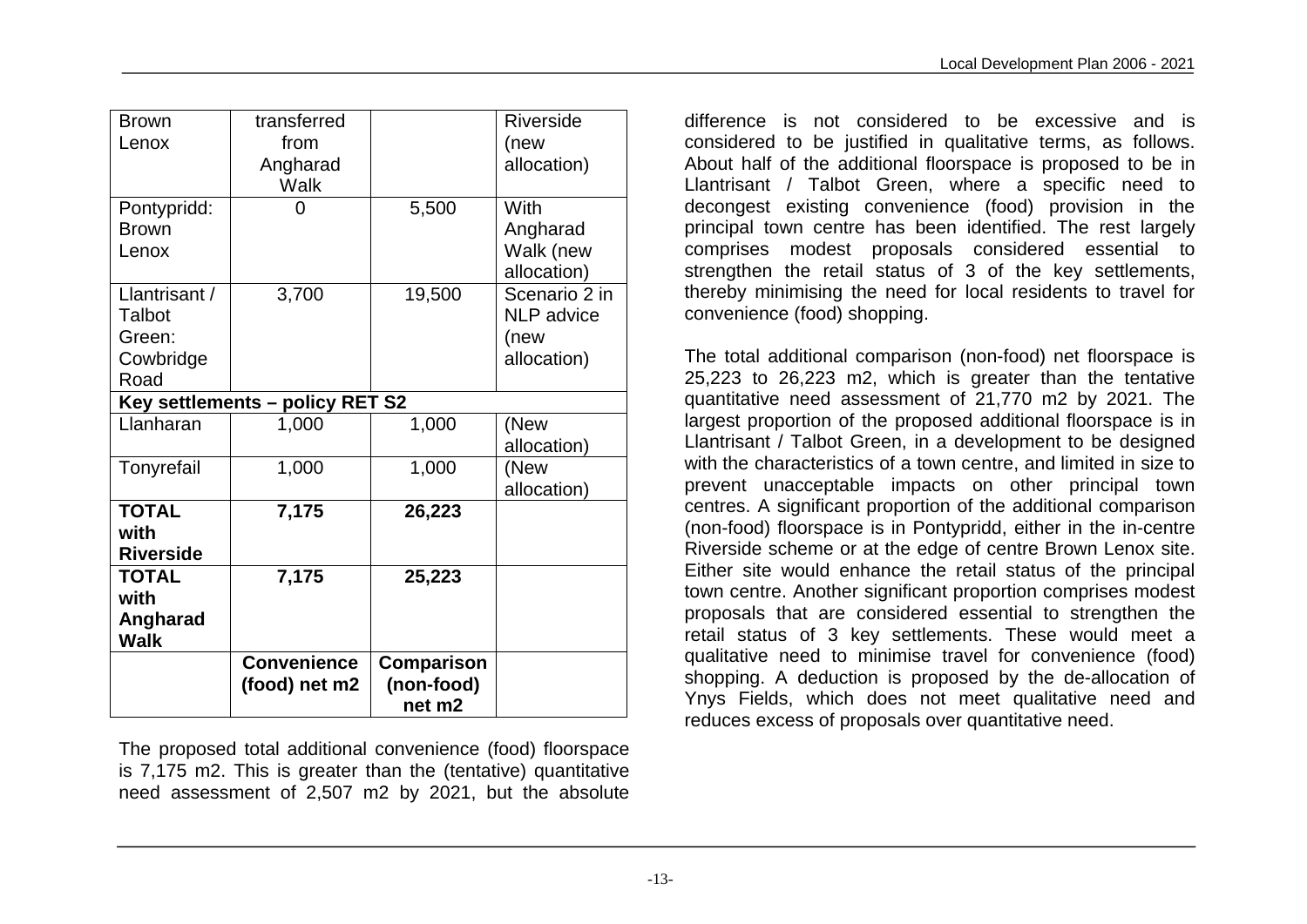#### **Policy RET 2 - retail centres**

**A. The hierarchy of retail centres in the Plan Area is defined as follows:** 

**Northern Strategy Area:** 

#### **Principal town centres**

**Aberdare**

**Key settlement centres**

- **Ferndale**
- **Hirwaun**
- **Mountain Ash**
- **Porth**
- **Treorchy**
- **Tonypandy**

**Local and neighbourhood centres (Rhondda)**

- **Gelli**
- **Maerdy**
- **Pentre (Queens)**
- **Penygraig**
- **Ton Pentre**
- **Trebanog**
- **Treherbert**
- **Tynewydd**
- **Williamstown**
- **Ynyshir**
- **Ystrad (Star)**

**Local and neighbourhood centres (Cynon)**

- **Aberaman**
- **Abercynon**
- **Gadlys**
- **Penrhiwceiber**
- **Trecynon**
- **Ynysybwl**

**Southern Strategy Area:**

**Principal town centres**

- **Llantrisant / Talbot Green**
- **Pontypridd**

**Key settlement centres**

- **Llanharan**
- **Tonyrefail**

**Local and neighbourhood centres** 

- **Church Village (centre)**
- **Llantrisant Old Town**
- **Pontyclun**
- **Rhydyfelin**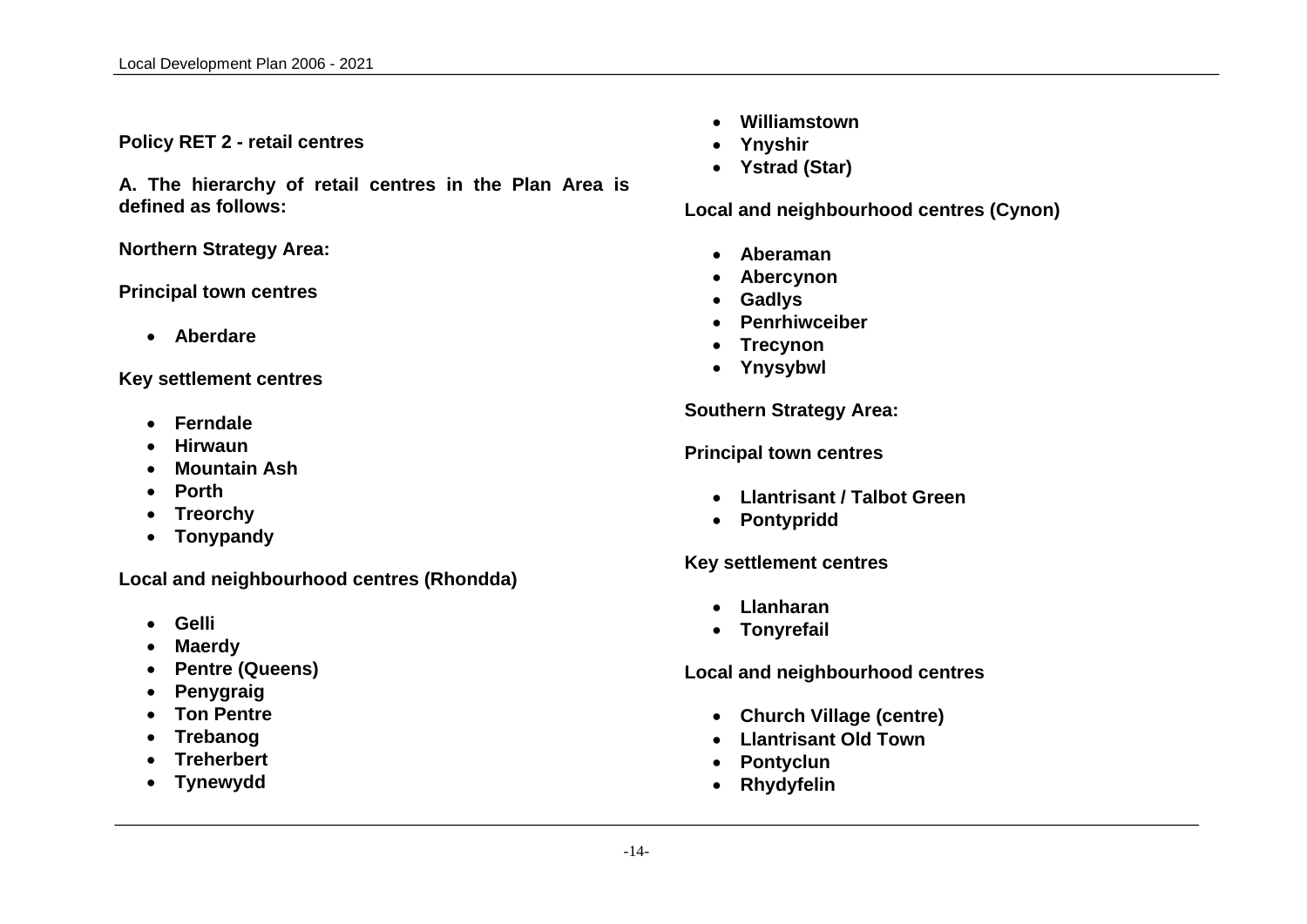- **Taffs Well**
- **Tonteg (Precinct)**
- **Treforest**
- **Tynant**

**B. Boundaries of the centres in the retail hierarchy are defined on the Proposals Map.**

**C. Proposals for retail development or changes of use to retail inside the defined retail centres that would maintain or enhance a centre's position in the retail hierarchy will be permitted.** 

#### Justification

#### A. Retail Hierarchy

PPW / MIPPS para. 10.2.13 states that development plans should establish the strategic role to be performed by the main centres in the retail hierarchy. The centre at the head of the hierarchy for Rhondda Cynon Taf is the regional centre of Cardiff city centre. This has good road and rail access from most parts of the Plan area, and is the main destination for occasional comparison (non-food) shopping.

The principal town centres are expected to perform a subregional retail role, principally serving the residents of the Cynon Valley in the case of Aberdare, the Ely and Rhondda Fawr valleys in the case of Llantrisant / Talbot Green, and the Taff and Rhondda Fach valleys in the case of Pontypridd (although there are no rigid divisions). The emphasis in the principal town centres will be on a good balance between comparison (non-food) and convenience (food) shopping.

The key settlement centres are expected to act as district centres, where the emphasis will be on convenience (food) shopping with an element of day-to-day comparison (nonfood) shopping.

Local and neighbourhood centres, along with neighbourhood shops outside any defined centre, will be expected to provide small-scale convenience (food) shopping.

Alongside but separate from the hierarchy of retail centres are the out-of-centre retail parks, for retail needs that cannot be met in centres, principally large-format convenience (food) and comparison (non-food) shopping.

#### B. Boundaries of centres

Boundaries have been defined for the centres to reflect the change of character in an area from retail and associated uses to non-retail (usually residential and sometimes Class B1 office). This has involved reviewing existing boundaries, making amendments to better indicate where the changes in character occur, deleting centres that have lost their retail character and adding centres that are substantial enough to be recognised as more than just local shops. Full details of the retail centres review is in Appendix D.

C. Retail development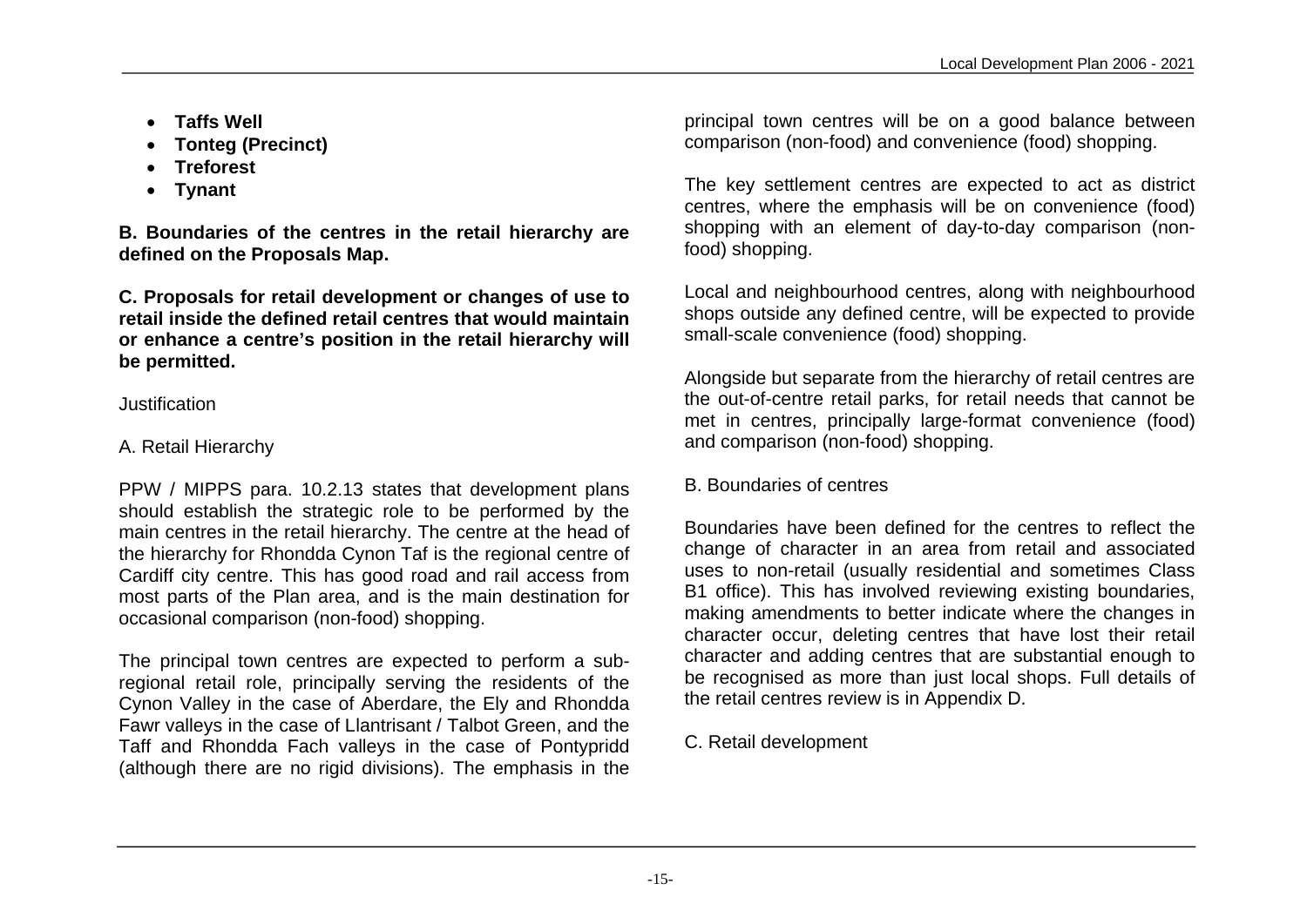Retail development in the centres is encouraged in accordance with PPW, but on a scale that accords with a centre's position in the hierarchy to avoid overdevelopment of smaller centres at the expense of the vitality, attractiveness and viability of larger centres.

**Policy RET 3 – changes of use in retail centres**

**Within the retail centres except Aberdare and Pontypridd, only proposals for Class A1, A2, A3 or other uses that would add vitality to the centre by attracting visitors will be permitted. Within Llantrisant / Talbot Green centre and the key settlement centres, Class A3 uses will only be permitted if proposed to be open in daytime hours.**

This policy recognises that A2 and A3 uses add to the vitality of a centre by attracting customers and increasing "footfall". It also recognises that other uses can have the same effect  $$ amusement centres, clinics, health centres, laundrettes, opticians, public service offices, surgeries, for example, but applications will need to be supported by evidence, for example footfall estimates, that the proposed use would comply with this policy.

Within Llantrisant / Talbot Green and the key settlement centres, the policy seeks daytime opening hours for A3 uses to encourage cafés and restaurants that complement the retail uses. Hot food takeaway premises that are closed during the day make a limited contribution to the vitality of retail centres, therefore in the larger centres further growth of these is discouraged. Daytime opening hours would be at

least from 10am to 4pm and would be secured by section 106 agreements.

Aberdare and Pontypridd retail centres are dealt with separately in policies RET N4 and RET S3 below, because they include primary shopping frontages. Primary retail frontages have only been defined for Aberdare and Pontypridd, as most other centres are too small or mixed in character to feature a significant length of predominantly retail frontage. Llantrisant / Talbot Green centre has no defined primary retail frontage, as the primary retail area here consists of large modern retail units, where pressure for changes to non-retail uses seems unlikely.

#### **Policy RET 4 - local and neighbourhood shops**

**Retail development will be permitted outside defined centres, retail parks and retail allocations where:**

- **The proposed net sales floorspace is small (less than 1,000 m2);**
- **Goods to be sold are mainly convenience (food) (minimum 80%);**
- **The sites are accessible on foot and by cycle;**
- **Traffic and parking impacts are acceptable for the area.**

#### **Justification**

This policy is to encourage the provision of small local and neighbourhood convenience (food) shops to serve residential and employment areas, where they can be sited without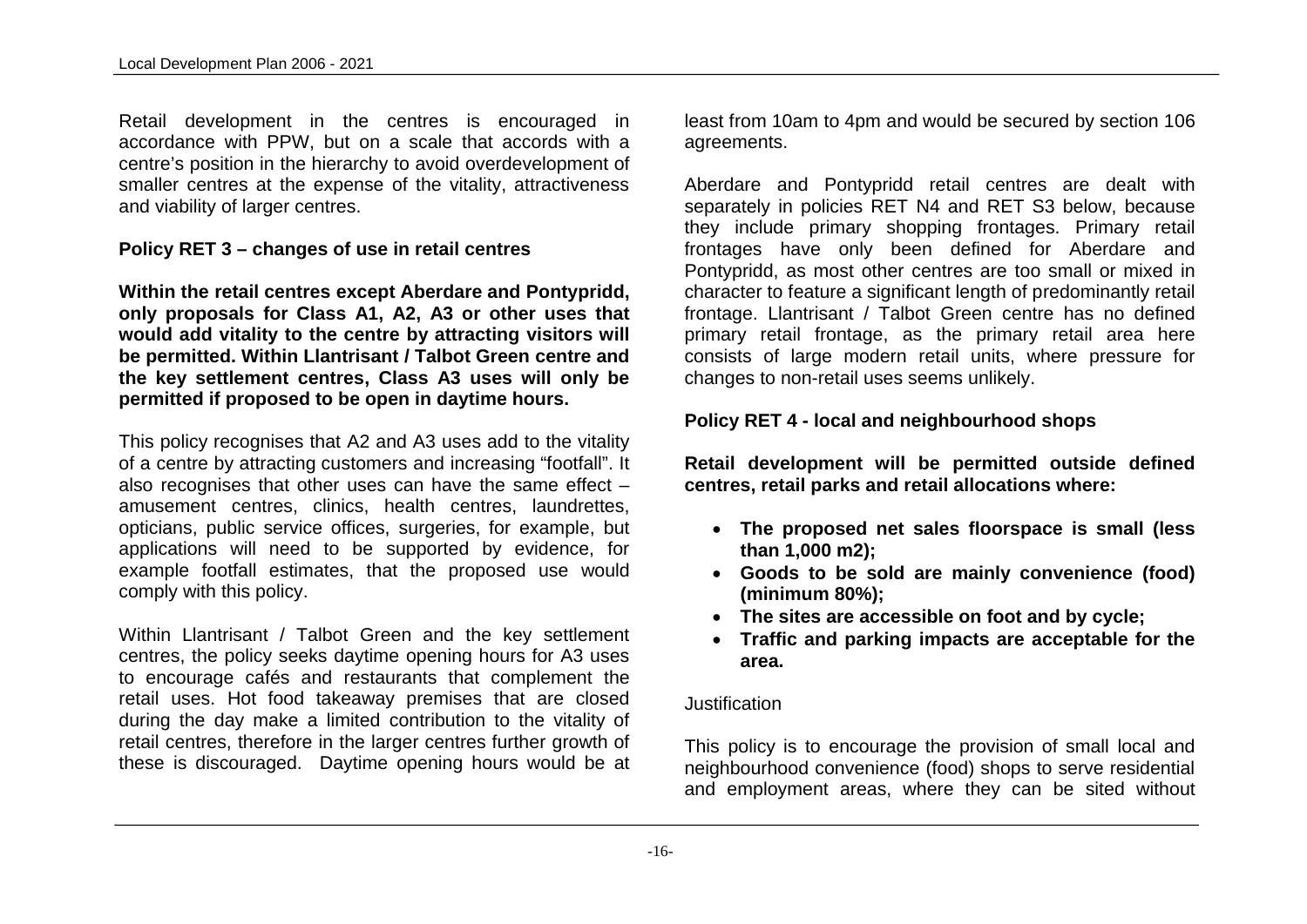causing traffic and parking problems. Provision may be in neighbourhood centres together with small-scale service and community uses, or in accessible single sites. "Retail development" in this policy refers Class A1 floorspace provision through extension and redevelopment of existing shops as well as to new shops.

#### **Policy RET 5 - existing out-of-centre retail parks**

**In out-of-centre retail parks, including the following existing retail parks:**

- **Glamorgan Vale Retail Park, Llantrisant / Talbot Green**
- **Pontypridd Retail Park**
- **Midway Retail Park, including Tesco, Upper Boat,**

**proposals for enhancement of non-car access, public realm enhancements, redevelopment of A1 units, changes of use to B1 offices, changes of use to commercial leisure and construction of upper floor residential development will be permitted, provided that:**

- **Minimum unit sizes and limitations on categories of goods to be sold are maintained; and**
- **The proposals reinforce cultural identity and a sense of place.**

#### Justification

The out-of-centre retail parks are usually considered an unsustainable form of development, being car-dependent,

generally remote from public transport nodes and poorly linked to other activities such as leisure and businesses. Nevertheless as more central sites generally are not suitable and available, they will still be needed to meet retail need for floorspace and for formats that do not fit well in town centres. Therefore, whilst PPW does not provide an option to afford these out-of-centre areas the same status in retail planning as town and other centres, nor is it an option to expect these areas to run down and blight the environment. Therefore, this policy is meant to encourage the modernisation and environmental improvement of out-of-centre retail parks, including public transport enhancements and introduction of compatible alternative uses such as offices and commercial leisure.

#### Northern Strategy Area Policies

#### **Policy RET N1 - Retail Land Allocations – Northern Strategy Area principal town**

**Land is allocated in the following locations for shopping development:**

 **Aberdare: land at Riverside Retail Park (Tirfounder Fields) for about 13,000 OR 9,660 m2 net comparison (non-food) retail floorspace designed to minimise impact on nearby town centres**

#### **Justification**

Aberdare town centre has no land available for significant expansion or redevelopment. Land at the out-of-centre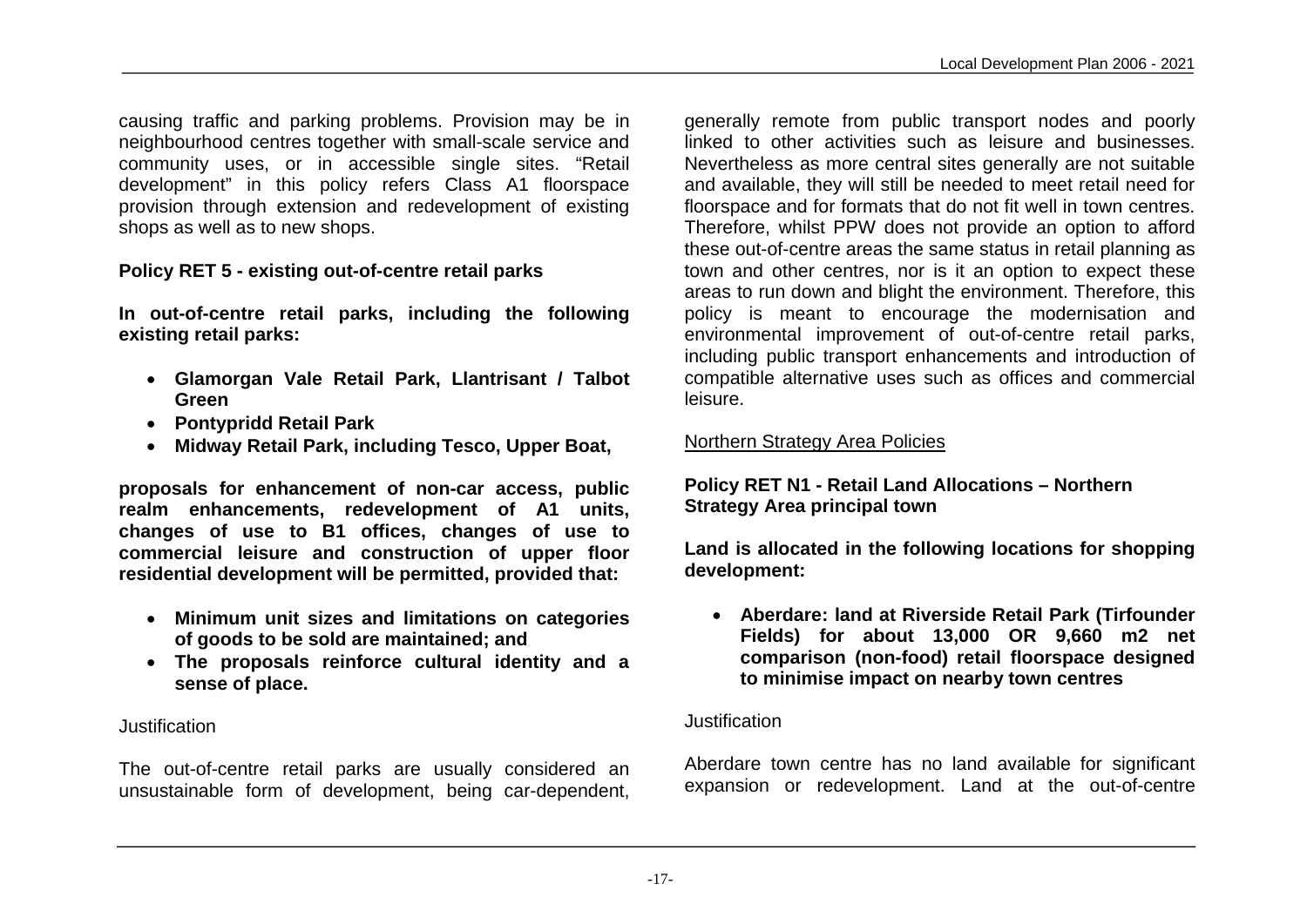Riverside Retail Park (Tirfounder Fields) has a history from 1987 of consents for retail development. An Asda superstore, a restaurant and some smaller units have been built, but provision remains for large units for sale of specified durable goods. The site should be a retail counter-attraction to Merthyr Tydfil. As in terms of retail formats, "like competes with like", the objective should be to provide a format that would compete with Cyfarthfa Retail Park and to avoid formats that would divert trade from the town centres of Aberdare and Mountain Ash.

#### **Policy RET N2 - Retail Land Allocations – Northern Strategy Area key settlements**

**Land is allocated in the following location for shopping development of about 950 m2 net floorspace (total of convenience (food) and comparison (non-food):**

**Mountain Ash: Oxford Street**

**Land is allocated in the following location for shopping development of about 2,000 m2 net floorspace (1,000 m2 convenience (food) and 1,000 m2 comparison (nonfood)):**

 **Hirwaun: within Strategic Site 5 land south of Hirwaun / Penywaun**

Justification

Of the 8 key settlements, Mountain Ash has the only centre with a site potentially available for redevelopment. Development of the Oxford Street site for unit shops should benefit the town and its centre environmentally, as well as socially and economically, by making appropriate use of vacant previously developed urban land.

Hirwaun has a smaller centre than its status as a key settlement deserves. Therefore, as a substantial new allocation is being made for residential development in Strategic Site 5, a retail centre comprising unit shops should be built to provide a mixture of convenience (food) and comparison (non-food) shopping.

#### **Policy RET N3 – Deletions of retail land allocations– Northern Strategy Area**

**Land in the following locations is no longer considered available for retail development:**

- **Porth: Porth Bus Depots site**
- **Tonypandy: Ynys Field site, Trealaw**

#### Justification

Both these retail land allocations in Rhondda Local Plan remain undeveloped after many years.

The Porth Bus Depots site is occupied by two bus depots, and additional land required for service access improvement off Aber-rhondda Road is not available. Therefore the site is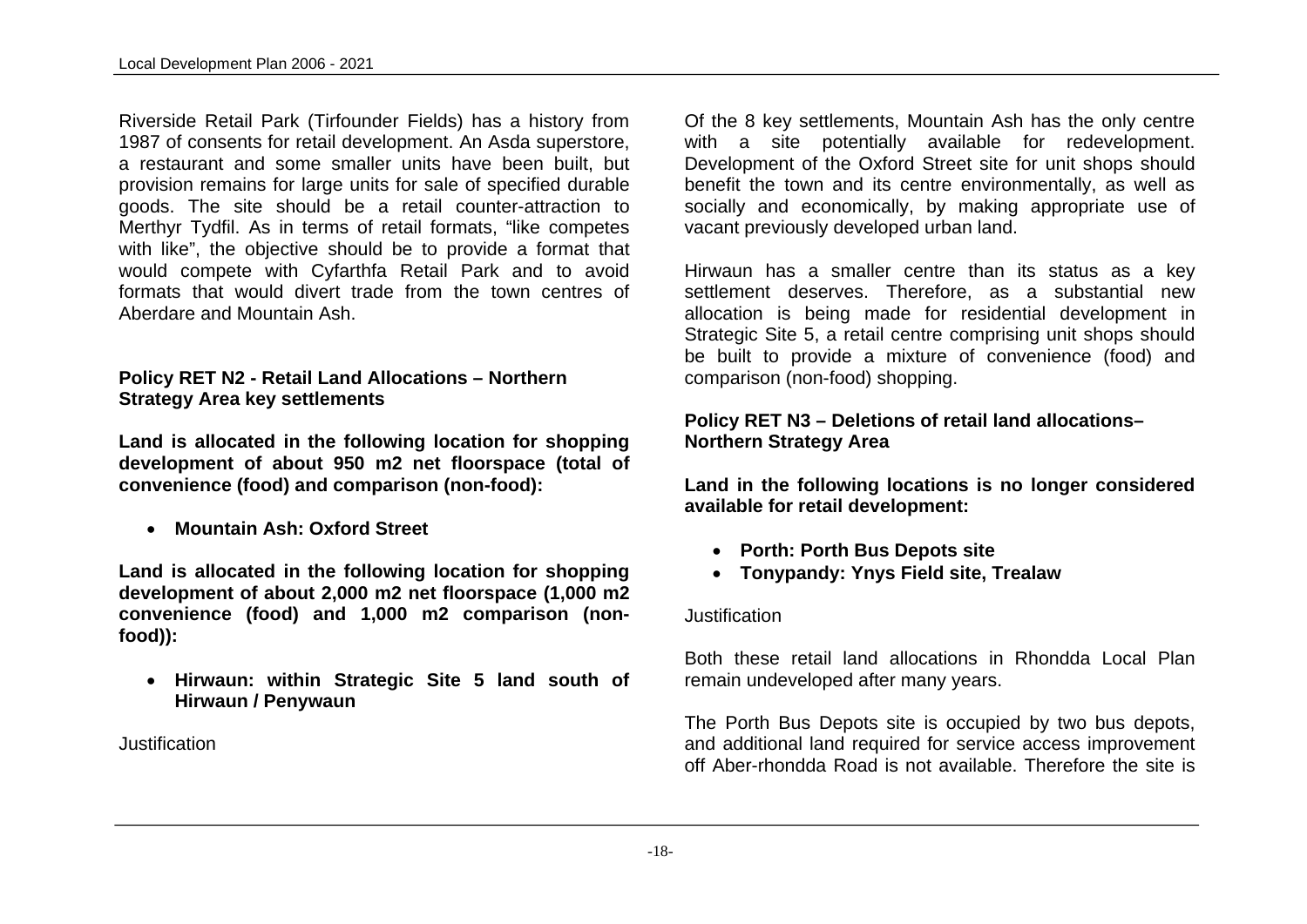considered to have long-term constraints and so is unsuitable and inappropriate for allocation in the LDP.

The Ynys Field site near Tonypandy (adjacent to the Lord Tonypandy) is the vacant part of a flat reclaimed site with direct access off the A4058. It is poorly located for non-car access and therefore it is considered unsuitable for retail allocation in the LDP. Qualitative and quantitative retail land needs can be met without this site.

#### **Policy RET N4 – Aberdare retail centre**

**Primary retail frontages in Aberdare retail centre are defined on the Proposals Map, where proposals for Class A2 and A3 uses will only be permitted at street level if evidence indicates that Class A1 use is not viable. Proposals for other uses will only be permitted at street level if (a) they would be likely to add vitality to the centre by attracting visitors, and (b) evidence indicates that Class A1, A2 and A3 uses are not viable.**

**Elsewhere in Aberdare retail centre, only proposals for Class A1, A2, A3 or other uses that would be likely to add vitality to the centre by attracting visitors will be permitted.** 

**Class A3 uses will only be permitted if proposed to be open in daytime hours.**

Justification

Primary shopping frontages have been redefined to cover the parts of the centre where Class A1 uses predominate. They relate to only the street level of premises. The clustering of A1 uses is considered beneficial for the vitality, viability and attractiveness of Aberdare retail centre. Therefore, in the primary shopping frontages, the policy gives priority firstly to A1 uses and secondly to A2 and A3 uses. The test of nonviability is included for flexibility to avoid long-term vacancies that would have a detrimental effect on the character and appearance of the primary retail frontage. Planning applications would need to be supported by evidence of a protracted history of vacancy or of lack of response to genuine efforts to market the premises for the preferred use over a significant period.

The policy seeks daytime opening hours for A3 uses to encourage cafés and restaurants that complement the retail uses. Hot food takeaway premises that are closed during the day make a limited contribution to the vitality of retail centres, therefore in the larger centres including Aberdare further growth of these is discouraged. Daytime opening hours would be from 10am to 4pm or longer, and would be secured by section 106 agreements.

#### Southern Strategy Area Policies

#### **Policy RET S1 - Retail Land Allocations – Southern Strategy Area principal towns**

**Land is allocated in the following central location for shopping development of either comparison (non-food)**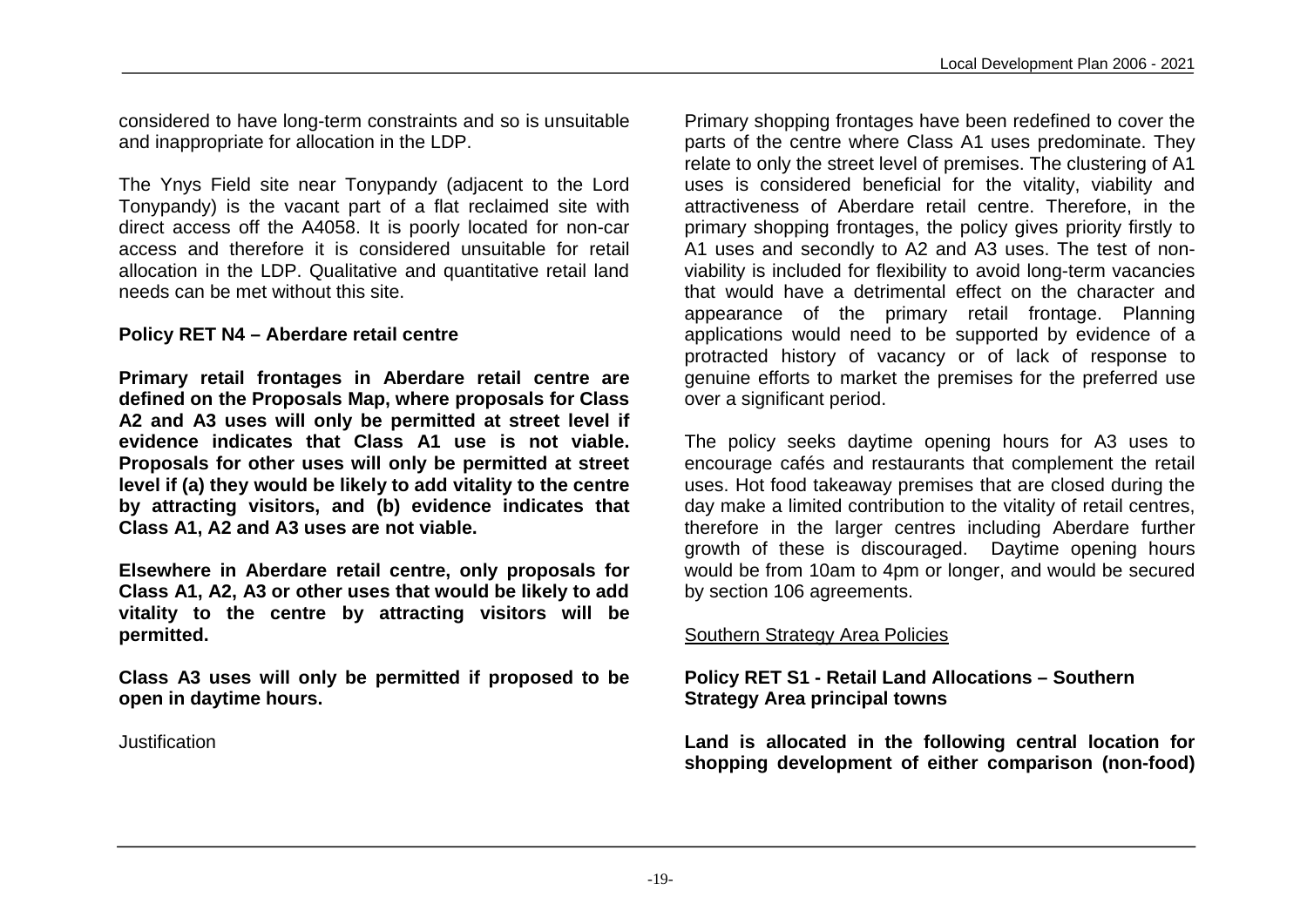**floorspace or a mixture of comparison (non-food) and convenience (food) floorspace:**

 **Pontypridd: land in Taff Street (Precinct and Gas Road car park sites), as part of a mixed-use scheme that should include between 18,000 and 23,000 m2 net retail floorspace and active riverside frontage, and may include A3 food and drink uses, B1 offices, C1 residential and C3 hotel.**

**Land is allocated in the following out-of-centre locations for shopping development:**

- **Pontypridd: land adjoining Pontypridd Retail Park (Brown Lenox), for between about 3,500 and 5,500 m2 net floorspace, either comparison (non-food) or convenience (food) or a mixture, subject to no detriment to the redevelopment of the in-centre Gas Road / Precinct site**
- **Llantrisant / Talbot Green: land in Cowbridge Road south of A473 Talbot Green bypass (part of SS 7 Mwyndy / Talbot Green), for comparison (non-food) floorspace (maximum 19,500 m2 net; about half of which to be in units of less than 500 m2) (70% of gross) and convenience (food) floorspace (maximum 3,700 m2 net), as part of a new town centre incorporating commercial and civic uses and public transport facilities**

**Justification** 

Pontypridd principal town centre includes underused land at Gas Road and the run-down Taff Vale Precinct. Lying between Taff Street and the river Taff, the site is an opportunity for major retail-led mixed-use redevelopment utilising the amenity advantage of the riverside location. Planning permission has been granted for a scheme anchored by a supermarket (Angharad Walk, about 18,000 m2 net sales floorspace). An alternative scheme anchored by a department store is expected to receive planning permission after a resolution to grant planning permission was made in 2007 (Riverside, about 21,000 m2 net sales floorspace). Depending on whether the Angharad Walk or the Riverside scheme proceeds, derelict brownfield land adjoining Pontypridd Retail Park (Brown Lenox site) will be available for either comparison (non-food) or convenience (food) shopping development.

Land adjoining Pontypridd Retail Park (Brown Lenox) is considered to be an accessible location for the wider town, and therefore a sequentially preferable site for retail development that cannot locate in the town centre. A foodstore of 3,354 m2 net convenience (food) and comparison (non-food) floorspace has been refused on this site, as there was insufficient retail need to support the convenience (food) stores proposed on both the in-centre Gas Road / Precinct site and the Brown Lenox site [03/0625]. There are undetermined proposals for 5,574 m2 net comparison (non-food) retail floorspace on the same site [07/1554]. It is vital that development here does not frustrate the retail development of the town centre site.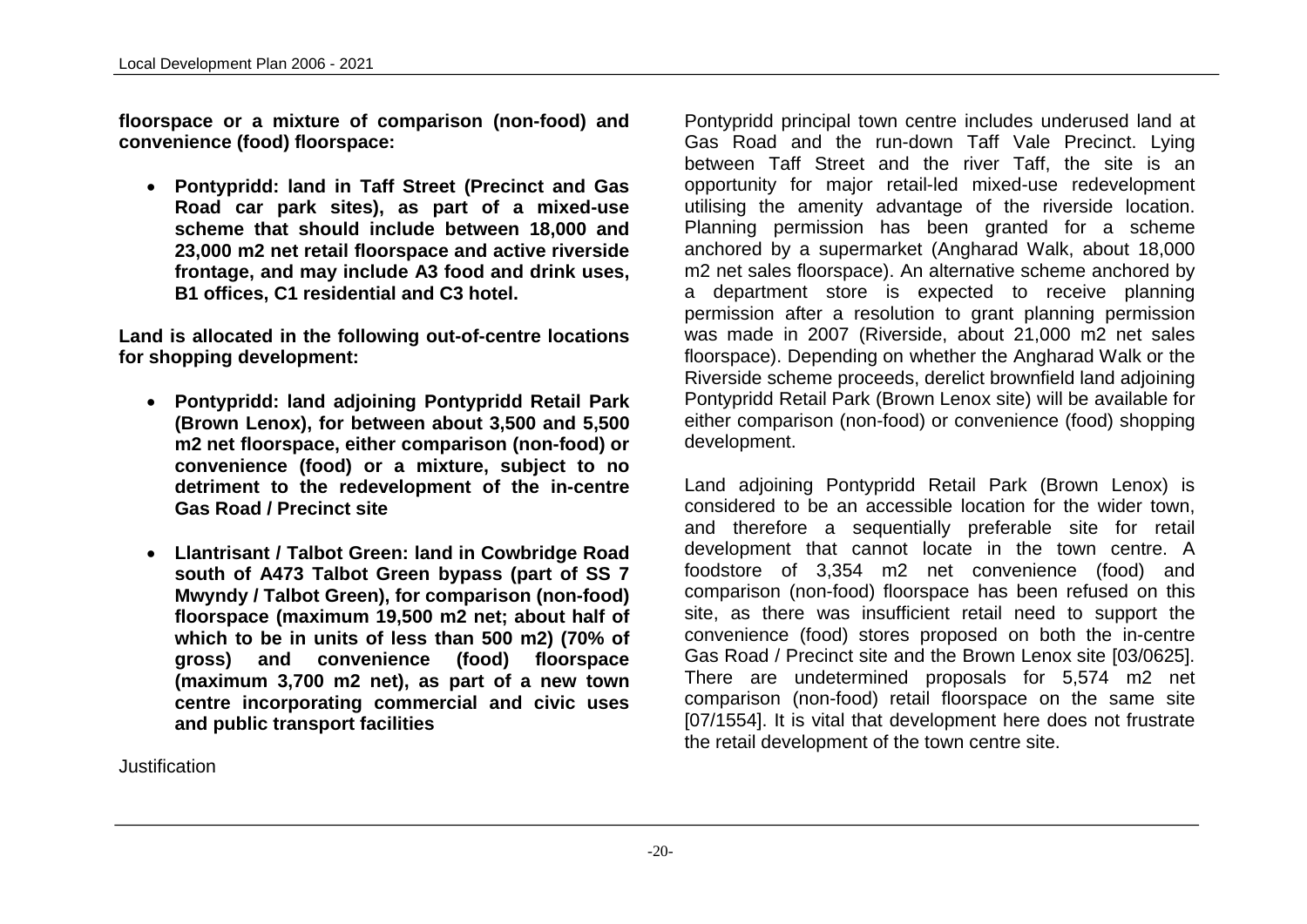Llantrisant / Talbot Green principal town centre comprises the village centre in Talbot Road and Talbot Green Retail Park, including Tesco Extra. Although technically in-centre, Talbot Green Retail Park has the characteristics of a car-based outof-centre retail park. There is no further land available in the centre either to decongest it or to cater for future retail need in the area. Therefore, land in Cowbridge Road south of A473 Talbot Green bypass is proposed to be developed with a mixture of uses with public transport facilities in order to create a new town centre. The development should complement the existing centre by providing a facility more akin to a town centre to serve this area. The net floorspace limits specified are based on advice on the maximum level of development that could take place without unacceptable impact on existing centres. The figures could be reduced as a result of detailed assessment of the proposed site, or if other retail commitments emerge elsewhere.

#### **Policy RET S2 - Retail Land Allocations – Southern Strategy Area key settlements**

**Land is allocated in the following locations for shopping development of about 2,000 m2 net floorspace (1,000 m2 convenience (food) and 1,000 m2 comparison (non-food)) at each site:**

- **Llanharan: within Strategic Site 8 site of former OCC site, Llanilid**
- **Tonyrefail: east of Mill Street**

Justification

Llanharan and Tonyrefail have smaller centres than their status as key settlements deserves. Therefore, where substantial new allocations are being made for residential development, retail centres comprising unit shops should be built to provide a mixture of convenience (food) and comparison (non-food) shopping.

#### **Policy RET S3 – Pontypridd retail centre**

**Primary retail frontages in Pontypridd retail centre are defined on the Proposals Map, where proposals for Class A2 and A3 uses will only be permitted at street level if evidence indicates that Class A1 use is not viable. Proposals for other uses will only be permitted at street level if (a) they would be likely to add vitality to the centre by attracting visitors, and (b) evidence indicates that Class A1, A2 and A3 uses are not viable.**

**Elsewhere in Pontypridd retail centre, only proposals for Class A1, A2, A3 or other uses that would be likely to add vitality to the centre by attracting visitors will be permitted.** 

**Class A3 uses will only be permitted if proposed to be open in daytime hours.**

#### Justification

Primary shopping frontages have been defined to cover the parts of the centre where Class A1 uses predominate. They relate to only the street level of premises. The clustering of A1 uses is considered beneficial for the vitality, viability and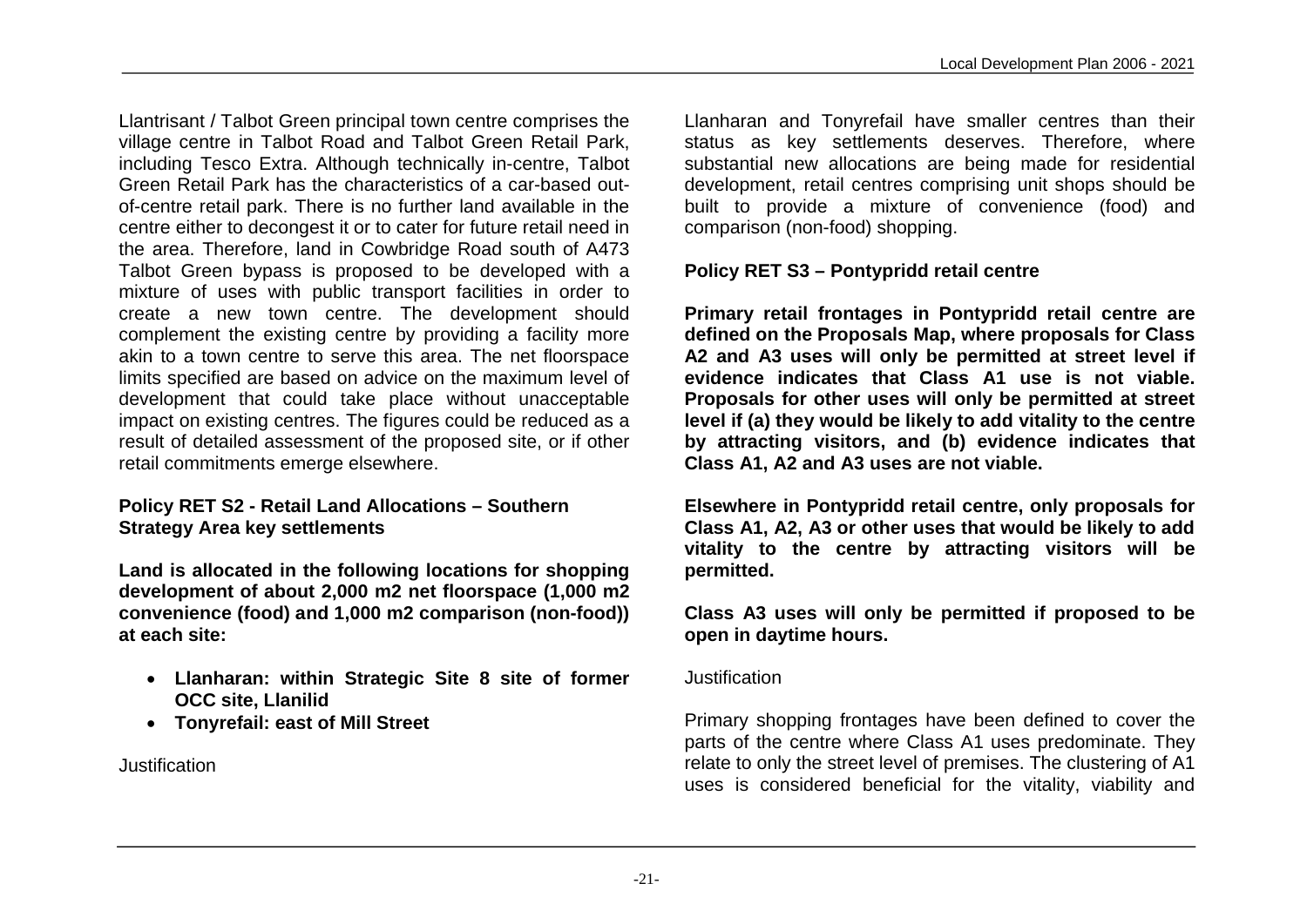attractiveness of Pontypridd retail centre. Therefore, in the primary shopping frontages, the policy gives priority firstly to A1 uses and secondly to A2 and A3 uses. The test of nonviability is included for flexibility to avoid long-term vacancies that would have a detrimental effect on the character and appearance of the primary retail frontage. Planning applications would need to be supported by evidence of a protracted history of vacancy or of lack of response to genuine efforts to market the premises for the preferred use over a significant period.

The policy seeks daytime opening hours for A3 uses to encourage cafés and restaurants that complement the retail uses. The so-called "café quarter" in the Market Street area is considered to be a successful element in increasing the vitality and attractiveness of the town centre. Hot food takeaway premises that are closed during the day make a limited contribution to the vitality of retail centres, therefore in the larger centres including Pontypridd further growth of these is discouraged. Daytime opening hours would be from 10am to 4pm or longer, and would be secured by section 106 agreements.

#### **7. FURTHER ADVICE**

If you require any further advice or assistance in respect this or other LDP documents or wish to be placed on the Council's consultation database please contact a member of the Local Development Plan Team at:

Development & Regeneration Unit, Floor 5, Ty Pennant, Catherine Street, Pontypridd CF37 2TB

Email: LDP@rhondda-cynon-taf.gov.uk

Telephone: 01443 495193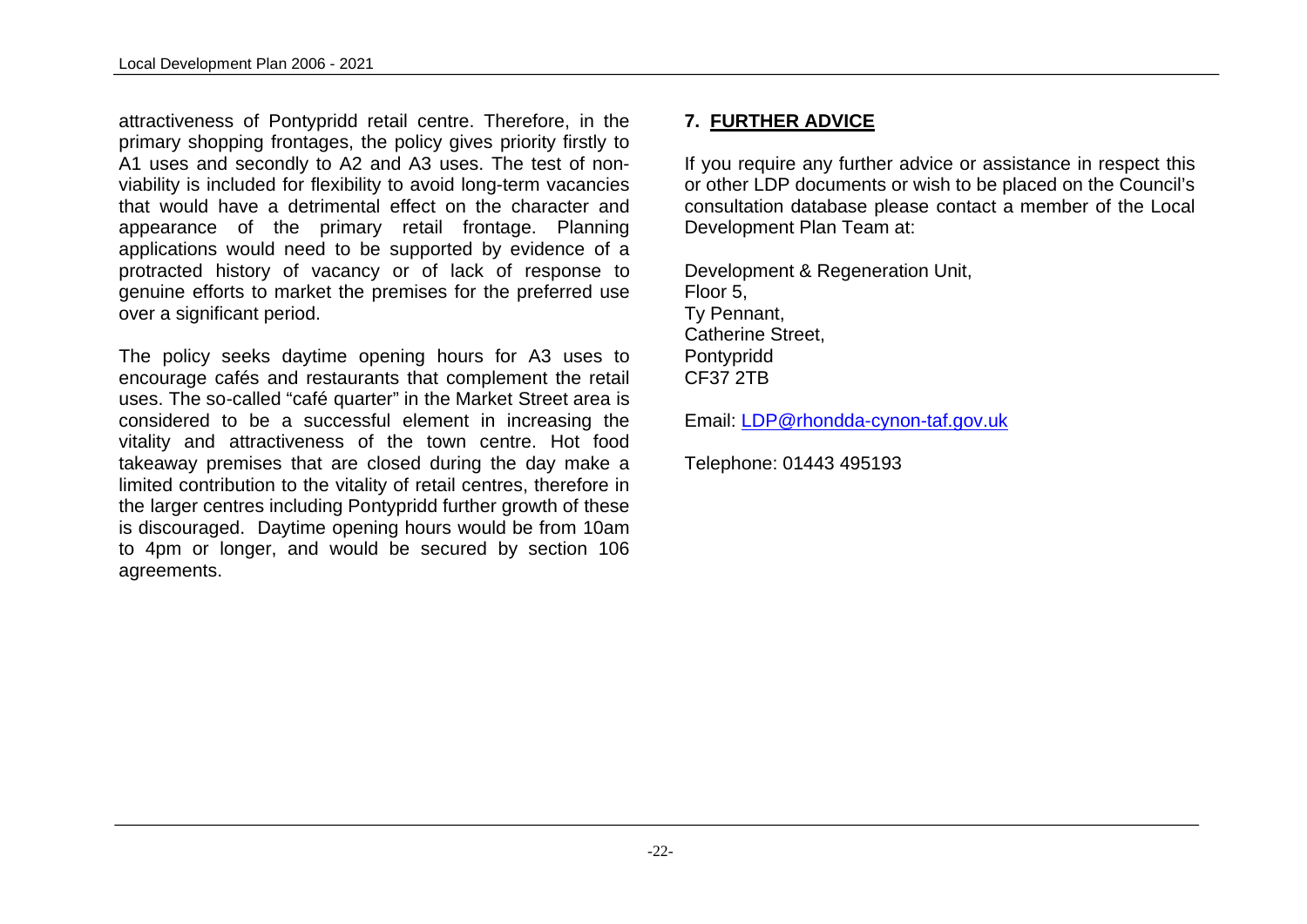#### **Appendices**

Appendix:

- A overview of UK retail sector in 2007
- B Review of retail floorspace commitments 2007
- C Boundary Review of retail centres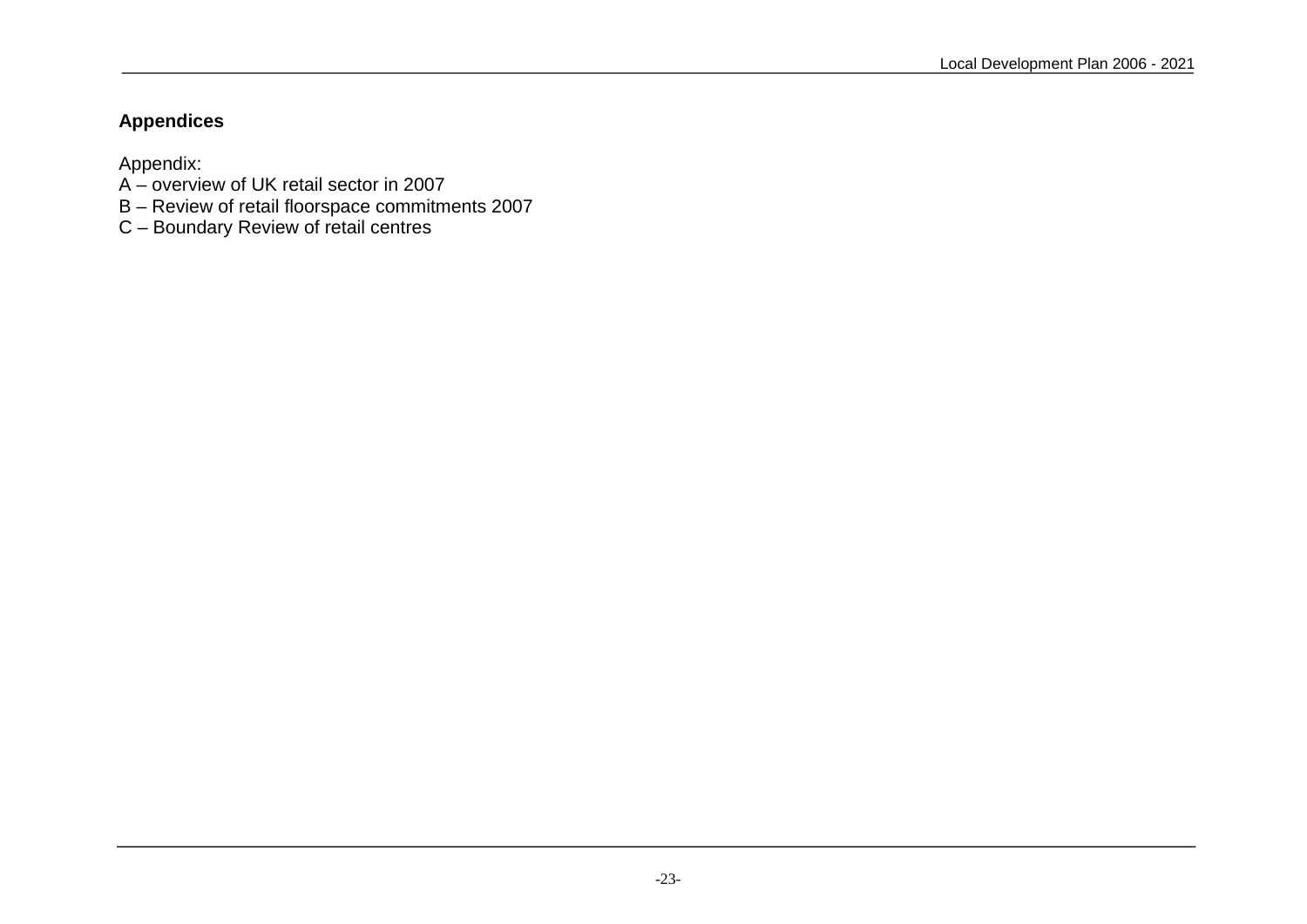### **Appendix A**

### **Overview of UK retail sector in 2007**

Retailing is becoming a far more competitive market in which to operate. There are lots of reasons for this, many of them relating to consumers and how they are changing. The majority of consumers today own much more than generations before them, therefore if they have most of what they already need, persuading them to buy additional products becomes increasingly difficult, especially as consumers are becoming slightly jaded and feel bored with much of the shopping process. This jaded feeling is partly a function of not needing to shop as much but is also related to a lack of innovation on the part of many retailers and shopping places which gives rise to a "been there done that" feel about shopping in general. There is much debate over the monotony of the UK retail scene, with many city centre and shopping schemes offering the same names and so there are opportunities for new schemes to design alternatives, more leisure offer, integrating spaces and dwell time with smaller specialist and local retailers adding different focus points and draws.

Future trends include alternatives being integrated into the consumer process, issues such as wellness and well-being, where consumers are more interested in buying functional products which improve their health are becoming more prevalent and will do so in the future. Equally there is a greater awareness of ethical and environmental concerns and any new shopping place needs to take these issues on board in its design and letting policy. A vibrant tenant mix, combined with a good secure base income will lead to enhanced performance over time as customers and retailers welcome schemes with a variety of international, national, regional and local independent occupiers.

The pressure of time on consumers is a major problem for many in today's society. As an activity retailing is not immune from this trend, with convenience (food) and ease being key watchwords for consumers. For retailing all these problem areas are combined with supply side factors such as a more intense focus on price, a deflationary retail environment, greater choice for consumers because of the addition of evermore retail space and the entry of grocers into the nonfood market. Retailers need to ensure they capture the market trends and shopping places need to be flexible enough to enable the retailers to perform, which in turn creates a vibrant and positive physical environment.

Despite paying lip service to the customer, retailers and shopping centres/shopping places, including town centres, have been quite bad at truly understanding consumers and putting them at the heart of their business. An increased focus on the consumer and how different consumer segments are changing is key to meeting the objective of becoming more consumer-centric. A potential way of segmenting consumers is to look at the consumer lifecycle. That is how people at different life stages shop, what they shop for and how they will change over the next 10 years.

Over the next 10 years, overall retail consumer spend will grow by an annual average of 3.3%. Over 1990 to 2004 this average was 4.9%, a significant decrease is expected going forward in terms of retail spend, although having said that,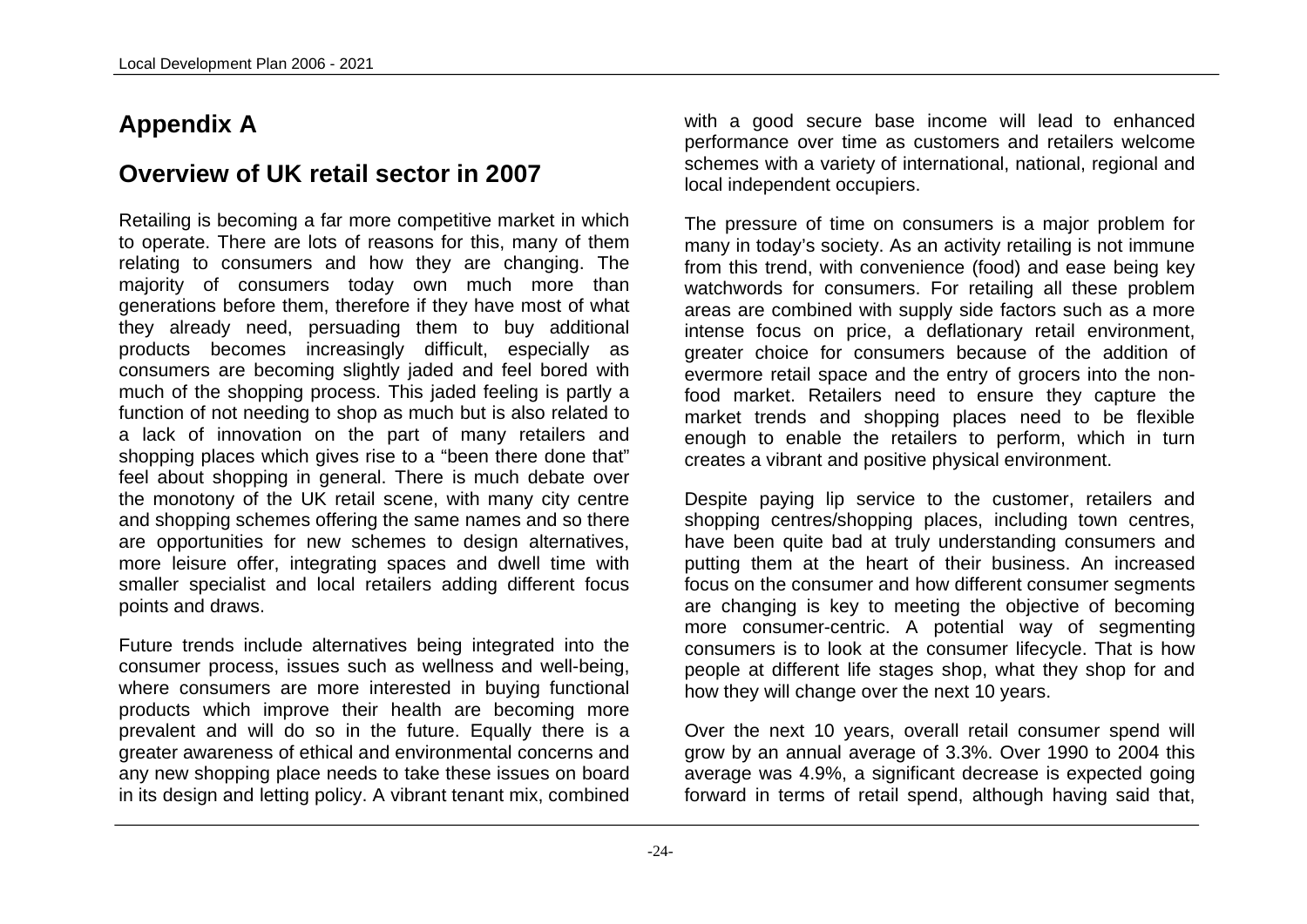retail will remain a growth sector within the economy. In the next 10 years over two thirds of the retail spend in the UK will be by consumers aged over 45. This has important implications for retailers and shopping places who must adapt their offer to this increasing trend, but this poses some interesting issues. The older consumers of the future will have a younger mindset with more demanding requirements and retail places will need to cater for these issues. At the other end of the spectrum, younger family groupings will also become more prevalent given that when people are setting up homes and establishing families their retail spend is generally higher and is anticipated to account for approximately 18% of retail growth over the next 10 years. Many shoppers in this group will have families so making the shopping process easy for them and integrating family activities will be extremely important.

There has been a major shift in the importance of new retail development towards town centres over the last 10 years, partly as a result of confidence to invest in town and city centres driven by government. There have been a number of interesting trends in retail offer. Well known trends include the increase in grocery format size made possible by moves to out of town locations and the subsequent waves of re entry of the grocery formats into city centres with new smaller sizes.

A less well known trend is what has been happening in the non food retailing sector, where there has been a shift towards long term growth, but a step change in format sizes. Many retailers are choosing to introduce larger formats offering more authoritative ranges and larger destination pull. Having said that, recent retailer search for the most effective balance and range of floor space productivity has resulted in

the down sizing of some very large formats. Therefore new schemes will need to cater for relatively large stores, but at the same time provide a degree of flexibility if retailers continue to review unit sizes.

Any retail place should also cater for specialist retailers who add vitality to any scheme, but subject to specific consideration to the level of rents that these operators can afford. The specialist operator is not inexhaustible given the growth of out of town general merchandisers and the expansion of e-commerce, which continues to make trading conditions for specialist business models extremely hard.

The challenge to retail shopping centres and retail places therefore, to create and ensure thriving centres, is to provide a quality of experience that sets the place apart from competing places with safety, convenience (food) and comfort to rival that of the retail warehouse park and out of town mall. The consumer must be enticed by a journey above and beyond that of a simple shopping outlet, an offer to draw and retain the custom of the local population, but also to attract visitors from beyond the catchment.

The most successful developments will:

 Create an identity, strengthen the retail offer and the quality and range of activities, enhancing the environmental quality and ensuring a high degree of accessibility. The retail offer, whilst focused, should incorporate a varied offer attractive to several consumer groups whilst the mixture of uses will see increased residential development and enhanced leisure provision. There will be access to simple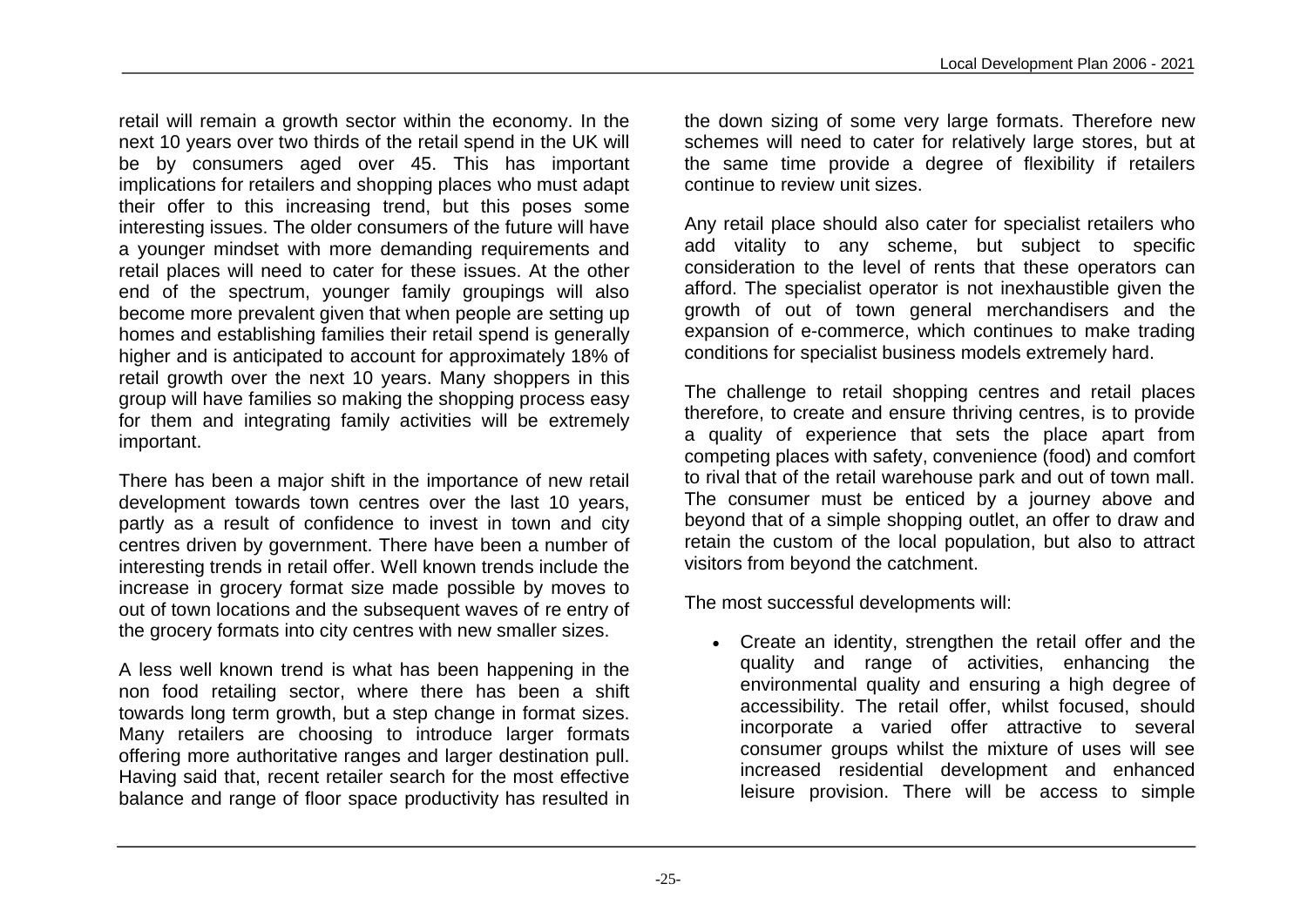information areas, clear directions, strategies and clustering of units, use of modern technologypotentially wireless networks.

- Accommodate those businesses that need to adopt a larger format to sustain their profitability and create destination pull.
- Recognise the richness of variety represented by smaller retail businesses, which choose not to move into the mainstream but nevertheless remain attractive tenants. Accepting that some business models developed to counter e-commerce put a premium on high levels of experience and service in store which comes at a cost, but which add to the creativity and differentiate a place.
- Clustering of specific retailers will ensure that the consumer is presented with a focussed offer, suitable for all tastes.
- Consider the retail spend for the future; in that many shoppers will be young families, many will be over the age of 45 and therefore creating family orientated A3 uses within safe and convenient environments will encourage visits to the destination and act as a pull for the remainder of the town.

Spending on retail goods has been strong over the past decade, particularly spending on non-food or so called comparison (non-food) goods. In part, this has been due to a generally benign economic climate coupled with total household incomes and the goods and services bought by

UK households, which have also seen strong growth. Increased spending on comparison (non-food) goods has been helped by lower prices, a result of the introduction of new technology and the flood of imports from cheaper locations including China and other parts of the Far East. There is predicted to be a drop in the growth on retail spending, especially in comparison (non-food) goods, due to:

- The upsurge in borrowing and run down of savings seen over the past ten years is unlikely to be sustainable.
- Consumer debt compared to income has reached levels which has left many consumers feeling increasingly uncomfortable.
- A surge in house prices compared with incomes has promoted equity withdrawal to finance consumer spending, which cannot persist at the same rate as it has done over the past decade.
- Low high street prices caused by the flood of goods imported from the Far East is coming to an end. China is now a much more developed economy seeking to raise living standards rather than to export at any cost and there is even the possibility of the revaluation of the Chinese currency which could hold back any further falls in imported good prices.
- The forecast annual average increase in the volume of spending on comparison (non-food) goods of 4.3% a year between 2006 and 2015 which is much less than the annual increase of 7.4% recorded over the last decade and is even less than the 40 year average of 4.9% often used in retail planning enquiries.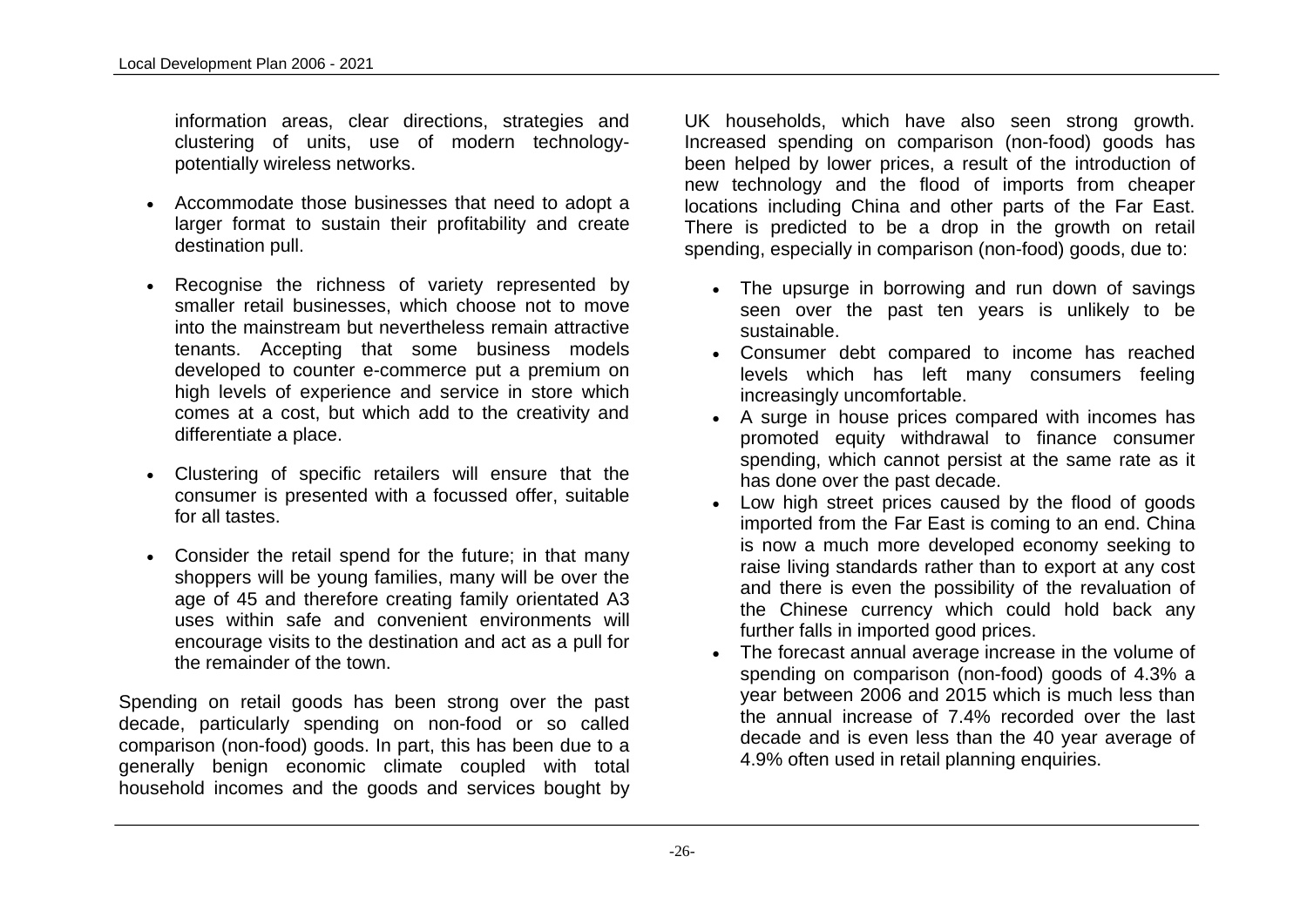In our opinion these statistics reinforce the requirement for a mix of occupiers and uses within retail schemes, being able to focus on certain categories of consumer including the ageing population together with younger families and also incorporate design issues to make the centres more convenient to these important groups. There are some early wins with simple centre management including more and better seating and clearer signage, enhanced food and leisure offer and cleaner and safer car parks. There is also scope for putting on events and entertainment and taking positive action on environmental issues all of which help to differentiate from the competition.

There is increased competition to the town centre from the out of town market, both food and non-food, with designer outlet centres, regional malls, retail warehouse parks and supermarkets. The rise of the supermarket and the issues or otherwise they pose to the traditional town centre is well documented and perhaps misunderstood. Supermarkets are key employers, providers of convenient retail methods, which the population now expects, and within town centres provide a degree of secondary spending which would otherwise be lost to the town.

The development of supermarkets will account for a significant proportion of all new retail floor space over the next 10 years. An increase in home ware and fashion goods produces a greater balance between comparison (non-food) and convenience (food) shopping. While such change in the balance of goods sold in supermarkets is already appearing on the ground, the future is likely to see supermarkets likened to the hypermarket format as seen outside the UK, Carrefour in Europe for example. The internal concessions that will

appear will dramatically widen the range of products available to the consumer. It is anticipated that the supermarkets will begin to branch into higher end market products in some locations. In addition we have already seen other concepts including coffee shops, and everyday services including photographic, dry cleaning, pharmacy and home products. The new out of town hypermarket will be the greatest high street competitor, providing all shopping under a single roof that is service rich and value for money. The quality of the experience will determine the degree to which the hypermarket competes with the town centre, where experience is provided through identity, mix of uses and leisure offer.

In light of the sustainability agenda and the requirement for maximising the use of land, entirely new supermarkets are unlikely to be stand-alone. Newly developed supermarkets are likely to be within mixed-use development sites and some will see the inclusion of residential development.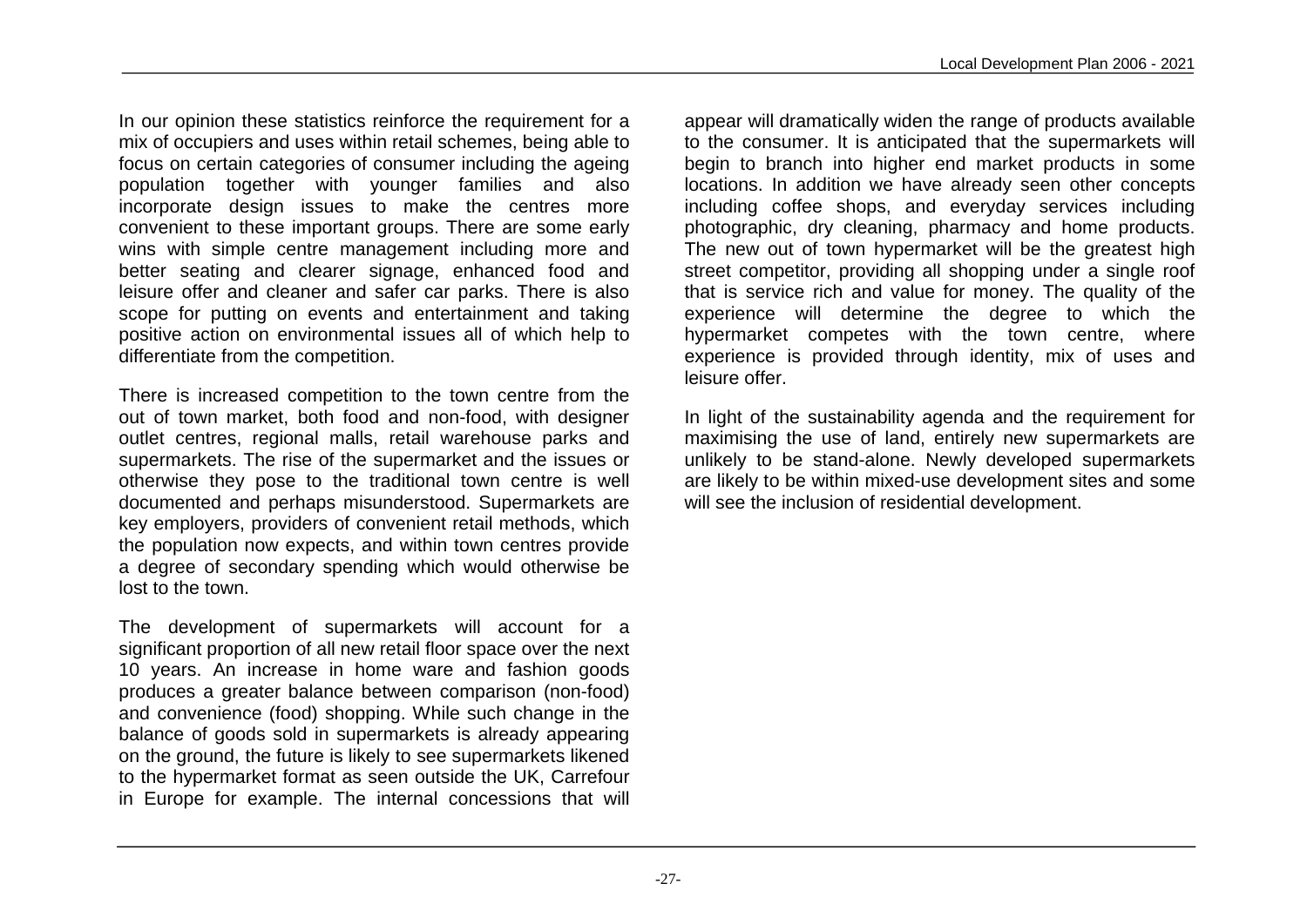### **Appendix B**

### **Review of Retail Floorspace Planning Commitments 2007**

The following table lists major retail planning commitments that were taken into account in the 2007 Retail Capacity Assessment. All had planning permission in 2007. Although the Ynys Field planning permission expired in 2007, it remains in the list as an adopted Local Plan allocation for bulky comparison (non-food) goods retailing. The Porth bus depots site is excluded from this list already as a constrained site.

#### *Table C1: retail floorspace commitments 2007*

| Area        | <b>Site</b>      | <b>Convenience</b><br>(food) Net m2 | Comparison<br>(non-food)<br>Net m <sub>2</sub> |
|-------------|------------------|-------------------------------------|------------------------------------------------|
| Aberdare    | Tesco            | 880                                 | 732                                            |
| (Gadlys)    | extension        |                                     |                                                |
| Aberdare    | Tirfounder       |                                     | 13,006                                         |
| (Aberaman)  | Fields non-      |                                     |                                                |
|             | food stores      |                                     |                                                |
| Porth       | Unigate          | 932                                 | 732                                            |
| (Cymmer)    | depot adj        |                                     |                                                |
|             | Lidl             |                                     |                                                |
| Tonypandy   | Asda store,      | 1,672                               | 1,115                                          |
| (Llwynypia) | <b>Hutchings</b> |                                     |                                                |
|             | site             |                                     |                                                |

| Tonypandy                     | Ynys Field  |       | 2,800  |
|-------------------------------|-------------|-------|--------|
| (Trealaw)                     | adj Lord    |       |        |
|                               | Tonypandy   |       |        |
| <b>Northern Strategy Area</b> |             | 3,484 | 18,385 |
| total commitments 2007        |             |       |        |
| Pontypridd                    | Food store, | 3,441 | 1,475  |
| (centre)                      | Angharad    |       |        |
|                               | Walk        |       |        |
| Pontypridd                    | Unit shops, |       | 13,036 |
| (centre)                      | Angharad    |       |        |
|                               | Walk        |       |        |
| Pontypridd                    | Tesco       | 610   | 192    |
| (Upper                        | extension   |       |        |
| Boat)                         |             |       |        |
| <b>Southern Strategy Area</b> |             | 4,051 | 14,703 |
| total commitments 2007        |             |       |        |
| <b>Plan Area retail</b>       |             | 7,535 | 33,088 |
| commitments 2007              |             |       |        |
| Effect of possible new        |             | 4,094 | 36,324 |
| permissions at Tirfounder     |             |       |        |
| Fields [98/4647] and in       |             |       |        |
| Pontypridd centre             |             |       |        |
| [06/1539]                     |             |       |        |

**The Tesco extension at Gadlys, Aberdare** was granted full permission on 31/08/06 [05/1690], so is valid until 2011. The Committee report states that the extension is for 2,498 m2 (gross): 880 m2 net floorspace is for convenience (food) and 732 m2 for comparison (non-food) goods (total net extension 1,612 m2).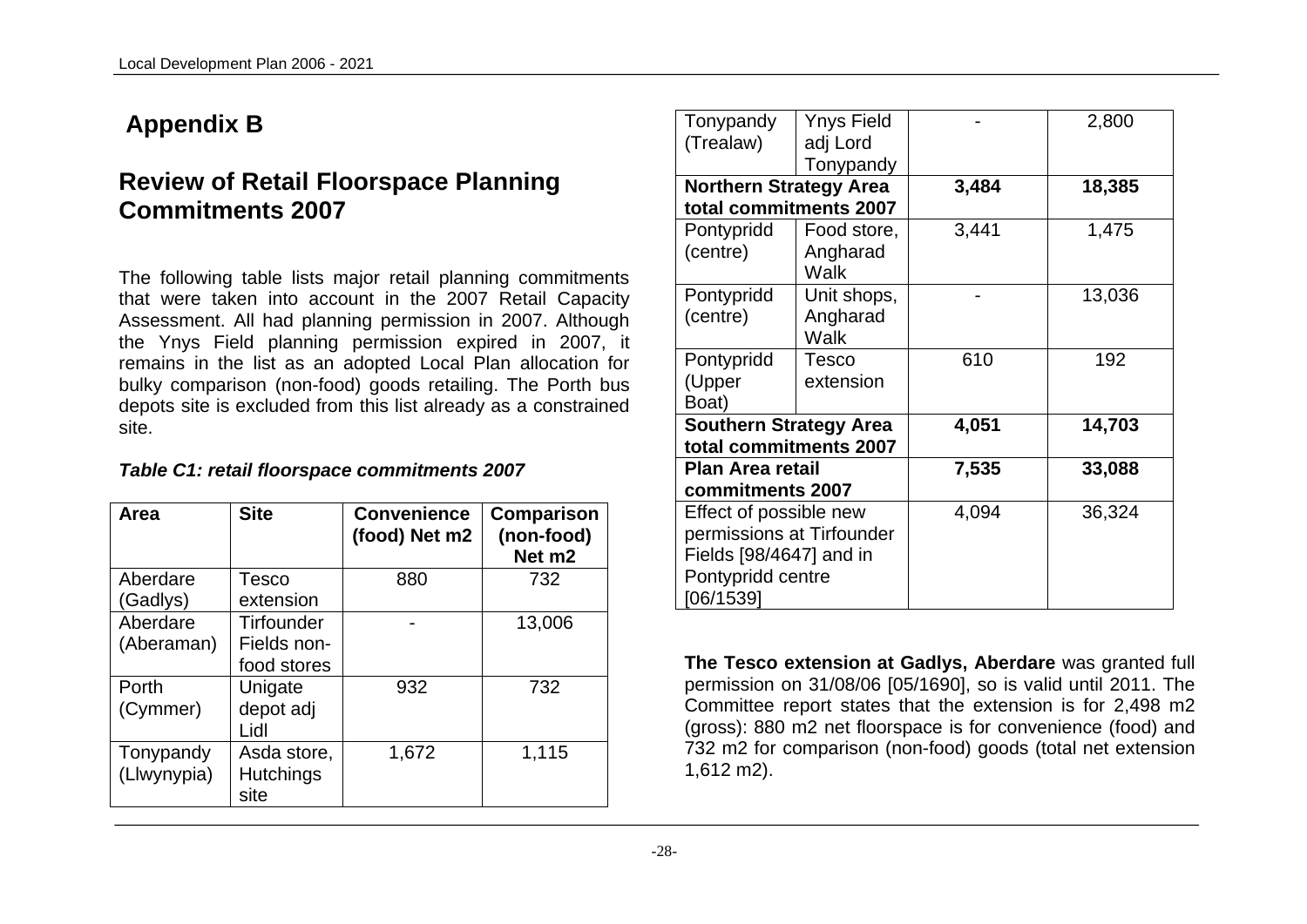**The Asda mezzanine floor at Aberaman, Aberdare** was granted full permission on 11/07/06 [05/1394]. As it has been implemented, it is no longer regarded as a commitment. The Committee report stated that the extension would be 1,152 m2. The net sales area of the extended store would be 4,873 m2, of which the maximum comparison (non-food) goods floorspace would be 2,287 m2. Condition 3 of the permission set both these figures as maxima.

**The Tirfounder Fields non-food stores next to Asda at Aberaman, Aberdare** were originally granted outline permission on 18/12/89 [87/0244] (later renewed). The 6 units numbered 2 to 7 on the illustrative layout totalled 175,000 ft2 or 16,257 m2 gross. At say, 80% the net floorspace would be 13,006 m2. Reserved matters were approved on 19/02/96 [93/0428] in which the 6 units numbered 1 to 5 (sic) totalled the same as in the outline illustrative layout. (A further reserved matters application was submitted in 1998 [98/4647] showing only 130,000 ft2 or 12,077 m2 gross (say 9,661 m2 net) in 10 units, but this application remains undetermined at March 2008). The Asda store was built under a further reserved matters approval [98/4318, dated 16/09/98], which is assumed to have prevented the outline permission from lapsing. Therefore the commitment is based on the outline permission and the illustrative layout confirmed in the 1996 approval of reserved matters. (Should the outstanding application for approval of reserved matters be approved, the net comparison (non-food) floorspace commitment would have to be reduced by 3,345 m2.)

**At the former Unigate Depot site in Cymmer Road, Porth**, a Lidl store opened in 2006 [04/2380]. The building has a gross floorspace area of 1,621 m2, of which 1,286 m2 (79%) is the net retail sales area. On adjoining land ("Rhondda Shopping Centre"), there is outline permission for retail development of 2,080 m2 gross, likely to comprise a Netto foodstore (1,163 m2 gross) and a bargain store (915 m2 gross) [06/0036]. The permission is dated 06/10/06 and is valid until 2009. At say 80%, the net figures would be 930 m2 convenience (food) and 732 m2 comparison (non-food).

**Porth Bus Depot** is allocated in Rhondda Local Plan for retail development. The most recent application, for a foodstore of 2,374 m2 net sales floorspace, was withdrawn in 2006 [05/0210]. The site is now regarded as constrained and therefore no longer a commitment.

**At the Hutchings Garage site, Llwynypia, north of Tonypandy**, full planning permission was granted on 21/12/06 [06/1173] for a foodstore for Asda of 5,240 m2 gross and a net sales floorspace of 2,780 m2. Condition 2 on the permission states that the net sales area (excluding checkouts, customer circulation, cafe, customer toilets, staff facilities, warehousing and offices) of the foodstore within the development hereby permitted shall not exceed 2,787 m2 (comprising 1,672 m2 for convenience (food) goods and 1,115 m2 for comparison (non-food) goods). Although the store is open and trading, it was under construction in 2007, and therefore technically still counts as a commitment.

**At Ynys Field, Trealaw, between Tonypandy and Porth,** land is allocated in Rhondda Local Plan for bulky goods comparison (non-food) retail development. Full planning permission for bulky goods retailing was granted in 1997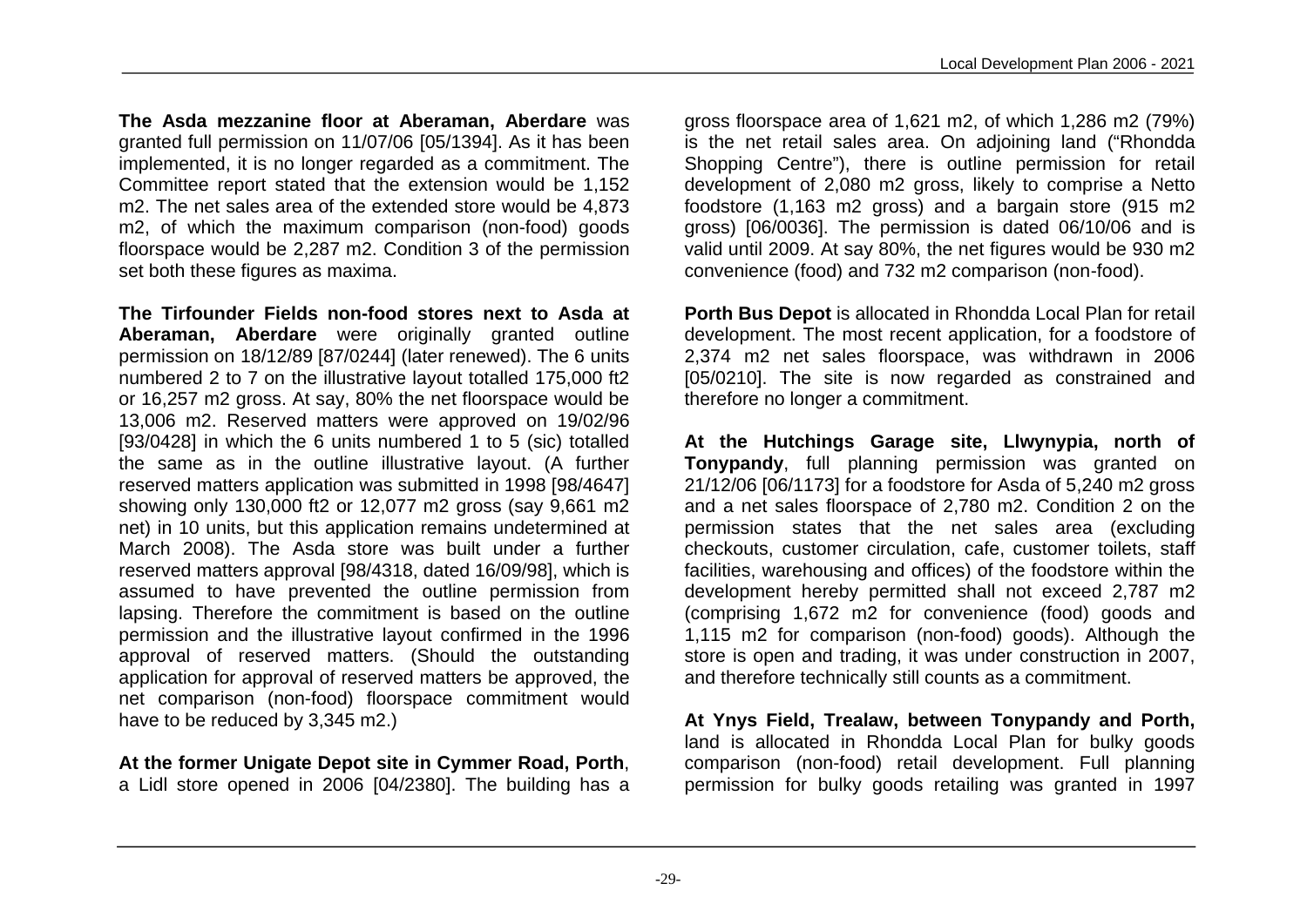[96/6591] and renewed in 2002 [01/6489]. The gross floorspace was 4,645 m2; the net figure is unknown, but at 70% would have been 3,252 m2. This permission expired on 28/02/2007. There is a currently undetermined planning application for a Tesco foodstore of 3,412 m2 gross floorspace, including 1,948 m2 net sales area (1,402 m2 convenience (food) plus 546 m2 comparison (non-food)). For the purpose of this exercise, the net floorspace capacity of the site for the allocated use (bulky comparison (non-food) goods sales) is assumed to be 3,252 m2.

#### **The Angharad Walk scheme in central Pontypridd** was

granted full planning permission on 09/12/04 [02/0919] and is valid until 2009. The Committee report states that the foodstore gross floorspace is 6,987 m2 and that the non-food shops and A3 outlets total 15,336 m2 (assumed to be a gross figure). The A3 floorspace is unknown. The RPS Retail Assessment (2003) estimates the net floorspace of the foodstore as 4,916 m2, but assumes that this is all convenience (food). In practice 70% or 3,441 m2 is likely to be net convenience (food) and 30% or 1,475 m2 net comparison (non-food) floorspace. The RPS report does not estimate the net floorspace of the non-food shops: at 85% the figure would be 13,036 m2. The total net retail floorspace of the approved Angharad Walk scheme would be 17,952 m2.

#### **The alternative Riverside scheme in central Pontypridd**

was subject to a resolution to grant planning permission in 2007 [06/1539], but does not have planning permission (March 2008). The class A1 (retail) and Class A2 (financial & professional services) gross floorspace would be 24,814 m2, plus class A3 (restaurants/bars) totalling 1,939 m2. Net

floorspaces are not known, but at 85% the A1 and A2 net floorspace would be 21,092 m2. All the A1 retail floorspace would be comparison (non-food) floorspace. The total A1, A2 and A3 floorspace would be 28% more than the permitted Angharad Walk scheme. (If and when the Riverside scheme both (a) has planning permission, and (b) takes precedence over the Angharad Walk scheme, the net convenience (food) floorspace commitment would have to be reduced by 3,441 m2 and the net comparison (non-food) floorspace commitment increased by 6,581 m2.)

**The Tesco store at Upper Boat** has full permission that permits the net sales and circulation area to increase from 4,912 m2 by 1,127 m2 to 6,039 m2 [02/1930, dated 15/08/03]. Excluding circulation, the net sales area was permitted to increase from 4,060 m2 by 802 m2 to 4,862 m2. A condition states that not more than 1,165 m2 of the building as extended shall be used for the sale of goods other than food, drink, newspapers and magazines, health and beauty products, household convenience (food) goods and pharmaceuticals. The condition does not say whether the 1,165 m2 is gross or net, so it assumed to be net sales floorspace. This represents 24% of the total net sales floorspace. Accordingly, the 802 m2 extension is assumed to be 610 m2 for convenience (food) sales and 192 m2 for comparison (non-food). This permission has not been implemented and is valid until 2008. A mezzanine floor may be installed instead, which would not require planning permission.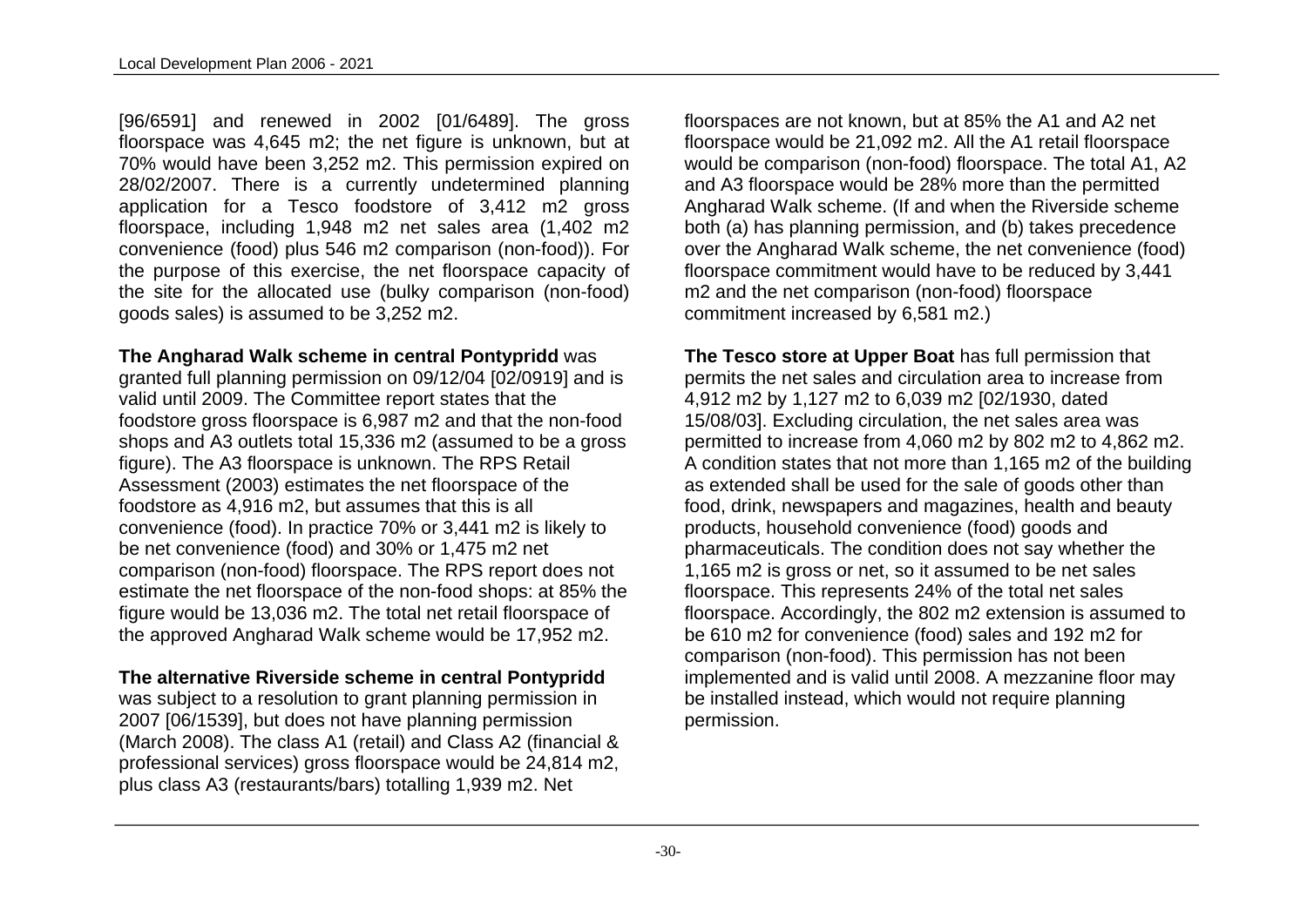### **Appendix C**

### **Review of Retail Centres**

#### **A. Centre Boundaries**

The boundaries of 59 existing and potential retail centres in Rhondda Cynon Taf have been reviewed. Most have an existing boundary designated in an adopted Local Plan. Despite policies to encourage retail development and to control changes of use, in areas of long-term depopulation some of the smaller designated areas have either partially or wholly lost their retail character. The aim of the review is to propose boundaries that better reflect the current situation on the ground. Where there are shops that are or have become too few or too scattered to form a recognisable retail area, they will be regarded as neighbourhood shops with a useful role to play at that level.

In 2003 consultants Nathaniel Lichfield and Partners made brief "health checks" of many of the centres. Where available, their assessment is included below.

Most of these centres have a Commercial Improvement Zone or Commercial Improvement Area designation for Commercial Improvement Grant purposes. The boundaries for grant purposes are widely drawn to include scattered and isolated commercial premises, and are therefore fundamentally different from the planning boundaries that aim to define retail centres by the strength of their retail character.

The list below summarises the outcomes described in detail further below. The possible outcomes are:

- Extension where an area of retail character has been found on the edge of an existing retail area [3 cases]
- Reduction exclusion of a residential area or other area of non-retail character from an existing retail area [19 cases]
- Minor amendment extensions and reductions on a small scale [10 cases]
- Deletion an existing retail area that no longer displays retail character [17 cases]
- No designation an area examined for possible designation but rejected as too small [6 cases]
- New designation an area examined for possible designation and found to have sufficient retail character to justify designation [3 cases].

The net effect of the review would be to reduce the number of designated retail centres in Rhondda Cynon Taf from 50 to 38 (24% reduction).

#### **B. Primary retail frontages**

Under existing Local Plans, Pontypridd has "primary shopping frontages" where A1 and A2 uses are permitted. Aberdare and Mountain Ash have "primary shopping areas" where A2 and A3 uses are permitted in limited circumstances. The review includes a check on these.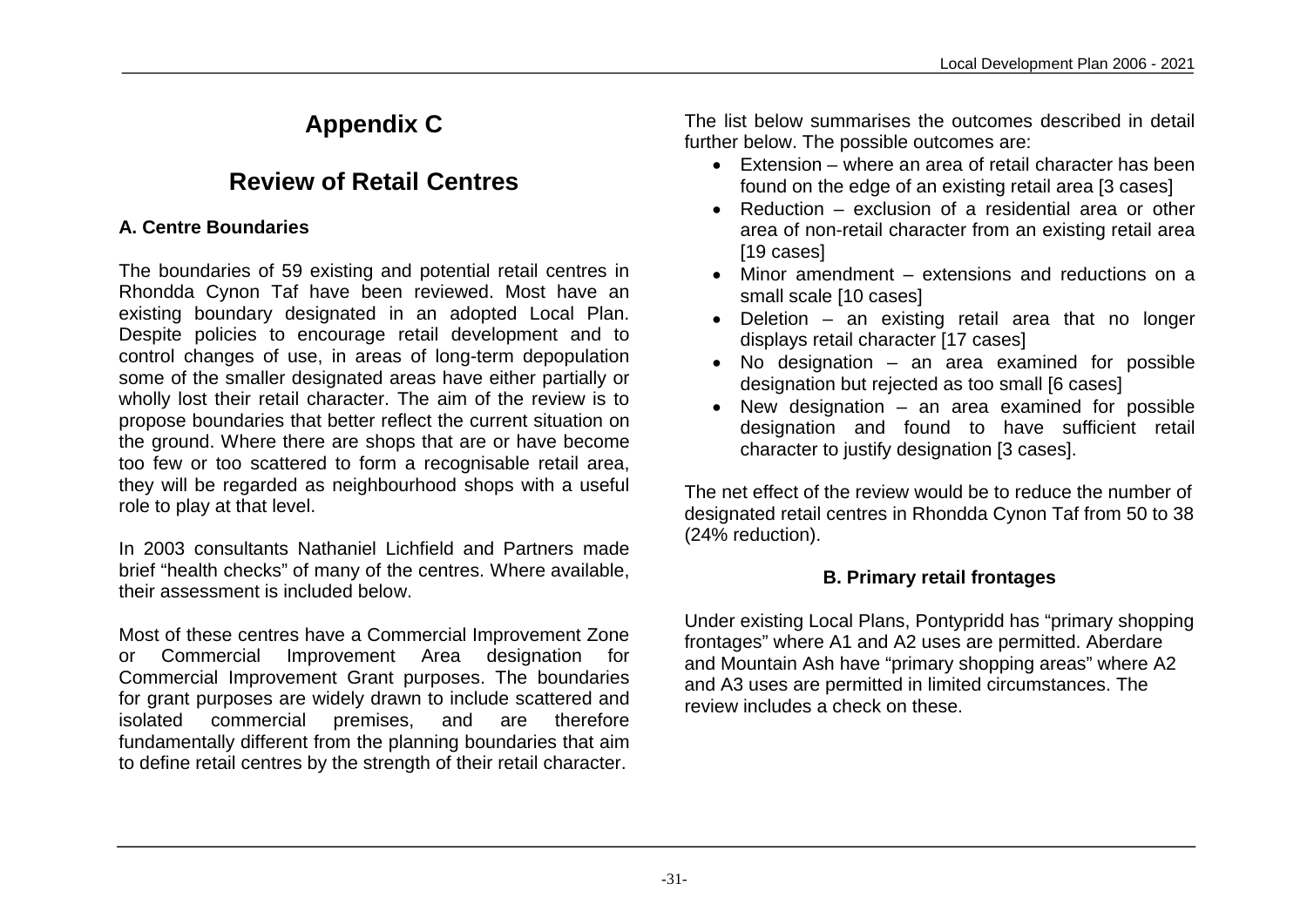#### **Centre Summary of review outcome**

#### *Northern Strategy Area:*

#### *Principal town retail centres [1]*

| Aberdare | amendments<br>Minor<br>to  |
|----------|----------------------------|
|          | centre                     |
|          | Reduction<br>primary<br>0t |
|          | shopping area              |

#### *Key settlement retail centres [6]*

| Ferndale            | Reduction                   |
|---------------------|-----------------------------|
| Hirwaun             | Reduction                   |
| <b>Mountain Ash</b> | <b>Extensions to centre</b> |
|                     | Deletion of<br>primary      |
|                     | shopping area               |
| Porth               | <b>Reductions and</b>       |
|                     | amendments                  |
| Treorchy            | Minor amendments            |
| Tonypandy           | Minor amendments            |

#### *Local and neighbourhood centres: Rhondda Valleys [23, all existing, to become 11]*

| Clydach Vale (Bush)                    | Deletion |
|----------------------------------------|----------|
| Clydach Vale (Central)                 | Deletion |
| Clydach Vale (Court Street)   Deletion |          |

| Cwm Parc (Co-op House)         | <b>Deletion</b> |
|--------------------------------|-----------------|
| Cwm Parc (Parc)                | Deletion        |
| Cymmer                         | <b>Deletion</b> |
| Gelli                          | Reduction       |
| Maerdy                         | Reduction       |
| Pentre (Queens)                | Reduction       |
| Pentre (Pentre Motors)         | <b>Deletion</b> |
| Pentre (Ystrad Road)           | <b>Deletion</b> |
| Penygraig                      | Minor amendment |
| Pontygwaith                    | <b>Deletion</b> |
| <b>Ton Pentre</b>              | Minor amendment |
| Trebanog                       | Minor amendment |
| Trehafod                       | <b>Deletion</b> |
| <b>Treherbert</b>              | Reduction       |
| Tylorstown                     | <b>Deletion</b> |
| Tynewydd                       | Reduction       |
| Williamstown                   | Reduction       |
| Ynyshir                        | Reduction       |
| <b>Ystrad (Star)</b>           | Reduction       |
| <b>Ystrad (William Street)</b> | <b>Deletion</b> |

#### *Local and neighbourhood centres: Cynon Valley [13, of which 7 existing, to become 6]*

| Aberaman      | <b>Reduction &amp; Extension</b> |
|---------------|----------------------------------|
| Abercwmboi    | No designation                   |
| Abercynon     | Reduction                        |
| Cwmaman       | <b>Deletion</b>                  |
| Gadlys        | Reduction                        |
| Godreaman     | No designation                   |
| <b>Miskin</b> | No designation                   |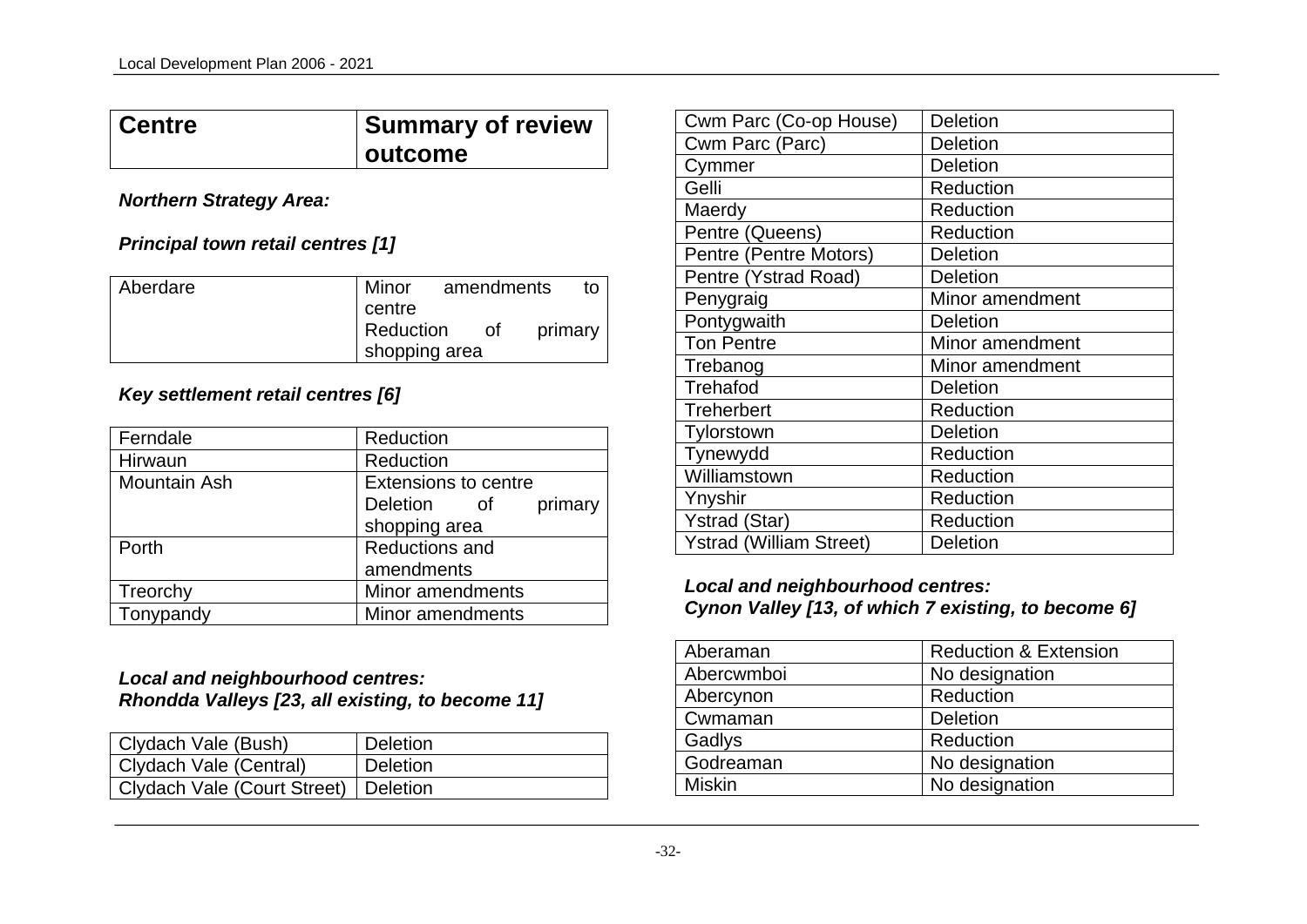| Penrhiwceiber | Reduction       |
|---------------|-----------------|
| Penywaun      | No designation  |
| Trecynon      | Minor amendment |
| Tynte         | No designation  |
| Ynysboeth     | No designation  |
| Ynysybwl      | Reduction       |

#### *Southern Strategy Area:*

#### *Principal town retail centres [2]*

| <b>Llantrisant / Talbot Green</b> | Minor<br>amendments<br>to                                                 |
|-----------------------------------|---------------------------------------------------------------------------|
|                                   | centre                                                                    |
|                                   | No l<br>primary shopping                                                  |
|                                   | frontages existing<br>$or$ .<br>proposed                                  |
| Pontypridd                        | <b>Extensions to centre</b><br>No change to primary<br>shopping frontages |

#### *Key settlement retail centres [2]*

| l Llanharan             | No change        |
|-------------------------|------------------|
| <sup>I</sup> Tonyrefail | Minor amendments |

#### *Local and neighbourhood centres: [12, of which 9 existing, to become 8]*

| Church Village (centre) |         | Reduction         |
|-------------------------|---------|-------------------|
| Church                  | Village | (Garth   Deletion |
| Olwg)                   |         |                   |

| Gilfach Goch (Garden        | <b>Deletion</b> |
|-----------------------------|-----------------|
| Village)                    |                 |
| Gilfach Goch (High Street)  | <b>Deletion</b> |
| <b>Llantrisant Old Town</b> | New designation |
| Pontyclun                   | Amendments      |
| Rhydyfelin                  | New designation |
| <b>Taffs Well</b>           | Reduction       |
| Tonteg (Precinct)           | Minor amendment |
| Tonteg (traffic lights)     | <b>Deletion</b> |
| <b>Treforest</b>            | Reduction       |
| Tynant                      | New designation |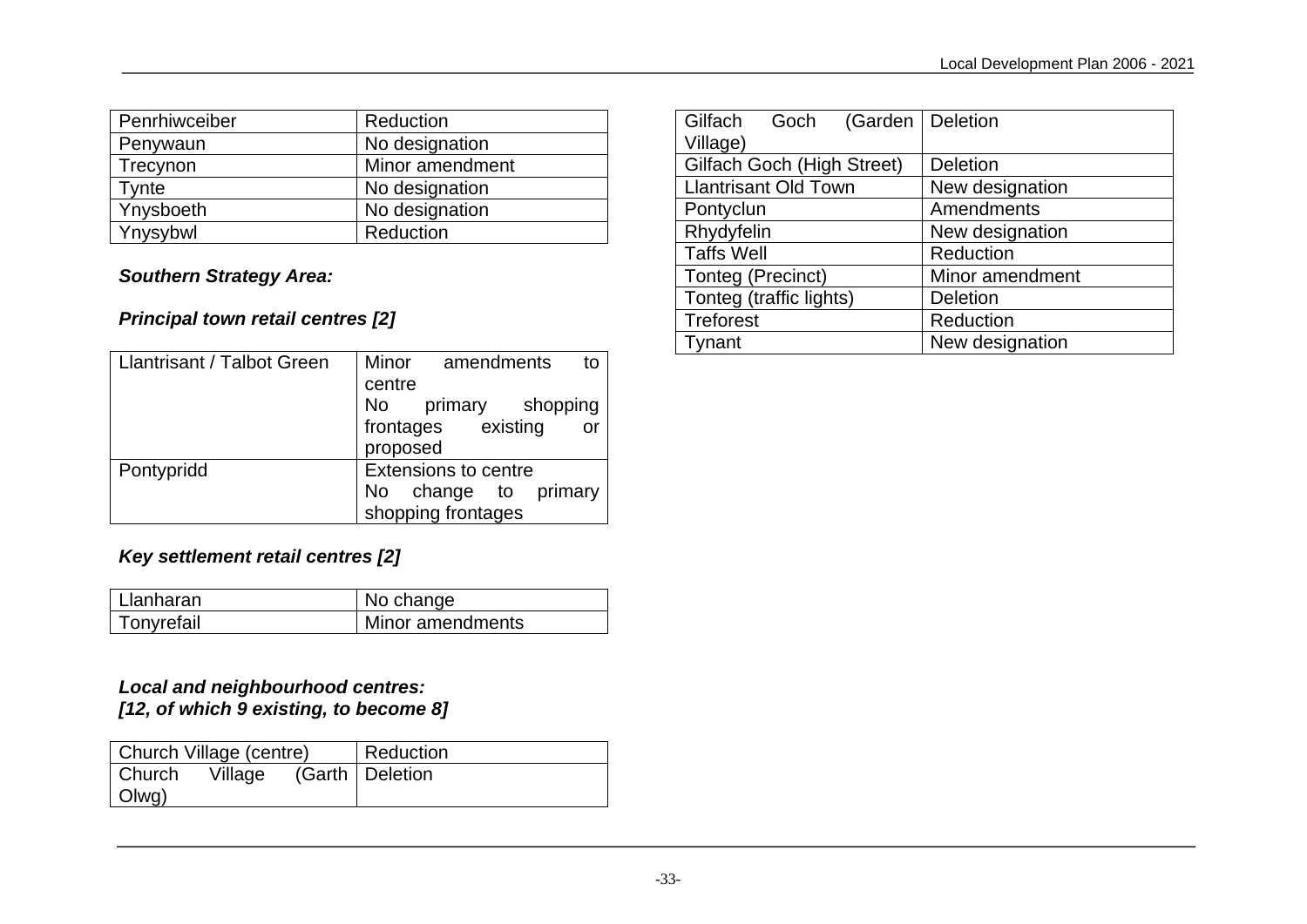### **Review of Retail Centres:**

### **Northern Strategy Area**

### **Principal Town Centres**

#### *Aberdare*

**Current Status:** Major town centre (sub-regional centre) in Replacement Structure Plan; shopping centre (with primary and secondary shopping areas) in Rhondda Cynon Taf (Cynon Valley) Local Plan.

**Consultant's Comments:** Aberdare is the main town centre in the Cynon Valley. It is approximately 10 miles north of Pontypridd. Aberdare is a compact centre and, unlike many centres in Rhondda Cynon Taf, does not have a linear form. Aberdare town centre performs a number of important functions:

- Convenience (food) shopping a range of convenience (food) stores including a number of national retailers;
- Comparison (non-food) shopping a limited range of comparison (non-food) shops including a number of major national retailers;
- Entertainment and leisure a limited range of entertainment and leisure facilities including a number of social clubs, public houses and cafés; and
- Services including hairdressers, estate agents, travel agents and a range of professional services.

**Comments:** the retail uses are concentrated in Canon Street, Commercial Street, Victoria Square, Cardiff Street and numerous side streets together with the market. The area has received considerable investment in environmental improvements. The only part of the existing shopping area that lacks retail character is the vicinity of the police station. Where the retail centre merges with the residential area off Whitcombe Street, small adjustments would be appropriate.

**Conclusions:** Aberdare principal town retail centre should be based on the existing shopping area, but excluding 9-15 Cross Street, the police station and the club (Elliotts) in Wind Street. In Dean Street, 20 and 45 should be excluded and 43a included in the retail area.

**Primary Shopping Area:** in 2006 there were 93 premises in the primary shopping area comprising Commercial Street and parts of Canon Street, Whitcombe Street, Victoria Square and Cardiff Street. Of these, 60 or 65% were in A1 use. If the area were to be restricted to Commercial Street and those parts of Canon Street, Whitcombe Street, Victoria Square and Cardiff Street with a higher proportion of A1 units, there would be 69 premises in the primary shopping area of which 49 or 71% were in A1 use. It is considered useful to concentrate the primary shopping area on those frontages where the average A1 proportion exceeds two-thirds, in order to be clear that these areas are predominantly Class A1 retail in character. Therefore the Aberdare primary shopping area should be reduced by excluding 53 to 65 Cardiff Street, 14 to 18 Victoria Square and 14 to 22 Canon Street.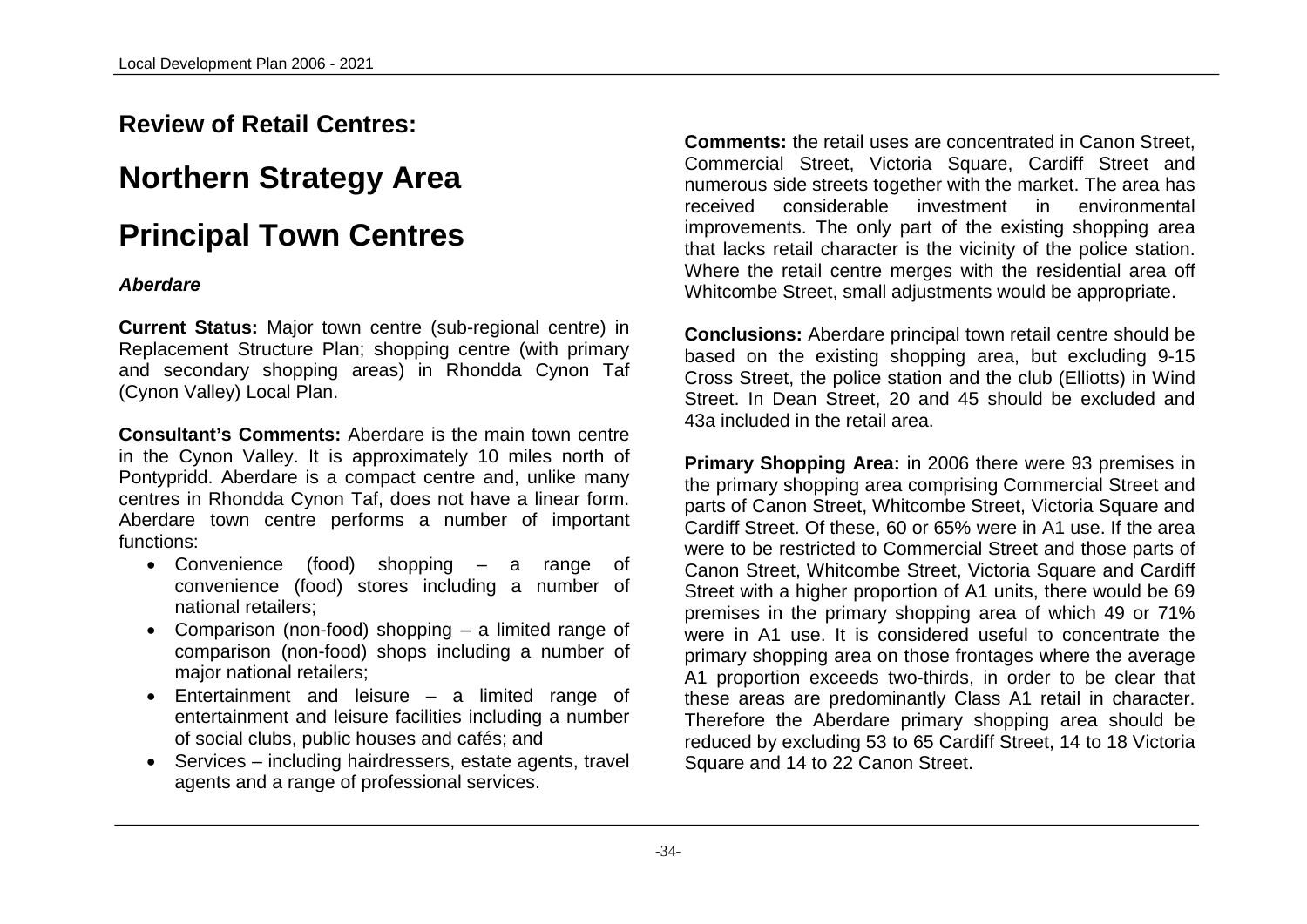### **Review of Retail Centres:**

### **Northern Strategy Area**

### **Key Settlement Centres**

#### *Ferndale*

**Current Status:** Minor town centre (local or neighbourhood centre) in Replacement Structure Plan; retail zone in Rhondda Local Plan.

**Consultant's Comments:** Ferndale is one of the smaller shopping centres within Rhondda Cynon Taff. It is located in the Rhondda valley and is approximately 6 miles north of Pontypridd and 5 miles south of Aberdare. Ferndale centre provides local shops and services and appears to be well used with a range of shops and services such as a library and doctor's surgery.

Ferndale performs the following roles:

- Convenience (food) shopping a small selection of convenience (food) shops including a Co-operative and a Spar plus other independent retailers;
- Comparison (non-food) shopping a limited range of comparison (non-food) shops including independent shops selling shoes, children's clothing and cards. The majority of the comparison (non-food) retail shops are occupied by local independent traders;
- Eating/drinking establishments including Working Men' clubs, cafes and public houses; and

• Services – a range of service facilities including banks, estate agents and hairdressers.

**Comments:** Ferndale retail zone is substantial in the Northern Strategy Area context and fronts The Strand, High Street and a section of Dyffryn Street. There is a variation in character, from strongly retail in High Street north from Cross Lake Street, to residential with scattered shops and other uses in High Street south of Cross Lake Street and Dyffryn Street. The east side of High Street has a mixture of uses. The mainly residential sections can be excluded from the retail zone. The "east side" contains a retail cluster that ought to be retained in the zone.

**Conclusions:** Ferndale key settlement retail centre should be based on the existing retail zone, but only comprising 21-52a High Street, The Strand and 59-69 High Street.

#### *Hirwaun*

**Current Status:** Minor town centre (local or neighbourhood centre) in Replacement Structure Plan; local shopping area in Rhondda Cynon Taf (Cynon Valley) Local Plan. This area mainly fronts High Street and part of Cross Street and Lower Cross Street.

**Consultant's Comments:** Centre is in poor condition. It is focussed on a number of village shops (bakers, children's wear and Post Office). There are other shops, away from the centre, dotted around the town.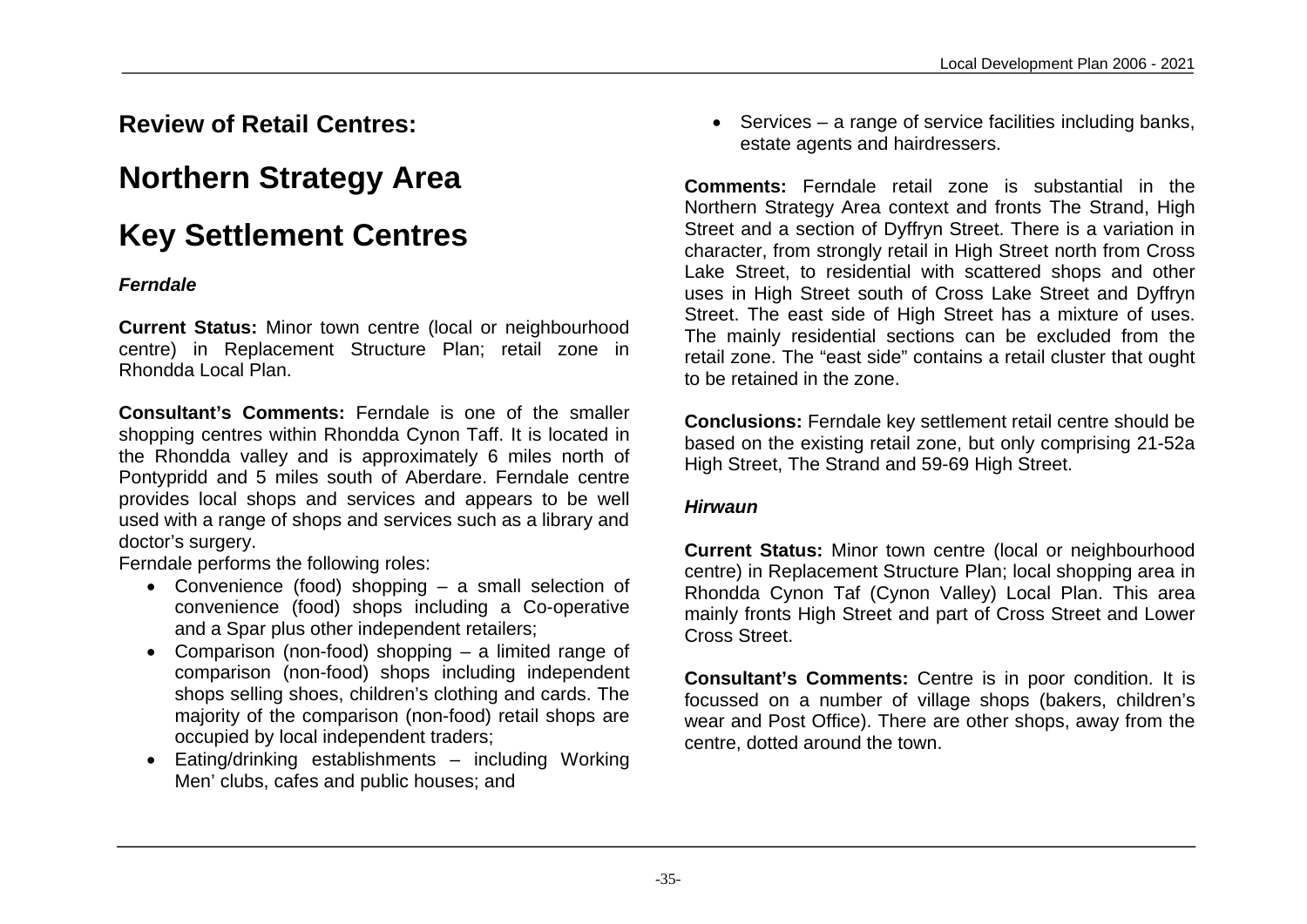**Comments**: Although Hirwaun is defined as a key settlement, its retail centre is small. High Street south of the clock tower retains its retail character, but High Street west of the clock tower, Cross Street and Lower Cross Street do not have sufficient retail character to justify their continued inclusion in any retail designation. The scattered shops include a small supermarket in Tramway, but there is no cluster here to justify a retail designation. There is no obvious land on which to expand the existing centre, a fact is recognised in the proposed Retail Land Allocations for outside key settlement centres, where land within Strategic Site 5 land south of Hirwaun / Penywaun is allocated for shopping development of about 2,000 m2 net floorspace (total of convenience (food) and comparison (non-food)).

**Conclusions:** the existing centre of Hirwaun, reduced to comprise 31-41 High Street, the library and 70a-78a High Street, should be carried forward as a secondary centre for the key settlement.

#### *Mountain Ash*

**Current Status:** Major town centre (district centre) in Replacement Structure Plan; shopping centre (with primary and secondary shopping areas) in Rhondda Cynon Taf (Cynon Valley) Local Plan. This centre has received considerable investment in environmental improvements.

**Consultant's Comments:** Mountain Ash is located within the Cynon Valley between Aberdare and Pontypridd on the B4275; it is approximately 8 miles north of Pontypridd. The shopping area is linear in form and extends approximately 400 metres. Mountain Ash performs a number of roles:

- Convenience (food) shopping a range of convenience (food) retail facilities including three national retailers;
- Comparison (non-food) shopping a limited range of comparison (non-food) shops with representation in most goods categories. The majority of the comparison (non-food) retail shops are occupied by local independent traders;
- Eating/drinking establishments including cafés and public houses; and
- Services a range of low order service facilities including banks, estate agents, solicitors and hairdressers.

**Comments:** the existing shopping area boundary is unusually tightly defined, excluding commercial properties in Commercial Street and the lower end of Oxford Street. Although Commercial Street includes residential properties, it also includes a supermarket and has sufficient retail character to include it in the centre boundary. Similarly lower Oxford Street should be included.

**Conclusions:** Mountain Ash key settlement retail centre should be defined as the existing shopping area, plus 24 to 60 and 49 to 63 Commercial Street, Oxford Buildings and 71 to 81 Oxford Street.

**Primary Shopping Area:** in 2006 there were 9 premises in the primary shopping area comprising 18 to 27 Oxford Street. Of these, 6 or 67% were in A1 use. It is considered that the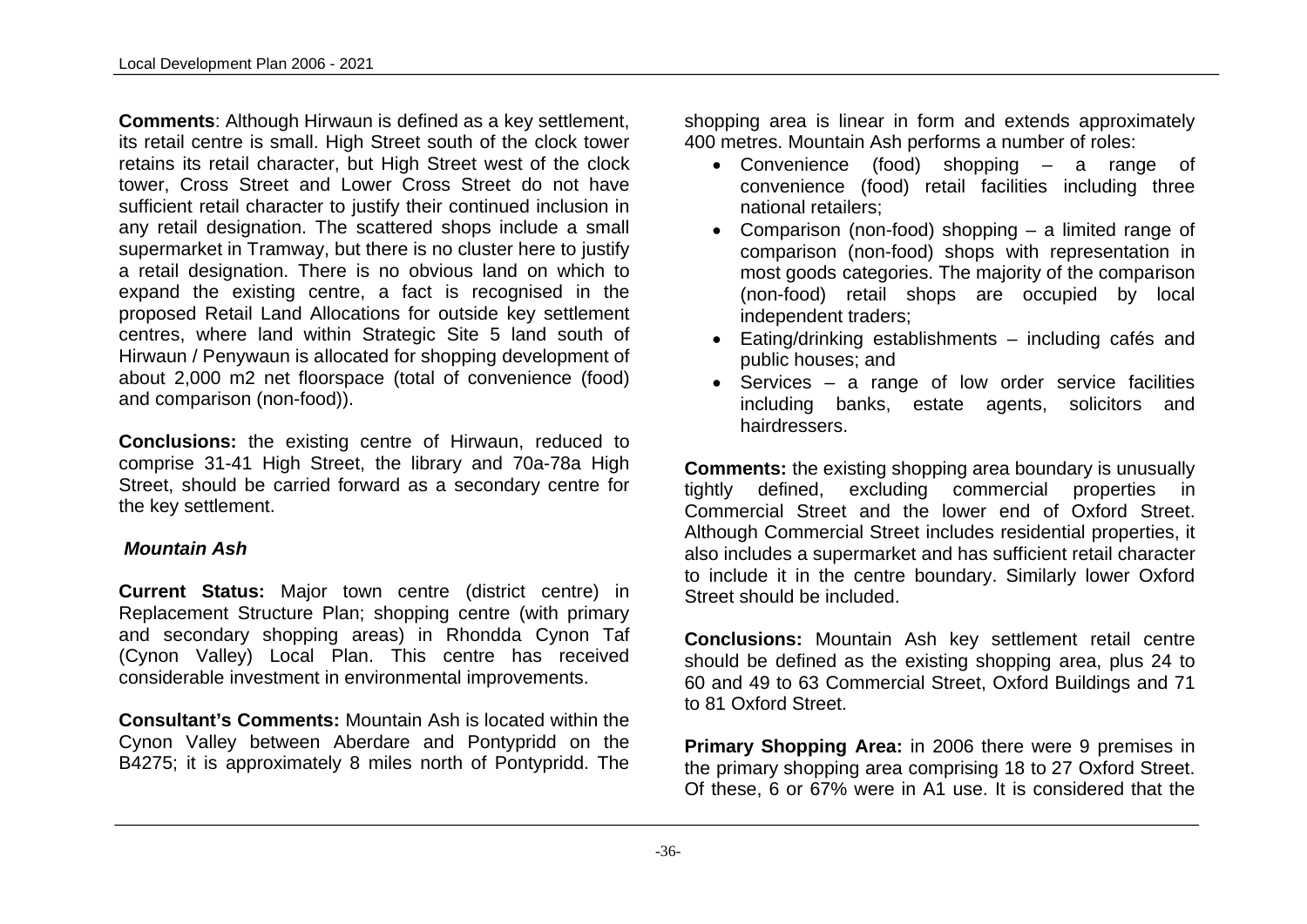primary shopping area is too small to have a significant bearing on the vitality, attractiveness and viability of Mountain Ash as a key settlement centre. Primary shopping areas are more suited to the larger principal town centres. Therefore the Mountain Ash primary shopping area should not be carried forward.

#### *Porth*

**Current Status:** Major town centre (district centre) in Replacement Structure Plan; retail zone in Rhondda Local Plan.

**Consultant's Comments:** Porth is a main centre within the Rhondda Valley, approximately 3 miles north west of Pontypridd. The shopping area is approximately 400 metres in length and is linear in form. Porth performs a number of important roles:

- Convenience (food) shopping a range of convenience (food) stores including a number of national retailers and a large Co-op Supermarket at the edge of the centre;
- Comparison (non-food) shopping a limited range of comparison (non-food) shops, including some national retailers;
- Entertainment and leisure a limited range of entertainment and leisure facilities including a Bingo and Social Club, cafés and public houses; and
- Services including hairdressers, estate agents, travel agents and a limited range of professional services.

**Comments:** the existing retail zone is defined in a fragmented way, with 5 separate areas for Pontypridd Road / Hannah Street / Station Road, the Co-operative store, Porth Street, Rheola Road and Tynewydd Square. Hannah Street remains the core of the centre augmented by the Cooperative store. In Pontypridd Road and Jenkin Street, there is no need to include residential properties, whereas it would be logical to include shops at 42 to 44 Pontypridd Road and the library opposite. Station Street and 64-78 Pontypridd Road are parts that suffer from vacancies, but in perception, they remain integral parts of the centre. In Porth Street by the police station there are some scattered shops detached from the core of the centre and some houses, but this part still has retail character. The retail unit in Rheola Road has been demolished and replaced with a car park. The Tynewydd Square part has mostly A3 and residential uses, clearly separated from the core area by the imposing relief road bridge, so that the retail character is not strong here.

**Conclusions:** Porth key settlement retail centre should be defined as Hannah Street, Pontypridd Road (35-44, Library to 54 and 64-78), the Co-operative store, Station Street and Porth Street (excluding cottages to the rear).

#### *Treorchy*

**Current Status:** Major town centre (district centre) in Replacement Structure Plan; retail zone in Rhondda Local Plan.

**Consultant's Comments:** Treorchy is located in the Rhondda Fawr and lies on the A4061, approximately 9 miles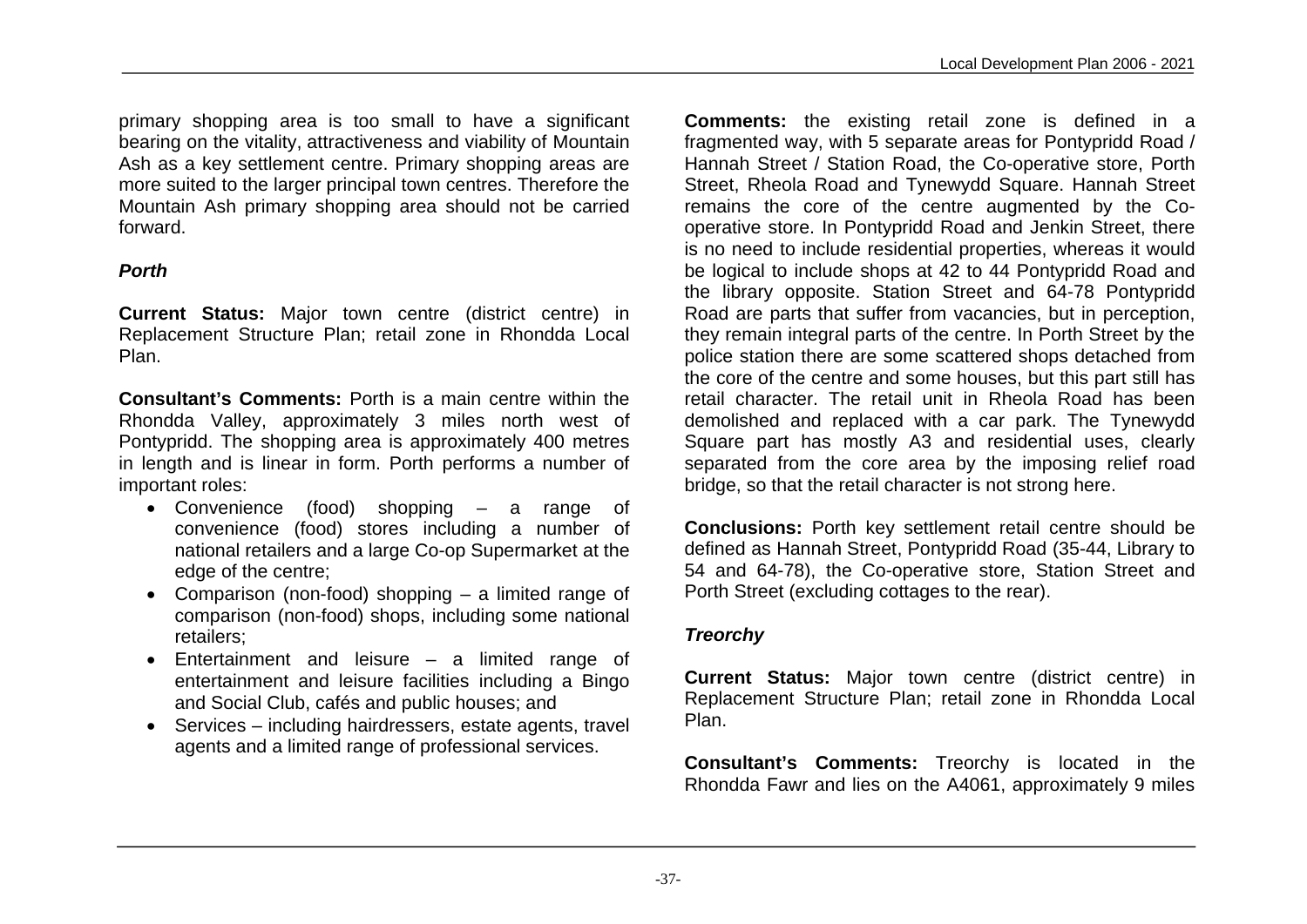north west of Pontypridd. The shopping area is linear in form, extending for approximately 700 metres. The centre is relatively small as is limited to one main shopping frontage. Treorchy serves a number of key roles:

- Convenience (food) shopping a range of convenience (food) facilities including national multiple retailers as well as local shops and the market;
- Comparison (non-food) shopping a small selection of comparison (non-food) shops;
- Entertainment and leisure a cinema and a number of public houses; and
- $\bullet$  Services a range of service outlets including banks, building societies, hairdressers and professional services.

**Comments:** The existing retail zone fronts High Street and Bute Street, with an extension to include the Co-operative store. The area retains a strong retail character as far as Clark Street. Northwest of Clark Street, the area is mixed in character but is still readily perceived as an integral part of the retail zone. The Noddfa Day Centre and Cardiff Arms Hotel are unnecessarily excluded from the present retail zone.

**Conclusions:** Treorchy key settlement retail centre should be based on the existing retail zone, subject to inclusion of the Noddfa Day Centre and Cardiff Arms Hotel.

#### *Tonypandy*

**Current Status:** Major town centre (district centre) in Replacement Structure Plan; retail zone in Rhondda Local Plan.

**Consultant's Comments:** Tonypandy is located in the Rhondda Fawr and is approximately 6 miles north west of Pontypridd. The main shopping area is linear and extends approximately 1,000 metres from north to south. Tonypandy performs a number of important roles:

- Convenience (food) shopping a limited range of convenience (food) retailing facilities, although there are two supermarkets operated by national retailers;
- Comparison (non-food) shopping a reasonable range of comparison (non-food) retail facilities with representation in most goods categories. Tonypandy also benefits from the presence of a number of national retailers;
- Entertainment and leisure a reasonable range of leisure facilities including a number of pubs, cafés, takeaways and a snooker hall; and
- Services a range of services including banks, solicitors, travel agents, estate agents and hairdressers.

**Comments:** the core of the retail centre lies along the partly pedestrianised Dunraven Street, although residential elements at the rear of shops are included. The bend at Pandy Bridge and the A4119 bridge separates out the smaller Pandy Square area, but this still remains part of the core area and could reasonably be extended to enclose the Job Centre Plus premises and the Aldi store. At the south end of Dunraven Street, the frontage south of Trinity Road (including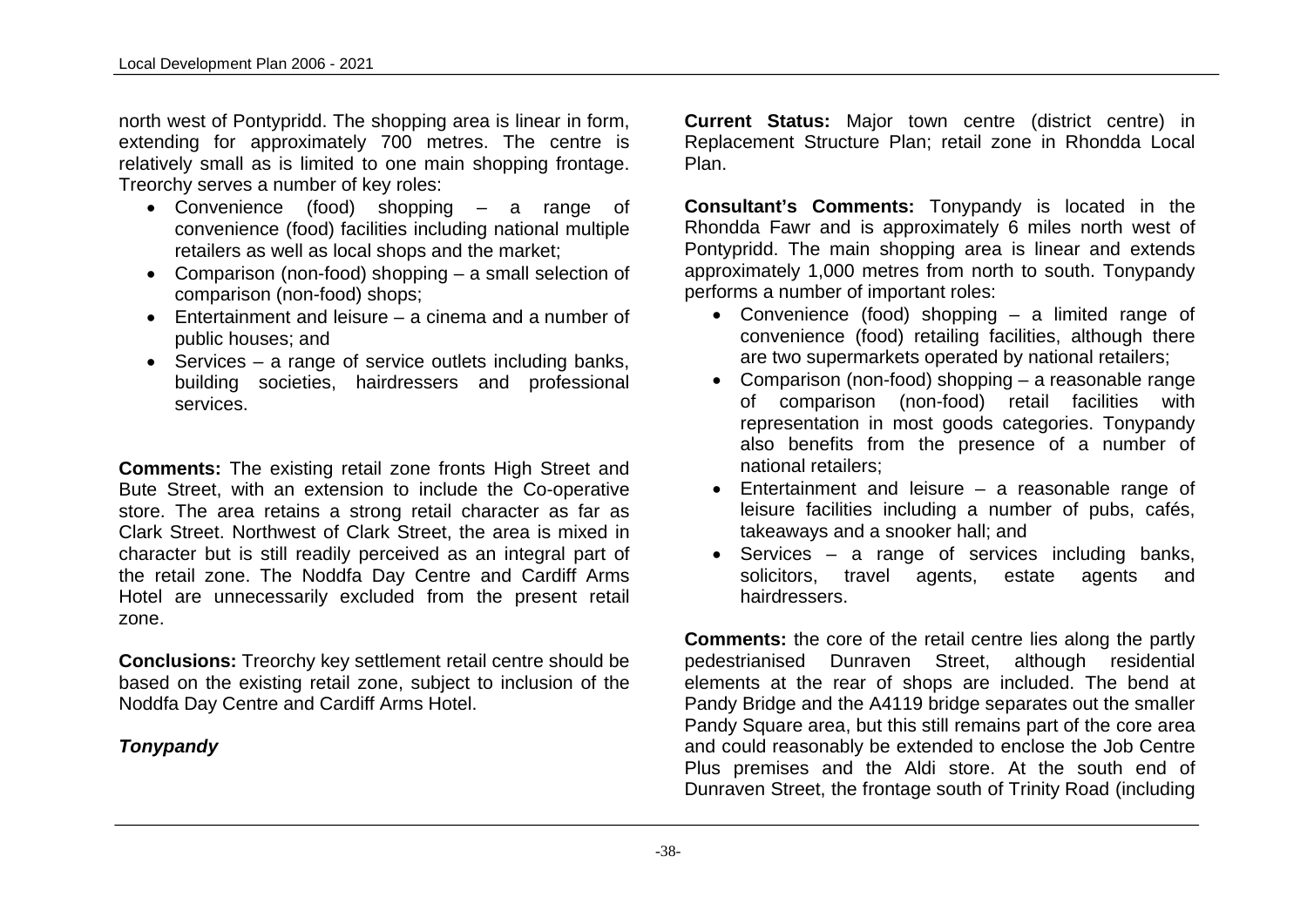the Plaza cinema site, an allocated housing site) has no retail element. The area south of Bridge Street is mixed in character; the mostly residential parts can be excluded.

**Conclusions:** Tonypandy key settlement retail centre should be based on the existing retail zone with the addition of Job Centre Plus, the Aldi store and the exclusion of Post Office Row, River View, the old Post Office site, Dunraven Street south of Trinity Road, 73-77 Dunraven Street and Taliesin.

### **Review of Retail Centres:**

### **Northern Strategy Area**

### **Local and Neighbourhood Centres**

### **Rhondda Valleys**

#### *Clydach Vale (Bush)*

**Current Status:** Minor town centre (local or neighbourhood centre) in Replacement Structure Plan; retail zone in Rhondda Local Plan.

**Comments:** This is a tiny designation in part of a terrace of houses in Clydach Road opposite the Bush Hotel. Only one small shop remains.

**Conclusions:** a retail designation is no longer appropriate.

#### *Clydach Vale (Central)*

**Current Status:** Minor town centre (local or neighbourhood centre) in Replacement Structure Plan; retail zone in Rhondda Local Plan.

**Comments:** This designation comprises one terrace of houses in Clydach Road opposite the Central Hotel. Only one shop remains in the zone and one next to it.

**Conclusions:** a retail designation is no longer appropriate.

#### *Clydach Vale (Court Street)*

**Current Status:** Minor town centre (local or neighbourhood centre) in Replacement Structure Plan; retail zone in Rhondda Local Plan.

**Comments:** This designation comprises one terrace of houses in Court Street opposite the post office. Only one shop and one takeaway remain in the zone.

**Conclusions:** a retail designation is no longer appropriate.

#### *Cwm Parc (Co-op House)*

**Current Status:** Minor town centre (local or neighbourhood centre) in Replacement Structure Plan; retail zone in Rhondda Local Plan.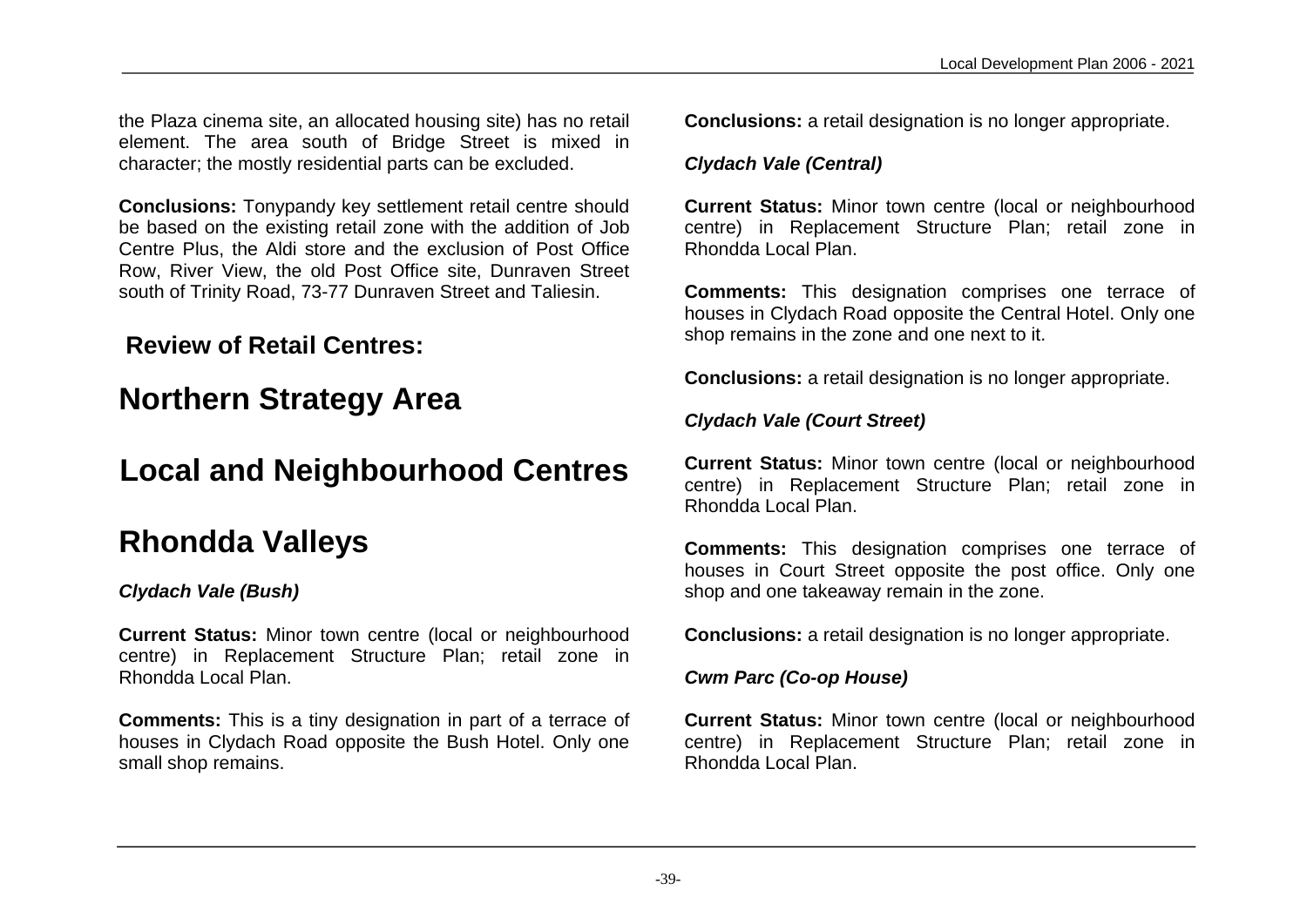**Comments:** This small zone fronts Park Road in a residential area. The few existing commercial premises are too scattered to be considered a cluster.

**Conclusions:** a retail designation is no longer appropriate.

#### *Cwm Parc (Parc)*

**Current Status:** Minor town centre (local or neighbourhood centre) in Replacement Structure Plan; retail zone in Rhondda Local Plan.

**Comments:** This small zone fronts the south side of Park Road between the Institute and the Parc Hotel. It is primarily residential in character. The few existing commercial premises are too scattered to be considered a significant cluster.

**Conclusions:** a retail designation is no longer appropriate.

#### *Cymmer*

**Current Status:** Minor town centre (local or neighbourhood centre) in Replacement Structure Plan; retail zone in Rhondda Local Plan.

**Comments:** There is a very small retail element dispersed along High Street. There is no substantial or cohesive retail centre in Cymmer.

**Conclusions:** A retail designation is no longer appropriate.

#### *Gelli*

**Current Status:** Minor town centre (local or neighbourhood centre) in Replacement Structure Plan; retail zone in Rhondda Local Plan.

**Comments:** The zone fronts Gelli Road and includes clusters of shops, Weavers Garage, an open space and some residential terraces, but other terraces have been excluded. This zone needs simplifying and reducing to exclude isolated commercial uses and residential terraces.

**Conclusions:** reduce the existing retail zone to include only 24-31 Gelli Road, 180-196 Gelli Road and Weavers Garage.

#### *Maerdy*

**Current Status:** Minor town centre (local or neighbourhood centre) in Replacement Structure Plan; retail zone in Rhondda Local Plan

**Consultant's Comments:** Maerdy is a small local centre offering a limited range of shops. These facilities are located in a linear pattern and are mixed together with residential dwellings. There is a relatively high vacancy level and it is apparent that there have not been any significant efforts to improve the environmental quality of the town.

**Comments:** Maerdy retail zone fronts Ceridwen Street and Maerdy Road. Ceridwen Street retains a significant cluster of shops and other uses, but becomes residential in character towards the former Institute. The Maerdy Road part is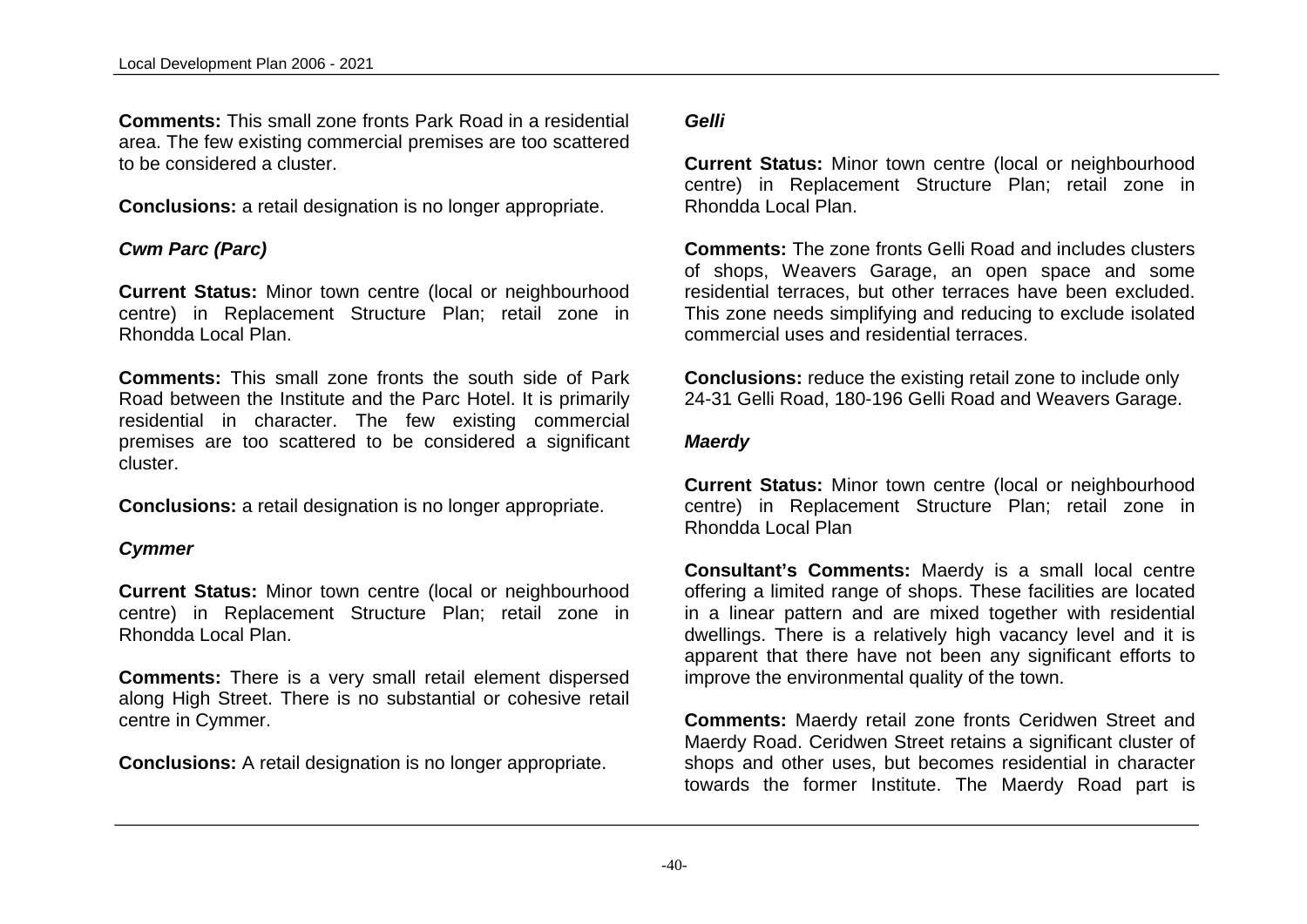impacted by a large vacant site but retains retail character on the east side. The west side of Maerdy Road and the northern end of Ceridwen Street lack sufficient retail character to justify their inclusion in a retail designation.

**Conclusions:** only 1-11 and 24-28a Ceridwen Street and 53- 60 Maerdy Road should be carried forward as a retail designation.

#### *Pentre (Queens)*

**Current Status:** Minor town centre (local or neighbourhood centre) in Replacement Structure Plan; retail zone in Rhondda Local Plan. This small zone fronts Llewellyn Street between St Peter's Church and the Municipal Offices. The frontage to the west side of the road is longer than the opposite side. There are 6 shops left in this zone, scattered among other uses.

#### *Pentre (Pentre Motors)*

**Current Status:** Minor town centre (local or neighbourhood centre) in Replacement Structure Plan; retail zone in Rhondda Local Plan. This very small zone fronts Llewellyn Street in the area of Pentre Motors garage. There are 2 shops opposite the garage.

#### *Pentre (Ystrad Road)*

**Current Status:** Minor town centre (local or neighbourhood centre) in Replacement Structure Plan; retail zone in Rhondda Local Plan. This very small zone fronts Ystrad Road. There is 1 shop inside the zone.

**Consultant's Comments:** [Pentre] offers a very limited range of stores. There is a high vacancy rate within the centre and some units are also derelict. The environmental quality of the centre is poor.

**Comments:** These three zones appear to result from an earlier rationalisation of one larger retail zone. The Queens zone is affected by some dead frontage at 98-101 Llewellyn Street, but north of there it still retains sufficient retail character to justify a retail designation. The Pentre Motors zone is now too small to be considered a retail centre, although existing businesses provide a useful service to the neighbourhood. The Ystrad Road zone is just recognisable as a retail area with a foodstore at one end and a bank (a rare sight outside the major centres) at the other end, but the commercial uses are too scattered now to form a group coherent enough for a retail designation.

**Conclusions:** only one retail designation is now appropriate in Pentre, comprising 17-23 and 102-109 Llewellyn Street.

#### *Penygraig*

**Current Status:** Minor town centre (local or neighbourhood centre) in Replacement Structure Plan; retail zone in Rhondda Local Plan.

**Consultant's Comments:** The retail area extends along Tylacelyn Road, and has few vacant premises. It benefits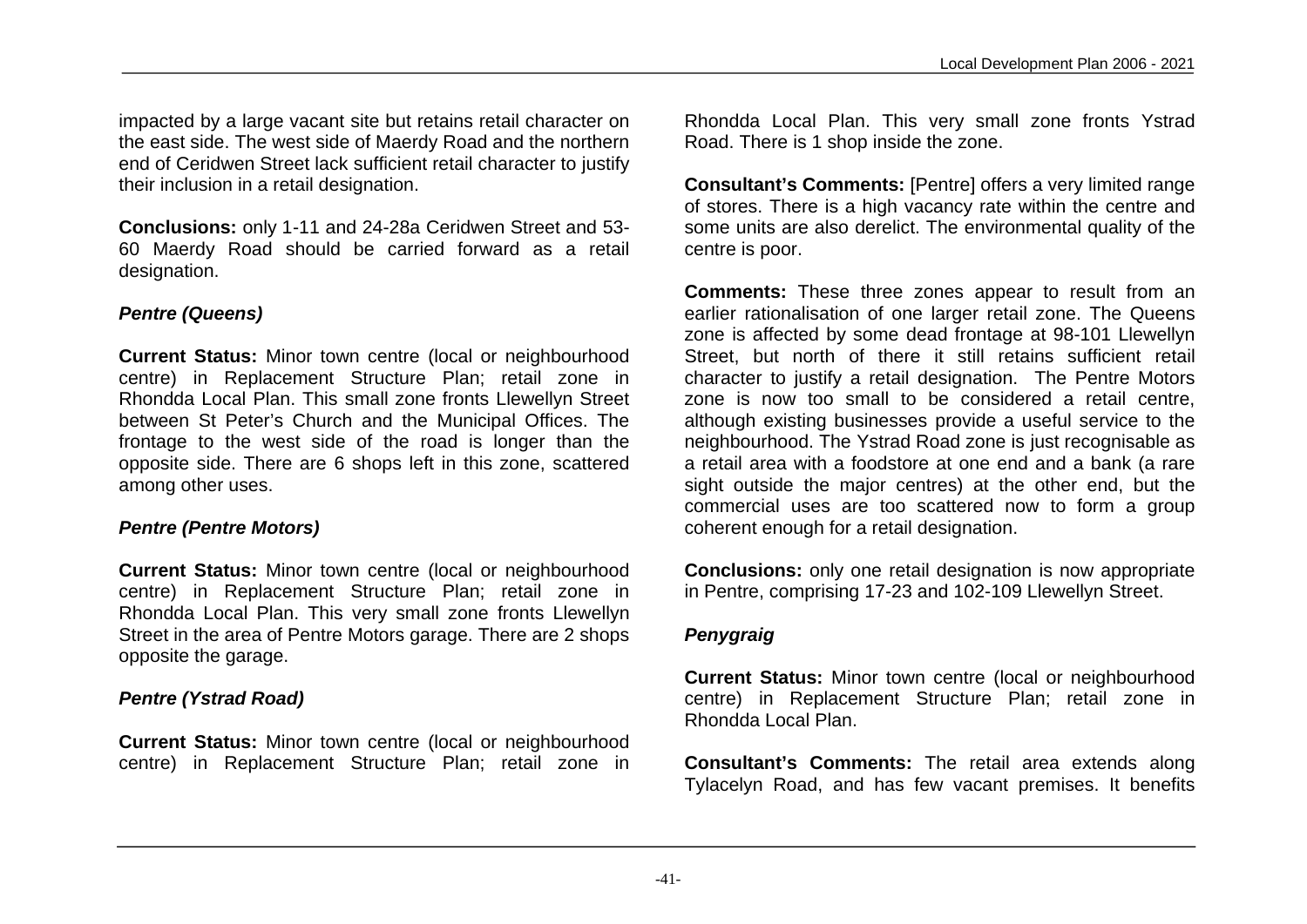from a wide range of shops including both convenience (food) and comparison (non-food) outlets. Penygraig also benefits from a number of services. Although the centre is relatively free from litter, the environmental quality within Penygraig is generally poor. There are also a high number of vacant units.

**Comments:** This is a useful local retail centre.

**Conclusions:** carry forward the existing boundary, slightly amended to exclude houses 36 and 96-98 Tylacelyn Road and Capel Pisgah on the northern fringe.

#### *Pontygwaith*

**Current Status:** Minor town centre (local or neighbourhood centre) in Replacement Structure Plan; retail zone in Rhondda Local Plan.

**Comments:** This zone fronts Llewellyn Street. There are a few shops scattered along a street of terraced houses. Whilst the few existing commercial premises serve a useful local function, they are too scattered to be considered a significant cluster.

**Conclusions:** a retail designation is no longer appropriate.

#### *Ton Pentre*

**Current Status:** Minor town centre (local or neighbourhood centre) in Replacement Structure Plan; retail zone in Rhondda Local Plan, including a small retail land allocation.

**Consultant's Comments:** Despite being a small centre, it offers a range of shops and services. There are a higher number of comparison (non-food) shops than would be expected such as a shop selling musical instruments and a large pet shop. The vacancy rate is very low and the centre appears to be well used. The centre also benefits from a railway station.

**Comments:** The zone fronts Church Road and is a useful local centre. The allocated Jerusalem Chapel site remains vacant, but there are few vacant premises. Although it lacks retail uses north of the Spar (on the west side) and north of Llanfoist Street (on the east side), except for Llys Maendy this end is still perceived as an integral part of the retail zone.

**Conclusions:** carry forward the existing retail zone, but exclude Llys Maendy.

#### *Trebanog*

**Current Status: Minor town centre (local or neighbourhood)** centre) in Replacement Structure Plan; retail zone in Rhondda Local Plan.

**Comments:** There is a very small retail element on Trebanog Road, although one corner shop is not included in the existing retail zone.

**Conclusions:** carry forward the existing retail zone, slightly extended to include the shop north of the traffic lights.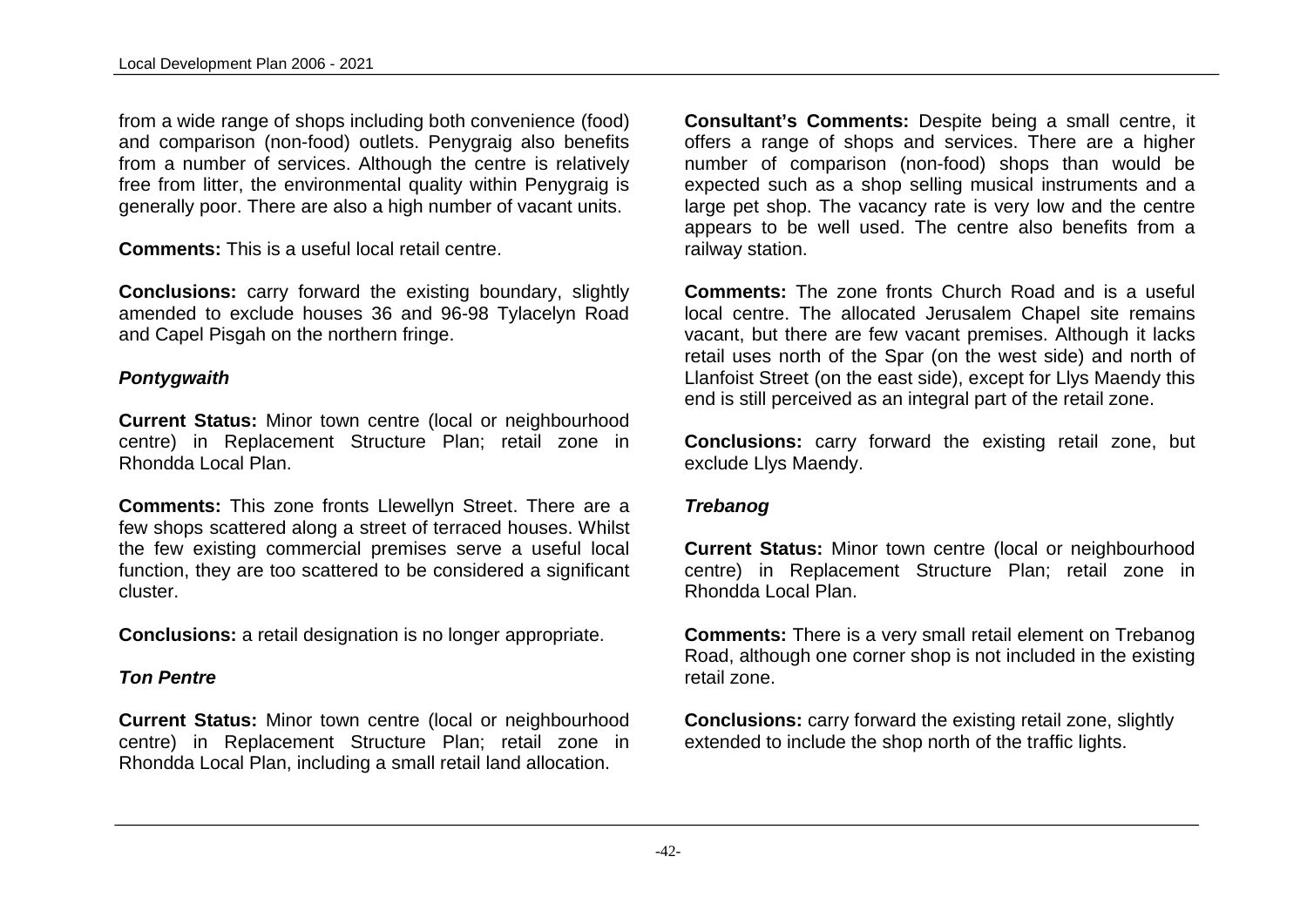#### *Trehafod*

**Current Status:** Minor town centre (local or neighbourhood centre) in Replacement Structure Plan; retail zone in Rhondda Local Plan.

**Comments:** There is a very small retail element dispersed along Trehafod Road. There is no substantial or cohesive retail centre.

**Conclusions:** A retail designation is no longer appropriate.

#### *Treherbert*

**Current Status:** Minor town centre (local or neighbourhood centre) in Replacement Structure Plan; retail zone in Rhondda Local Plan.

**Consultant's Comments:** A wide range of lower order shops and services. Treherbert also benefits from a range of shops and services generally expected in larger centres. These include a number of clothes shops and gift shops, a shop selling DIY items as well as several hairdressers and solicitors offices. Work has been undertaken to enhance the appearance of this centre. It would appear that many of the shop units have benefited from the improvements.

**Comments:** This substantial zone fronts the southwest side of Bute Street, with a shorter section on the northwest side. The southwest frontage is predominantly retail with few other uses and few vacancies. The northwest frontage, although containing a public house at 38 Bute Street and the Spar at 41, has virtually lost its retail character. There is a vacant shop at 131 Bute Street just outside the zone, but permission was granted for residential development in 2005 so there is no case for expanding the boundary to include the site.

**Conclusions:** the retail zone should be carried forward subject to deletion of the northwest frontage to Bute Street except 38-41.

#### *Tylorstown*

**Current Status:** Minor town centre (local or neighbourhood centre) in Replacement Structure Plan; retail zone in Rhondda Local Plan.

**Consultant's Comments:** A small centre, occupied almost entirely by vacant (and increasingly derelict) shop units. There is a Lidl foodstore located on an edge of centre site. The environmental quality of Tylorstown is very poor. The centre would appear to be in a severe decline, both in terms of its level of facilities and its environmental quality.

**Comments:** This zone fronts a section of East Road. The separate, out-of-centre Lidl supermarket serves the mid and upper Rhondda Fach. There are five other shops, residential and other non-retail uses and a number of vacant premises. Whilst the few existing commercial premises in East Road serve a useful local function, they are too scattered to be considered a significant cluster.

**Conclusions:** a retail designation is no longer appropriate.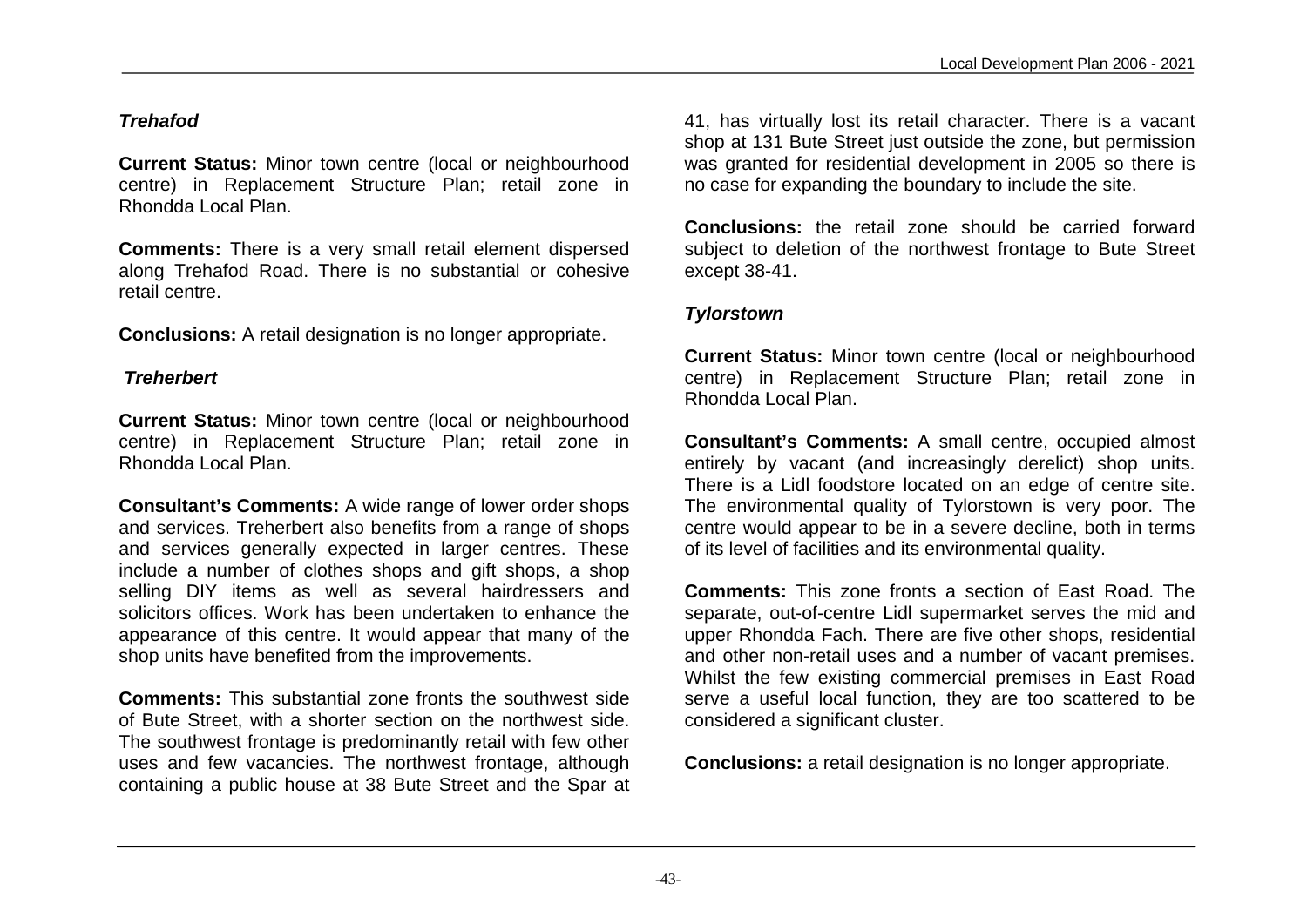#### *Tynewydd*

**Current Status:** Minor town centre (local or neighbourhood centre) in Replacement Structure Plan; retail zone in Rhondda Local Plan.

**Comments:** This zone fronts Wyndham Street, but has been drawn very widely to include scattered shops in a residential area as well as a small retail cluster opposite the Wyndham Hotel. Outside the small retail cluster, the zone has no retail character.

**Conclusions:** the retail zone should be reduced to include only 42-50 Wyndham Street and carried forward. *Williamstown*

**Current Status:** Minor town centre (local or neighbourhood centre) in Replacement Structure Plan; retail zone in Rhondda Local Plan.

**Comments:** There is a small retail cluster on Brook Street. This is a useful local retail centre, although the existing retail zone is very widely drawn to include terraced houses and commercial properties along Brook Street that are more isolated from the central cluster.

**Conclusions:** reduce the existing retail zone to include only the central cluster of retail uses at 24-30 and 60-69 Brook **Street** 

*Ynyshir*

**Current Status: Minor town centre (local or neighbourhood)** centre) in Replacement Structure Plan; retail zone in Rhondda Local Plan.

**Comments:** This zone fronts a section of Ynyshir Road. There are shops and other commercial uses scattered along a street of mainly terraced houses, but with a cluster significant enough to display retail character north of the Edith May Day Centre. Although currently outside the retail zone, the Station Hotel and Ynyshir Hotel are dominant buildings that add vitality, and therefore ought to be included.

**Conclusions:** Ynyshir Hotel to 45 Ynyshir Road and Station Hotel to 104 Ynyshir Road should be carried forward as a retail designation.

#### *Ystrad (Star)*

**Current Status:** Minor town centre (local or neighbourhood centre) in Replacement Structure Plan; retail zone in Rhondda Local Plan. This zone fronts Gelligaled Road and Tyntyla Road. Shops and other uses are scattered among terraced houses.

#### *Ystrad (William Street)*

**Current Status:** Minor town centre (local or neighbourhood centre) in Replacement Structure Plan; retail zone in Rhondda Local Plan. This small zone fronts the south side of William Street and includes a cleared site, also the Conservative Club on the north side. This zone is mostly residential.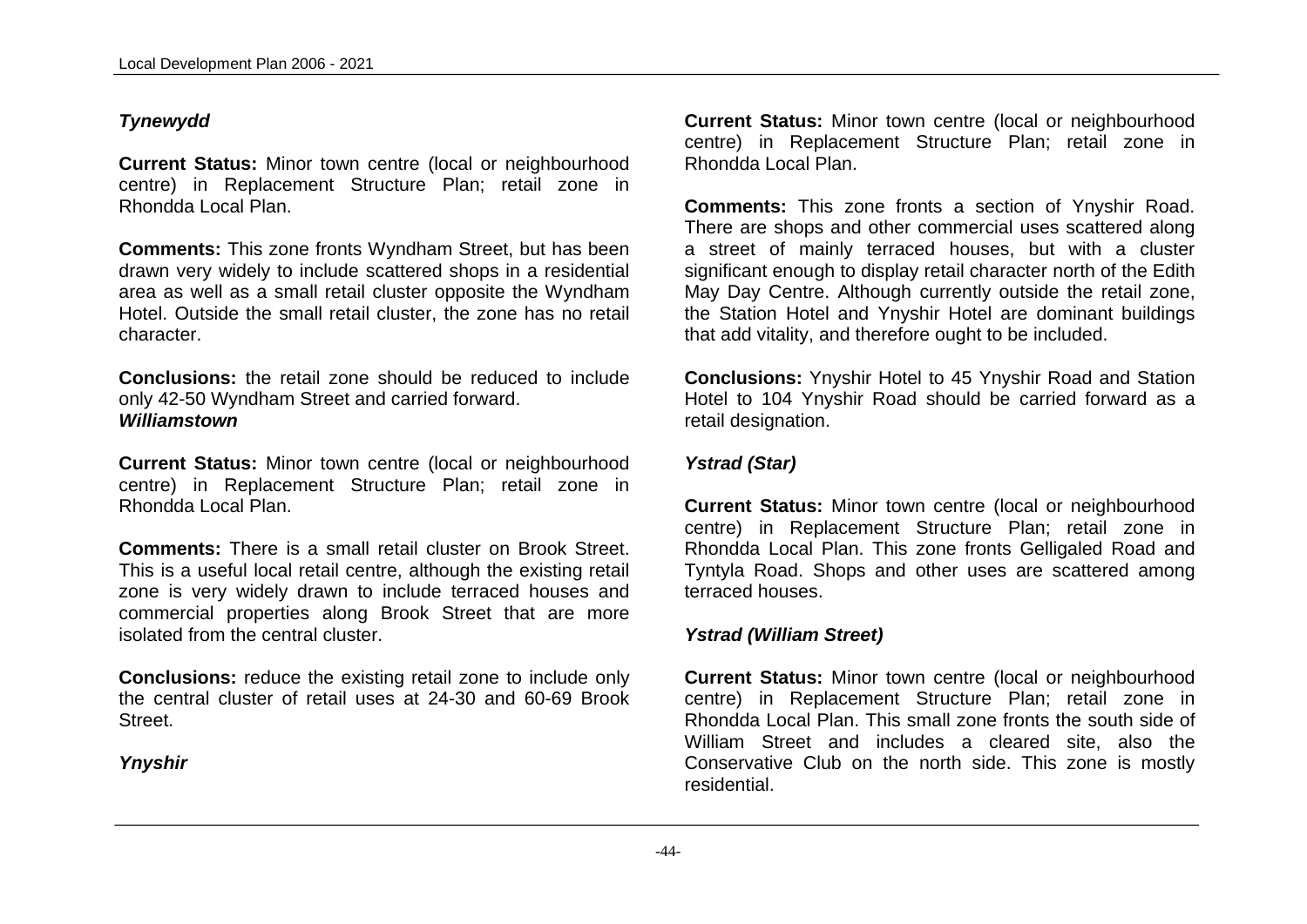**Consultant's Comments:** Limited range of shops and services. The centre benefits from a local railway station. It is linear in form, having developed along the main road through the town and is reasonable in terms of quality.

**Comments:** The two zones appear to result from an earlier rationalisation of one larger retail zone. Although existing businesses provide a useful service to the neighbourhood, the William Street zone with just one shop no longer retains sufficient retail character to justify its designation. The Star area contains shops that are generally too scattered to form a coherent retail zone, however there are 8 properties at 42 and 44-50 Gelligaled Road where retail character remains.

**Conclusions:** only 42 and 44-50 Gelligaled Road should be carried forward as a retail designation.

**Review of Retail Centres:**

### **Northern Strategy Area**

### **Local and Neighbourhood Centres**

### **Cynon Valley**

#### *Aberaman*

**Current Status:** Minor town centre (local or neighbourhood centre) in Replacement Structure Plan; local shopping area in Rhondda Cynon Taf (Cynon Valley) Local Plan.

**Consultant's Comments:** Aberaman is a small local centre, situated between Aberdare and Mountain Ash. It consists of one street with a mixture of vacant units, local shops and residential units.

**Comments:** This area mainly fronts Lewis Street. There are 2 clusters of commercial uses where the character is principally retail, one at the north end (outside the existing local shopping area) and the other at the centre and south end of the street (within the existing local shopping area). These are separated by a mostly residential element. The south end of the street is mainly A3 units.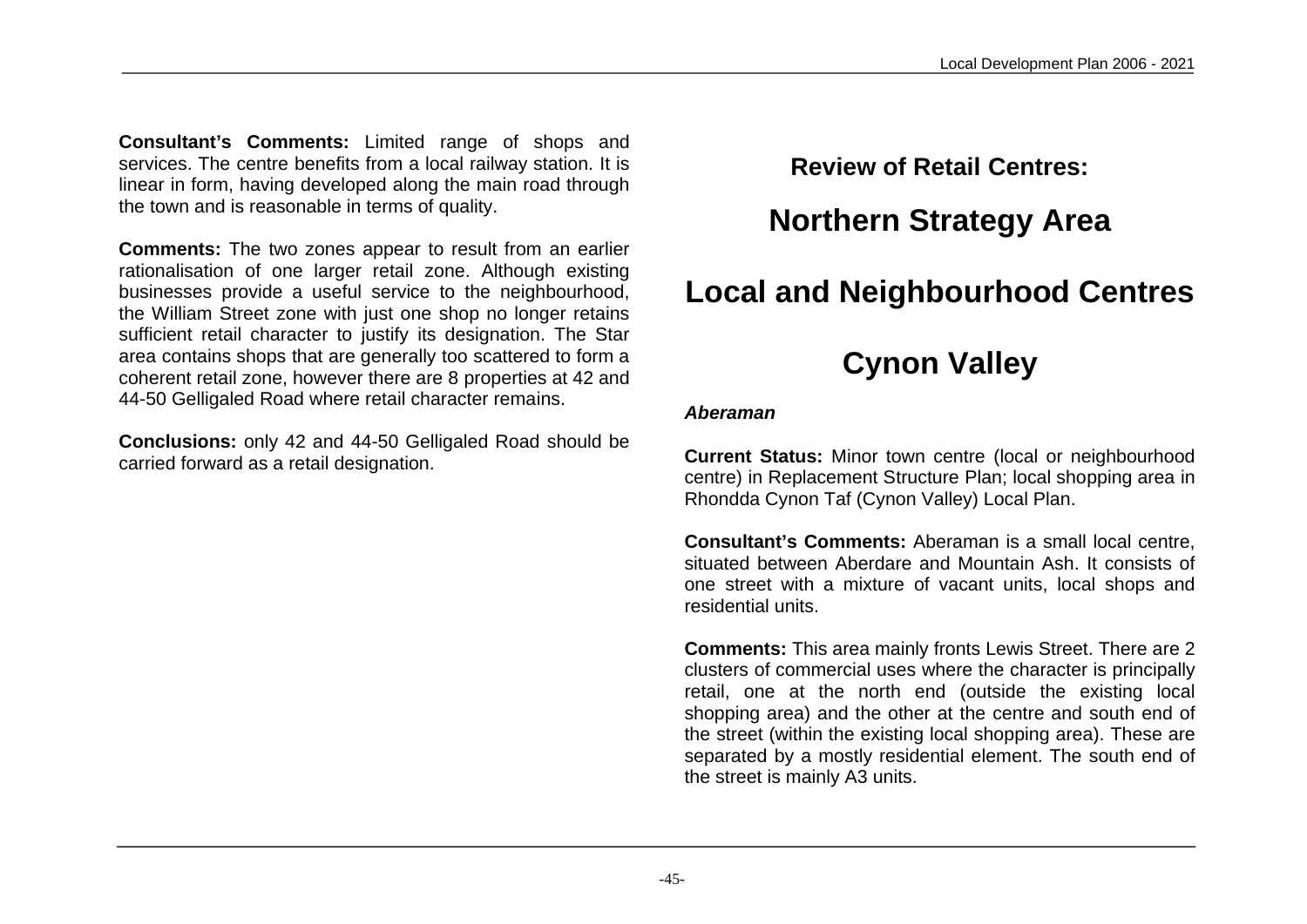**Conclusions:** the retail designation should comprise 2 areas: 1-5a Lewis Street with 128-136 Cardiff Road; and 22a-41 Lewis Street with 167-170 Cardiff Road.

#### *Abercwmboi*

**Current Status:** none in Replacement Structure Plan; "small group of shops" in Rhondda Cynon Taf (Cynon Valley) Local Plan.

**Comments:** This small area fronts John Street at Cap Goch. There are 3 shops.

**Conclusion:** this area is too small for a retail designation to be appropriate here.

#### *Abercynon*

**Current Status:** Minor town centre (local or neighbourhood centre) in Replacement Structure Plan; local shopping area in Rhondda Cynon Taf (Cynon Valley) Local Plan.

**Consultant's Comments:** Abercynon is a small compact centre on a relatively steep hill. It has a small range of facilities. There are some vacant shops in the centre.

**Comments:** The area consists of two distinct parts: Margaret Street and a section of the parallel Ynysmeurig Road – an unusual variation on the linear pattern of shopping areas in Rhondda Cynon Taf. Although there are some vacancies and residential uses, the frontages to Margaret Street and Ynysmeurig Road retain their retail character.

**Conclusions:** the retail designation should comprise 2 areas: Margaret Street, and 1a to 26 Ynysmeurig Road.

#### *Cwmaman*

**Current Status:** Minor town centre (local or neighbourhood centre) in Replacement Structure Plan; local shopping area in Rhondda Cynon Taf (Cynon Valley) Local Plan.

**Consultant's Comments:** A small local centre consisting of one main road, which has a number of lower order retail shops, vacant premises and residential houses situated close together. The retail function of this centre is very limited. Despite having a limited range of shops, Cwmaman benefits from a large theatre. The size and quality of this would suggest that it serves more than the immediate catchment.

**Comments:** This area extends along Fforchaman Road to Mountain Road, and is dominated by the Cwmaman Institute. The retail character is not strong, on account of a large residential element. Existing shops provide a useful local service.

**Conclusions:** the retail designation is no longer justified by the small number of shops here.

#### *Gadlys*

**Current Status:** Minor town centre (local or neighbourhood centre) in Replacement Structure Plan; local shopping area in Rhondda Cynon Taf (Cynon Valley) Local Plan.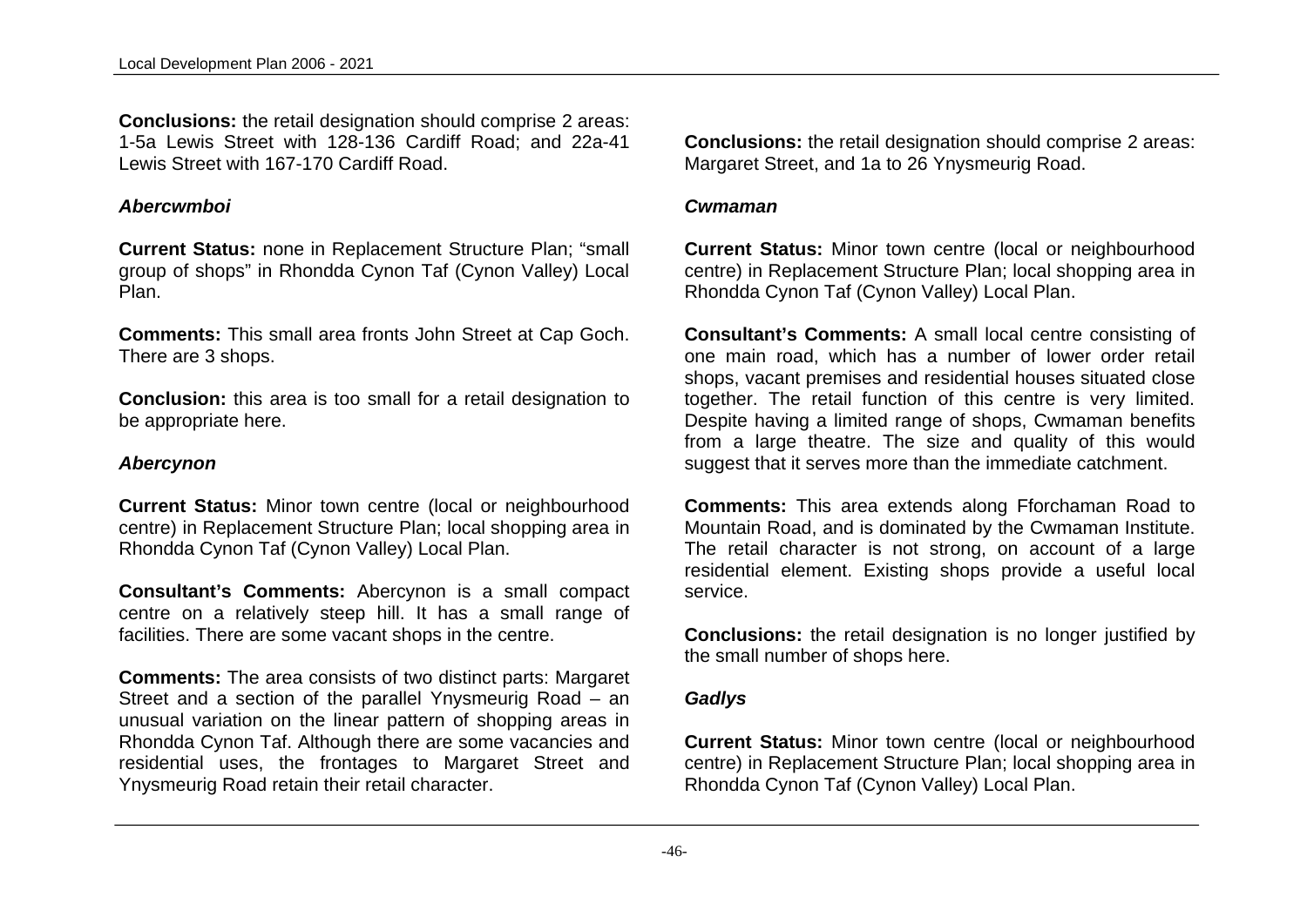**Consultant's Comments:** Small centre to the north of Aberdare. Centre dominated by Lidl (with adjacent car parking).

**Comments:** This area fronts Gadlys Road. The small area around the Mackworth Arms is not included. The west side of the street lacks retail character, as it is mostly residential and there are some vacancies.

**Conclusions:** the retail designation should comprise 61 (Post Office) to 77 Gadlys Road, including the Lidl foodstore.

#### *Godreaman*

**Current Status:** none in Replacement Structure Plan; "small group of shops" in Rhondda Cynon Taf (Cynon Valley) Local Plan.

**Comments:** This area fronts Jubilee Road. There are 6 shops. The shops are scattered among terraced housing and do not form a recognisable group.

**Conclusions:** no retail designation would be appropriate here

#### *Miskin*

**Current Status:** none in Replacement Structure Plan; "small group of shops" in Rhondda Cynon Taf (Cynon Valley) Local Plan.

**Comments:** This small area fronts Bailey Street and Miskin Road. There are 4 shops, other commercial uses, houses and a derelict hall. Mountain Ash is only a quarter of a mile away.

**Conclusion:** this area is too small for a retail designation to be appropriate here.

#### *Penrhiwceiber*

**Current Status:** Minor town centre (local or neighbourhood centre) in Replacement Structure Plan; local shopping area in Rhondda Cynon Taf (Cynon Valley) Local Plan.

**Consultant's Comments:** A small centre spread over a long distance and comprising a range of shops mixed together with a large number of houses. There is a high vacancy rate, however, it does have a railway station.

**Comments:** This area fronts mainly Penrhiwceiber Road, plus a small section of Rheola Street. The retail character of this area is generally not strong, on account of a significant residential element and some vacancies. However, despite this, it shows some vitality and is in the centre of a Neighbourhood Renewal Area. Therefore only a minor boundary change is required, to exclude non-retail premises 43-55 Penrhiwceiber Road.

**Conclusions:** the existing retail designation should be carried forward, but excluding 43-55 Penrhiwceiber Road.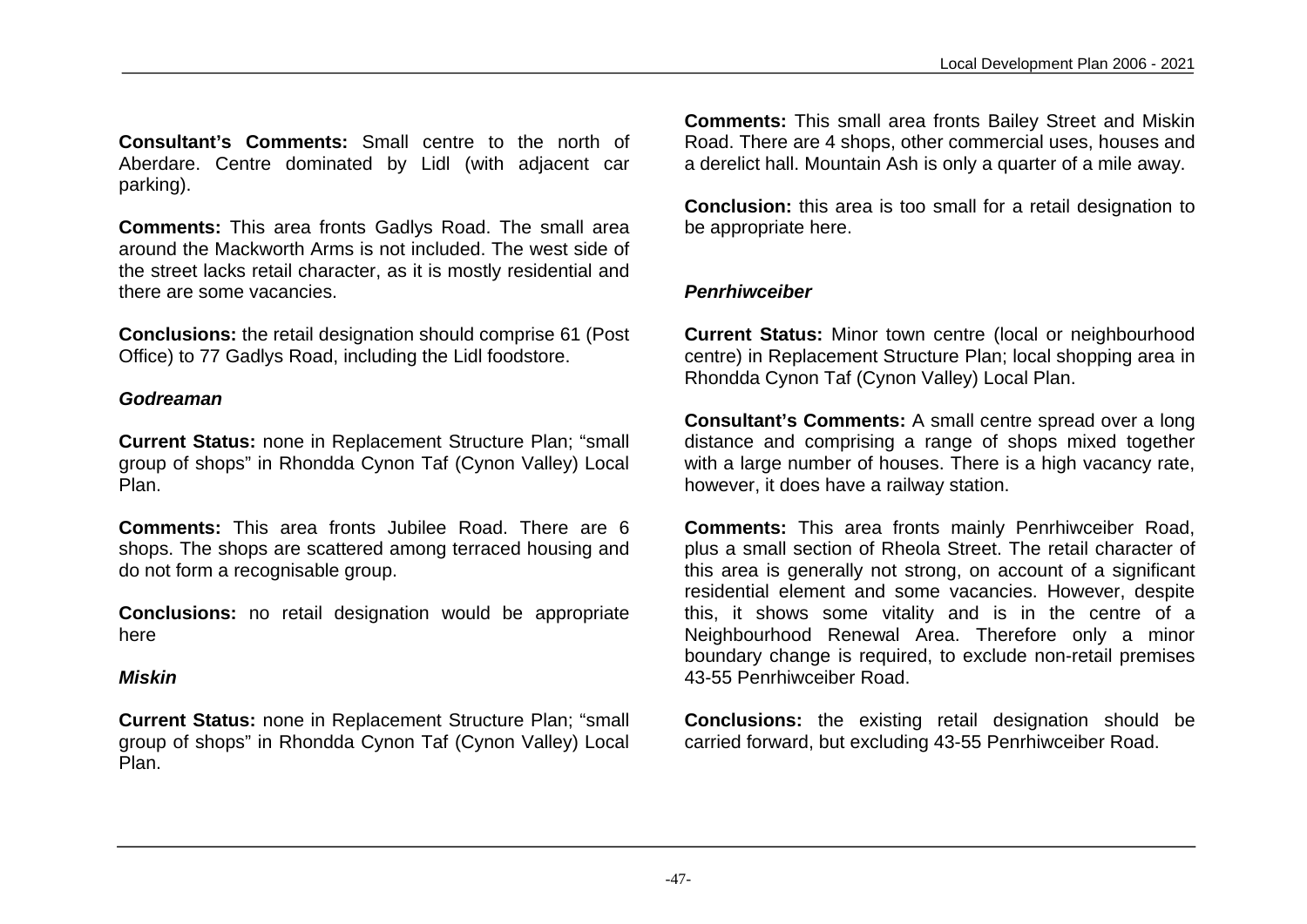#### *Penywaun*

**Current Status:** none in Replacement Structure Plan; "small group of shops" in Rhondda Cynon Taf (Cynon Valley) Local Plan.

**Comments:** This is a purpose-built neighbourhood shopping area in a housing estate. Consisting of 9 units, the area is fully occupied.

**Conclusion:** this area is too small for a retail designation to be appropriate here.

#### *Trecynon*

**Current Status:** Minor town centre (local or neighbourhood centre) in Replacement Structure Plan; local shopping area in Rhondda Cynon Taf (Cynon Valley) Local Plan.

**Consultant's Comments:** Small centre to the north of Gadlys and Aberdare. Shops are interspersed with houses. Close to Aberdare College.

**Comments:** one of the two small foodstores for this area stands alone in Llewellyn Street, and there is a significant residential element to the existing retail area. Nevertheless, there is a strong enough retail presence to give the area a retail identity.

**Conclusions:** the existing retail designation should be carried forward, with only minor amendments.

#### *Tynte*

**Current Status:** none in Replacement Structure Plan; "individual shops in residential area" in Rhondda Cynon Taf (Cynon Valley) Local Plan.

**Comments:** This small area fronts parts of Main Road and Commercial Place. There is one shop.

**Conclusion:** this area is too small for a retail designation to be appropriate here.

#### *Ynysboeth*

**Current Status:** none in Replacement Structure Plan; "individual shops in residential area" in Rhondda Cynon Taf (Cynon Valley) Local Plan.

**Comments:** This small area fronts Abercynon Road. There are 3 shops. The Ynysboeth Hotel has been demolished and there is permission for 5 dwellings on the site.

**Conclusion:** this area is too small for a retail designation to be appropriate here.

#### *Ynysybwl*

**Current Status:** Minor town centre (local or neighbourhood centre) in Replacement Structure Plan; local shopping area in Rhondda Cynon Taf (Cynon Valley) Local Plan.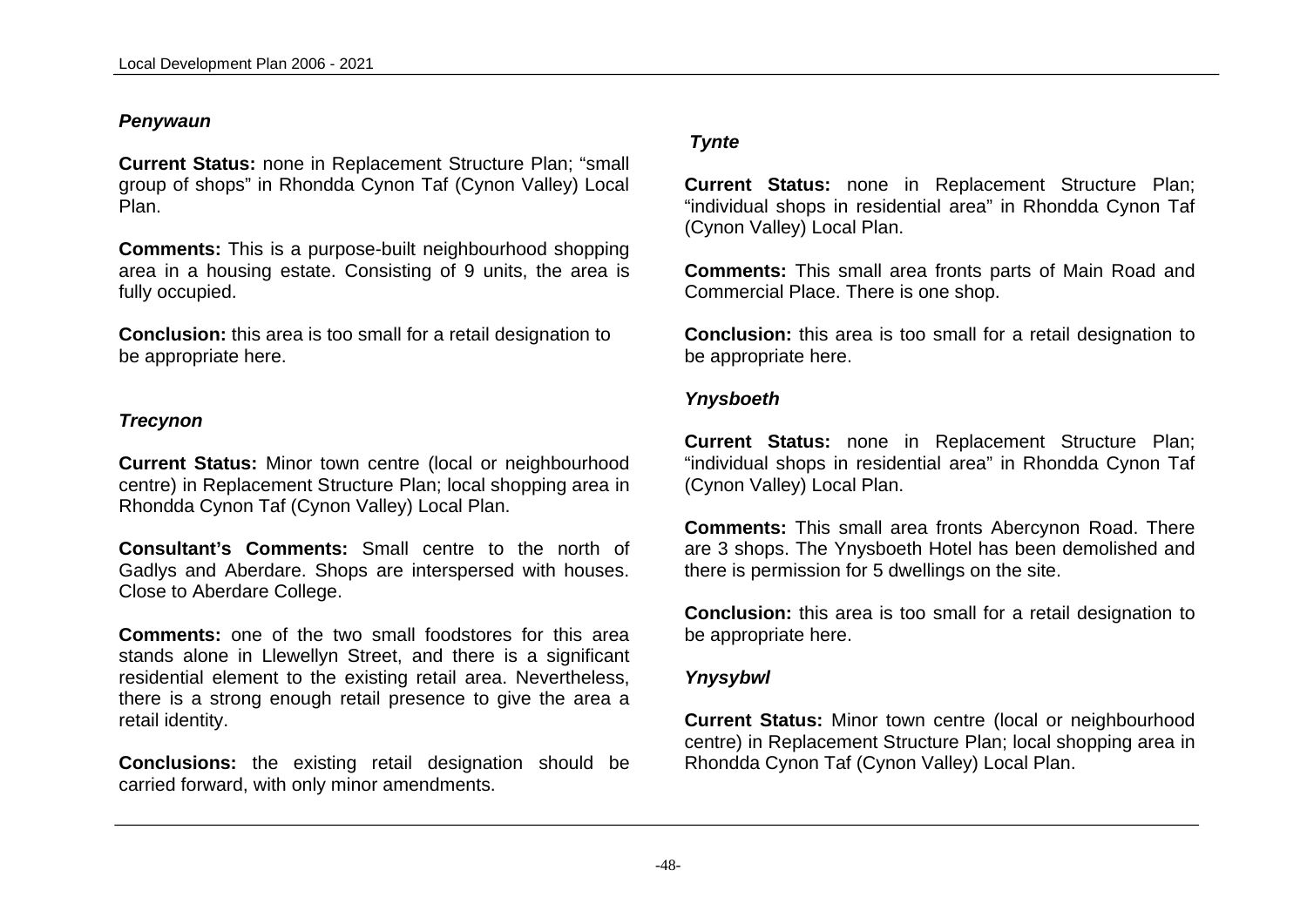**Consultant's Comments:** Long and narrow shopping centre, measuring approximately 100 metres from end to end. There is a Londis [now a pharmacy] and Co-op in the centre. Many of the shops are interspersed with houses. Parking is restricted.

**Comments:** The area fronts Windsor Place and the upper part of Robert Street. There are two separate clusters of commercial uses in Windsor Place, and a loose cluster of shops around the Co-op. The mostly terraced housing in between lacks retail character.

**Conclusions:** the retail designation should comprise 3 areas: 22-52 & 31-47 Robert Street (including the Co-op); 1 Robert Street to 16 Windsor Place (including the Robertstown Inn); and 5-8 Windsor Place.

### **Review of Retail Centres:**

### **Southern Strategy Area**

### **Principal Town Centres**

#### *Llantrisant / Talbot Green*

**Current Status:** Major town centre (district centre) in Replacement Structure Plan; central shopping area in Rhondda Cynon Taf (Taff Ely) Local Plan.

**Consultant's Comments:** Talbot Green [the village] is a small centre that also serves the larger town [i.e. broad area] of Llantrisant. It is approximately 12 miles north west of Cardiff. The [village] shopping area comprises one main street and some shops around the bus station. It extends for approximately 400 metres east to west. Talbot Green lies immediately adjacent to the Newpark Retail Park [now Talbot Green Retail Park], which consists of larger retail units, and a Tesco superstore. The former Tesco store has been demolished and a number of new, large retail units have been built, including Marks & Spencer and Next.

- Talbot Green [village] is a relatively small centre but still performs a number of important roles:
- Convenience (food) shopping the nearby Tesco superstore and a limited range of other small convenience (food) retail facilities;
- Comparison (non-food) shopping a small number of comparison (non-food) shops;
- Eating establishments a limited range of fast food takeaways and restaurants; and
- Services a range of services including banks and financial/professional services.

**Comments:** although Talbot Green is defined as one centre, there are in practice two adjacent centres of contrasting character, which together serve Talbot Green and the wider Llantrisant area. The village retail centre of traditional character fronts Talbot Road and Ely Valley Road, whilst the retail park of modern character lies south of Talbot Road. The existing boundary clearly defines the area from its residential surroundings, with the exception of the Talbot Square area, where the mainly residential Stuart Terrace is included in the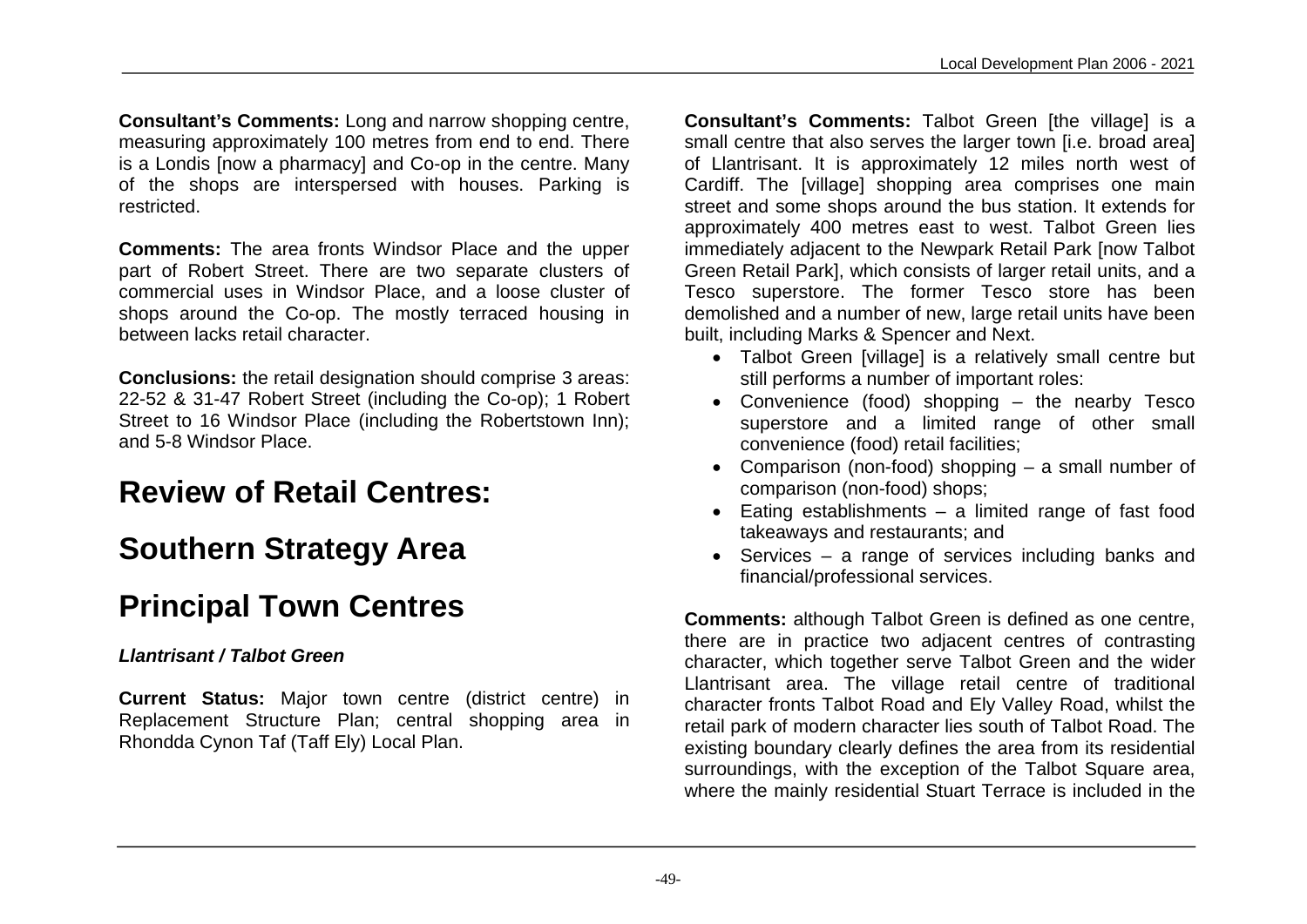shopping area and a shop at 1 Lanelay Road is excluded. There is also a minor matter of correctly following the existing curtilage of the Weaver's Garage site in Talbot Road. There is no obvious land for expansion of the existing centre.

**Conclusions:** the Llantrisant / Talbot Green principal town retail centre boundary should be based on the existing boundary, subject to exclusion of 4-10 Stuart Terrace, inclusion of 1 Lanelay Road and a minor amendment rear of the Weaver's Garage site.

**Primary Shopping Frontages:** Llantrisant / Talbot Green has no defined primary retail frontage. The main retail frontage consists of unusually large modern retail units for a centre, where pressure for changes to non-retail uses seems unlikely. Therefore unlike the other two principal town centres, no primary shopping designation is proposed for Llantrisant / Talbot Green centre.

#### *Pontypridd*

**Current status:** Major town centre (sub-regional centre) in Replacement Structure Plan; central shopping area (with primary and secondary frontages) and fringe shopping areas in Rhondda Cynon Taf (Taff Ely) Local Plan.

**Consultant's Comments:** Pontypridd is the largest retail centre within Rhondda Cynon Taf. It is situated in the southeastern part of the County Borough and is approximately 13 miles north of Cardiff. The shopping area is essentially linear in form, extending approximately 650 metres from the bus station in the north to the railway station in the south. As the

largest centre in the County Borough, Pontypridd performs a number of important roles:

- Convenience (food) shopping a range of national multiples, independent retailers and market traders;
- Comparison (non-food) shopping a range of comparison (non-food) shops, with representation in most goods categories by a number of national multiple retailers;
- Entertainment and leisure including the arts centre, theatre and cinema, pubs and cafés; and
- Services including banks, estate agents, solicitors, travel agents, hairdressers, medical facilities and civic buildings.

**Comments:** the central shopping area fronts Taff Street, side streets and part of High Street, and includes Pontypridd Market. The three small fringe areas are in Broadway, Sardis Road and Bridge Street. The existing boundary encloses the area of strongest retail character. The Broadway fringe area consists of A3 uses, but the distinction from the central shopping area is arbitrary and in practice, it is an integral part of the centre. The Sardis Road fringe retains retail character and functions as part of the central shopping area. Although the Bridge Street fringe area is physically more detached from the central shopping area it functions as an extension of the retail area. The market area was upgraded environmentally in the 1990s, and environmental improvements for Taff Street (including pedestrianisation) are planned.

**Conclusions:** Pontypridd principal town retail centre should comprise the existing central shopping area with the addition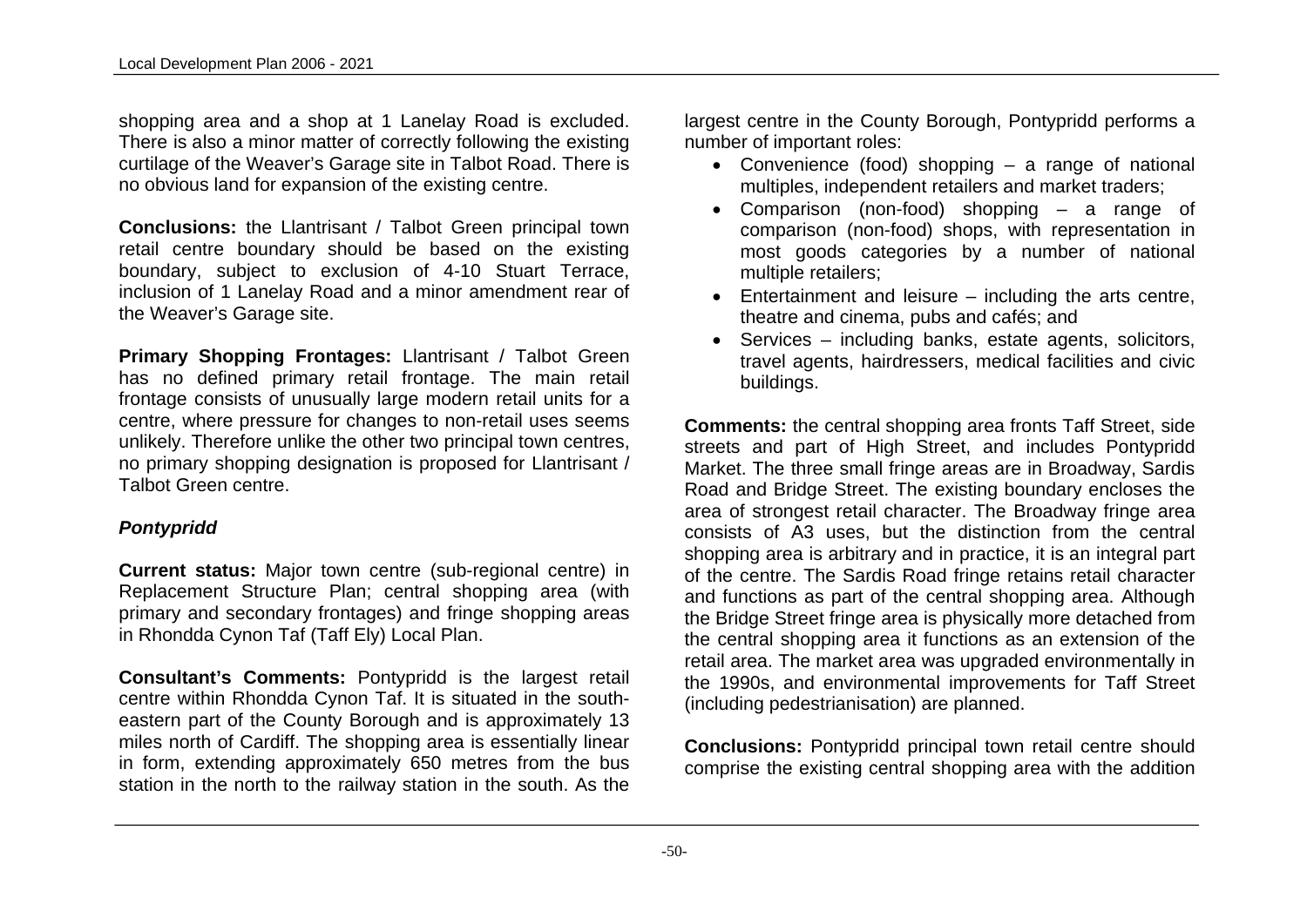of the Broadway, Sardis Road and Bridge Street fringe shopping areas.

**Primary Shopping Frontages:** in 2006 there were 92 premises in the primary shopping frontages, comprising most of Taff Street. Of these, 75 or 82% were in A1 use. It is considered that all the current primary retail frontages in Pontypridd are predominantly Class A1 retail in character. Therefore the Pontypridd primary shopping area should be carried forward unchanged.

### **Review of Retail Centres:**

### **Southern Strategy Area**

## **Key Settlement Centres**

#### *Llanharan*

**Current Status:** Minor town centre (local or neighbourhood centre) in Replacement Structure Plan; central shopping area in Rhondda Cynon Taf (Taff Ely) Local Plan.

**Comments**: although Llanharan is defined as a key settlement, the existing retail centre is small and the small supermarket lies outside it. It is based around Llanharan Square and despite some other commercial uses retains its retail character. There is no obvious land on which to expand the existing centre, a fact is recognised in the proposed Retail Land Allocations for outside key settlement centres, where

land within Strategic Site 8 site of former OCC site, Llanilid is allocated for shopping development of about 2,000 m2 net floorspace (total of convenience (food) and comparison (nonfood)).

**Conclusions:** the existing centre of Llanharan should be carried forward without amendment as a secondary centre for the key settlement.

#### *Tonyrefail*

**Current Status:** Minor town centre (local or neighbourhood centre) in Replacement Structure Plan; central shopping area in Rhondda Cynon Taf (Taff Ely) Local Plan.

**Consultant's Comments:** Tonyrefail is a small shopping centre in the Ely Valley. It is approximately 4 miles west of Pontypridd. It is a compact T-shaped centre. Although small, it performs a number of important functions:

- Convenience (food) shopping a medium size foodstore and independent butchers, bakers and greengrocers;
- Comparison (non-food) shopping a number of independent retailers but no national chains;
- Entertainment and leisure including public houses: and
- Services including banks and a range of professional services.

**Comments**: Retail uses in Tonyrefail front part of Mill Street (mainly the west side) and part of High Street (mainly the south side). A slight extension in Mill Street would better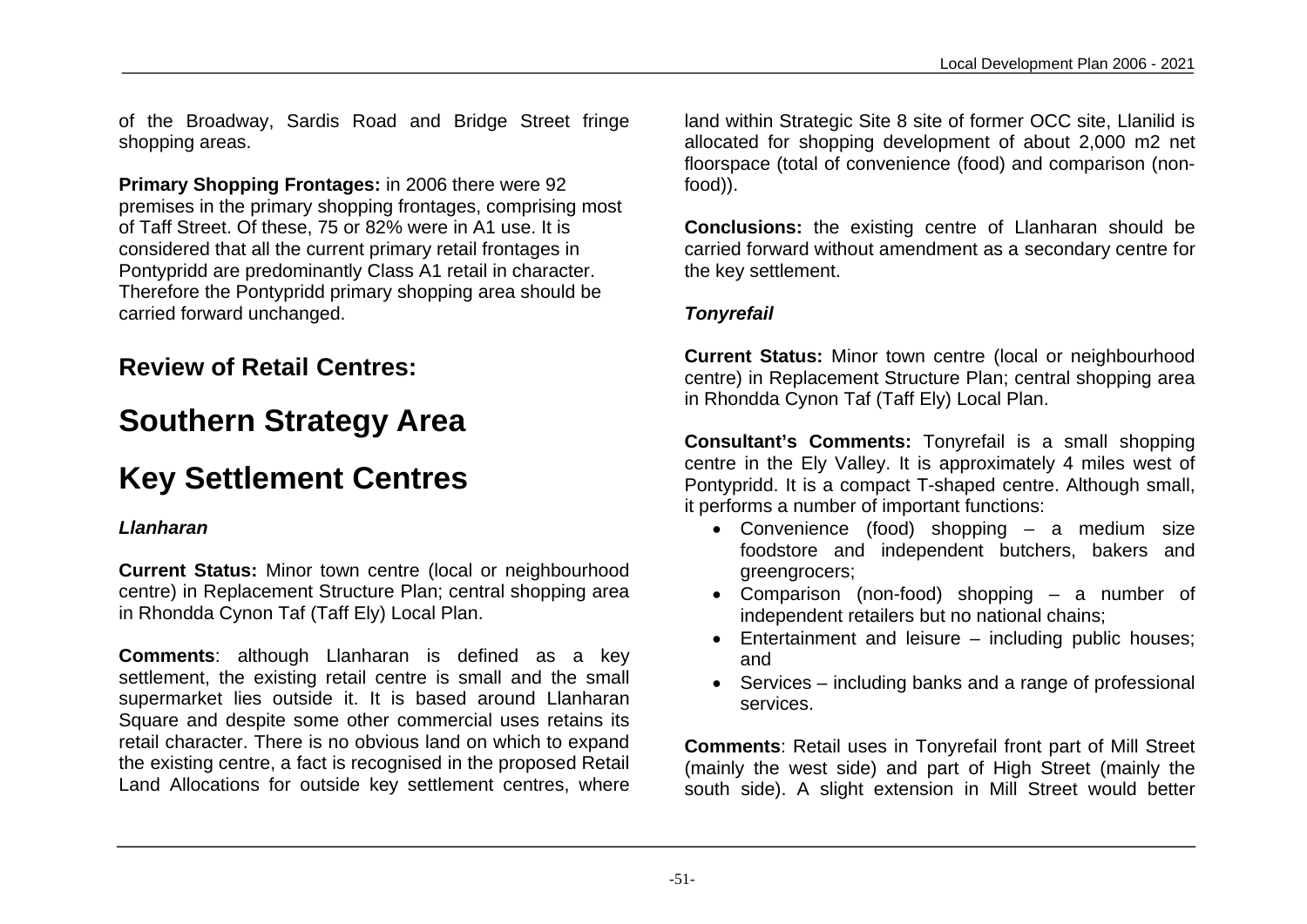reflect the change from residential to retail character. The bingo hall is unnecessarily included in the shopping area. The north side of Waunrhydd Road is included in the existing shopping area, although the club could usefully be excluded. The Somerfield supermarket stands separately from the centre. There are only small-scale potential redevelopment opportunities for any growth of this centre. This fact is recognised in the proposed Retail Land Allocations for outside key settlement centres, where land east of Mill Street, Tonyrefail is allocated for shopping development of about 2,000 m2 net floorspace (total of convenience (food) and comparison (non-food)).

**Conclusions:** Tonyrefail key settlement retail centre should be based on the existing shopping area, subject to exclusion of the bingo hall in Collenna Road and the club in Waunrhydd Road, and to inclusion of 48 to 52 Mill Street.

### **Review of Retail Centres:**

### **Southern Strategy Area**

### **Local and Neighbourhood Centres**

#### *Church Village (centre)*

**Current Status:** Minor town centre (local or neighbourhood centre) in Replacement Structure Plan; central shopping area in Rhondda Cynon Taf (Taff Ely) Local Plan.

**Consultant's Comments:** The shopping centre is split into two parts; a modern development of larger units including Somerfield [in fact a reference to Tonteg Precinct, see below] and an older part approximately 500 metres to the west.

**Comments:** This area comprises the village centre, centred on the crossroads and extending along the busy Main Road. This is a significant local shopping area with outlying units north of it on St Illtyd's Road. However, parts of it lack retail character, so that the current inclusion of dwellings at Dyffryn Terrace, "Hendre", Alma Terrace, "Preswylfa", "Llwyn On" and "Yale Haven" is not justified.

**Conclusions:** the retail designation should be carried forward, subject to exclusion of the dwellings at each end.

#### *Church Village (Garth Olwg)*

**Current Status:** Minor town centre (local or neighbourhood centre) in Replacement Structure Plan; central shopping area in Rhondda Cynon Taf (Taff Ely) Local Plan.

**Comments:** This area was designated in the early 1990s to promote retail development on the site of the cottages surrounding Garth Olwg green "square". This designation has been overtaken by the development of the Garth Olwg schools and lifelong learning centre.

**Conclusions:** no retail designation is required here, as alternative development has taken place.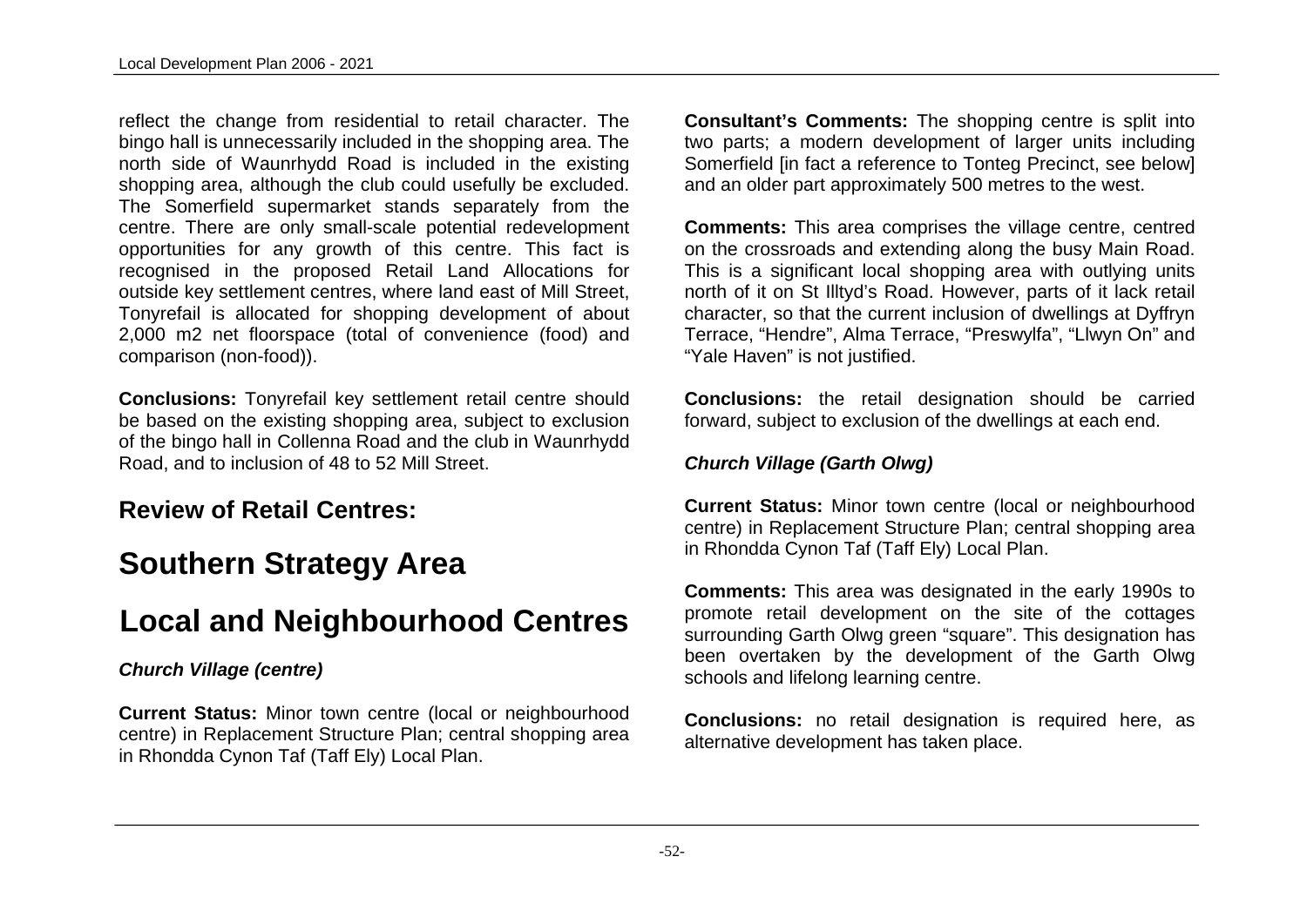#### *Gilfach Goch (Garden Village)*

**Current Status:** Minor town centre (local or neighbourhood centre) in Replacement Structure Plan; central shopping area in Rhondda Cynon Taf (Taff Ely) Local Plan.

**Comments:** This small area fronts Cambrian Avenue at the junction with Alfred Street and Thomas Street. There is one small supermarket nearby but outside the centre and a newly built one in the centre. The area provides limited neighbourhood facilities, but they are useful considering the lack of significant retail provision in Gilfach Goch.

**Conclusions:** the area is too small to justify a retail designation.

#### *Gilfach Goch (High Street)*

**Current Status:** Minor town centre (local or neighbourhood centre) in Replacement Structure Plan; central shopping area in Rhondda Cynon Taf (Taff Ely) Local Plan.

**Comments:** The area fronts a small section of High Street. The area provides limited neighbourhood facilities. There is one shop.

**Conclusions:** the area is too small to justify a retail designation.

*Llantrisant Old Town*

**Current Status:** none in Replacement Structure Plan; no status in Rhondda Cynon Taf (Taff Ely) Local Plan.

**Comments:** the Old Town is mainly seen as a tourist attraction, centred on the Craft and Design Centre. There are very few local shops in view of the proximity of Talbot Green, but these are accompanied by specialist shops that with the A3 uses give the centre of the old town sufficient retail character to justify a designation.

**Conclusions:** Swan Street, Bull Ring and High Street between the Post Office and the Cross Keys should be designated as a retail area.

#### *Pontyclun*

**Current Status:** Minor town centre (local or neighbourhood centre) in Replacement Structure Plan; central shopping area in Rhondda Cynon Taf (Taff Ely) Local Plan.

**Consultant's Comments:** Busy village centre – largest of lower order centres. Low vacancy rates. High level of A3 uses. 1km to the north-east is Leekes.

**Comments:** This significant shopping area fronts mainly Cowbridge Road, but the current boundary includes Windsor Court and part of School Street. The north end of the area, including Windsor Court and School Street, is essentially residential and ought to be excluded from it. Conversely, 3 units at 49-53 Cowbridge Road at the south end could usefully be included.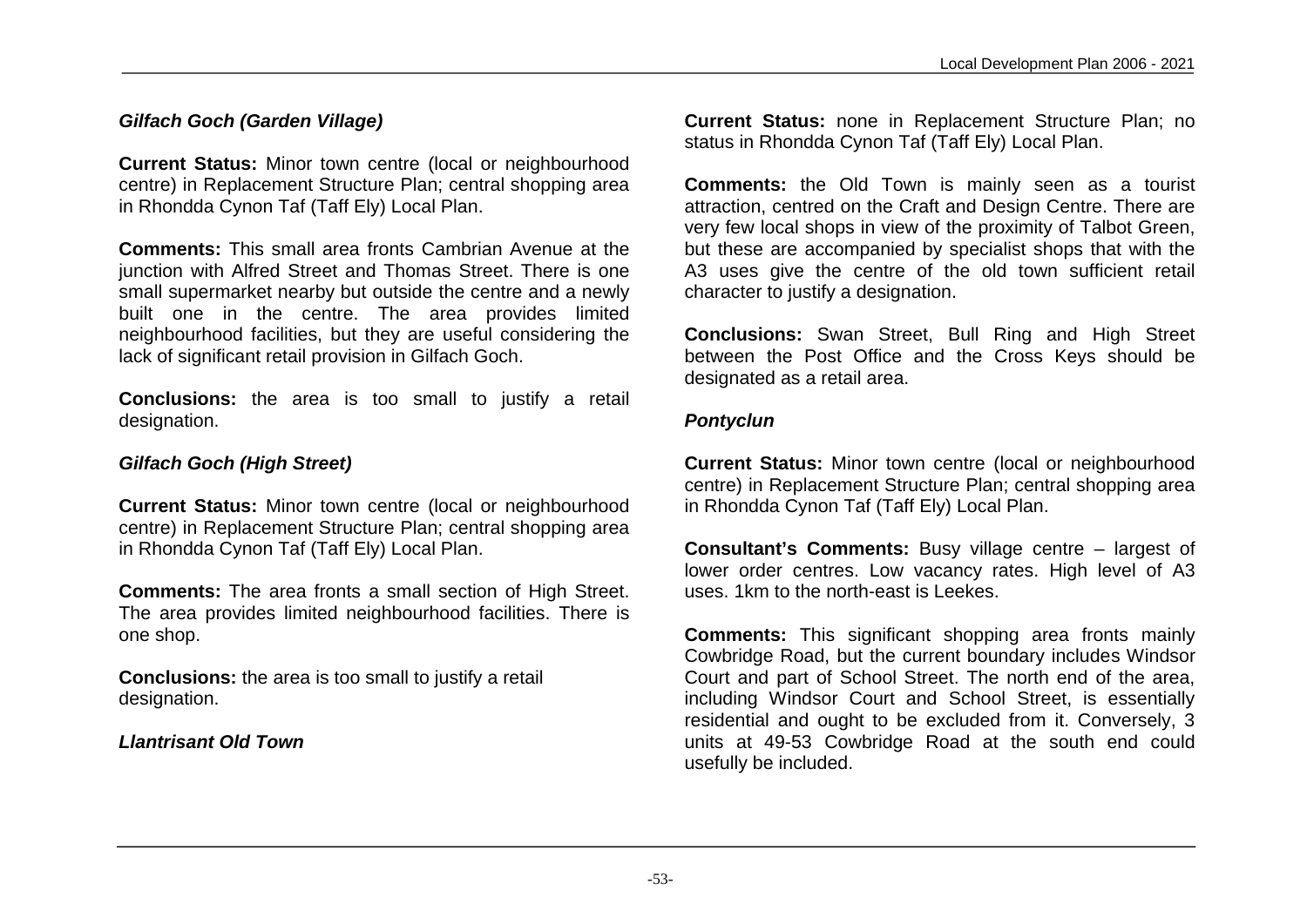**Conclusions:** the existing retail designation should be carried forward, amended to exclude 8-14 Llantrisant Road, Windsor Court and School Street west of the Brunel Arms, and to include 2 and 49-53 Cowbridge Road.

#### *Rhydyfelin*

**Current Status:** none in Replacement Structure Plan; no status in Rhondda Cynon Taf (Taff Ely) Local Plan.

**Consultant's Comments:** Small centre is dominated by the neighbouring Pontypridd College. Relatively modern units with Spar and a number of takeaways.

**Comments:** This is a small neighbourhood shopping area fronting Dyffryn Road. The redevelopment of the nearby school and adjoining college sites for housing is an opportunity for this area to strengthen its local retail role.

**Conclusion:** a retail designation including 11-14c and 35-37 Dyffryn Road would be appropriate.

#### *Taffs Well*

**Current Status:** Minor town centre (local or neighbourhood centre) in Replacement Structure Plan; central area in Rhondda Cynon Taf (Taff Ely) Local Plan.

**Consultant's Comments:** Taffs Well lies to the north of Cardiff. It shops are dispersed along the narrow main street. Most are small village shops, although there is a modern Coop in the centre.

**Comments:** This area fronts Cardiff Road. It was designated a "central area" rather than a "central shopping area" in the early 1990s in view of the mixed rather than retail character of the area. Although there are some residential and B1 office uses, the area retains retail character except for the wholly residential and office areas between Anchor Street and Alfred's Terrace and north of the Co-operative store car park.

**Conclusions:** the existing central area should be carried forward as a retail designation subject to exclusion of the two wholly residential and office areas.

#### *Tonteg (Precinct)*

**Current Status:** Minor town centre (local or neighbourhood centre) in Replacement Structure Plan; central shopping area in Rhondda Cynon Taf (Taff Ely) Local Plan.

**Comments:** This area comprises the supermarket and adjoining precinct on Main Road. This is a small but vital local shopping centre.

**Conclusions:** the existing retail designation should be carried forward, adjusted to include the supermarket rear car park.

#### *Tonteg (traffic lights)*

**Current Status:** Minor town centre (local or neighbourhood centre) in Replacement Structure Plan; central shopping area in Rhondda Cynon Taf (Taff Ely) Local Plan.